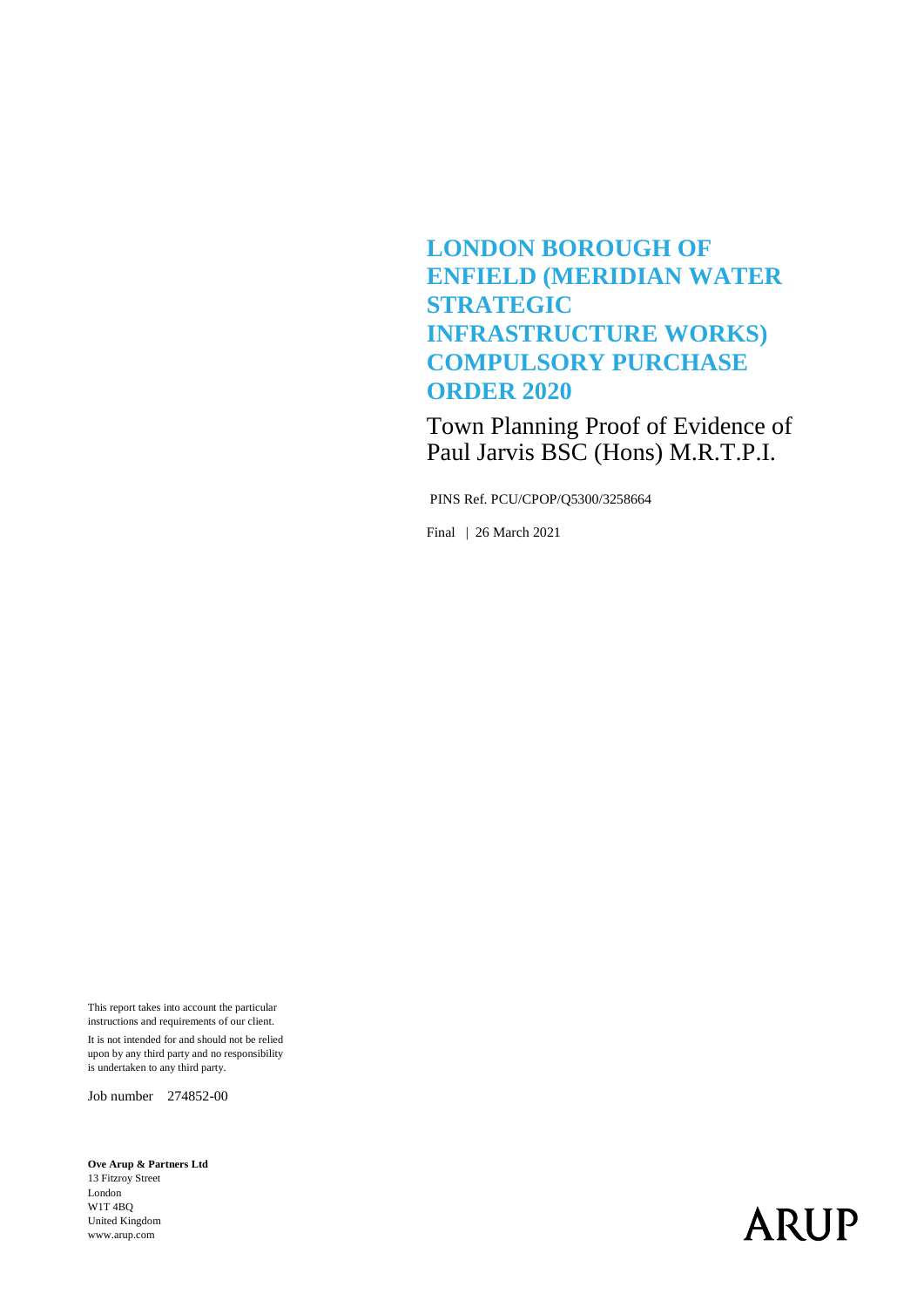# **Contents**

|                         |                                       |                                                                     | Page           |  |
|-------------------------|---------------------------------------|---------------------------------------------------------------------|----------------|--|
| $\mathbf{1}$            | <b>Introduction</b><br>1              |                                                                     |                |  |
|                         | 1.1                                   | Paul Jarvis                                                         | 1              |  |
|                         | 1.2                                   | <b>Report Structure</b>                                             | $\overline{2}$ |  |
| $\overline{2}$          |                                       | <b>Summary Position</b>                                             | 3              |  |
|                         | 2.1                                   | Meridian Water                                                      | 3              |  |
|                         | 2.2                                   | Order Land                                                          | $\overline{4}$ |  |
|                         | 2.3                                   | New Rights                                                          | 4              |  |
|                         | 2.4                                   | <b>Planning Position</b>                                            | 5              |  |
| 3                       | <b>Relevant Planning Applications</b> |                                                                     |                |  |
|                         | 3.1                                   | Introduction                                                        | 7              |  |
|                         | 3.2                                   | Planning permission granted for SIW                                 | 7              |  |
|                         | 3.3                                   | Planning permission granted for Phase 1                             | 8              |  |
|                         | 3.4                                   | Resolution to Grant planning permission for Phase Two               | 10             |  |
|                         | 3.5                                   | Other relevant planning permissions / applications                  | 12             |  |
| $\overline{\mathbf{4}}$ | <b>Policy Context</b>                 |                                                                     |                |  |
|                         | 4.1                                   | Introduction                                                        | 17             |  |
|                         | 4.2                                   | The Development Plan                                                | 17             |  |
|                         | 4.3                                   | <b>National Planning Policy Framework</b>                           | 18             |  |
|                         | 4.4                                   | The Development Plan                                                | 22             |  |
|                         |                                       | The London Plan                                                     | 22             |  |
|                         |                                       | <b>Upper Lee Valley Opportunity Area Planning Framework</b>         | 24             |  |
|                         |                                       | The Enfield Plan: Core Strategy 2010-2020                           | 24             |  |
|                         |                                       | The Edmonton Leeside Area Action Plan ('ELAAP')                     | 25             |  |
|                         | 4.5                                   | The Draft Enfield New Local Plan – Issues and Options –             |                |  |
|                         |                                       | Initial Consultation (Regulation 18)                                | 25             |  |
|                         | 4.6                                   | Conclusion                                                          | 26             |  |
| 5                       | <b>Consultation and Engagement</b>    |                                                                     |                |  |
|                         | 5.1                                   | Introduction                                                        | 27             |  |
|                         | 5.2                                   | <b>Consultation on Policy</b>                                       | 27             |  |
|                         | 5.3                                   | Consultation with the LPA                                           | 28             |  |
|                         | 5.4                                   | <b>Consultee Engagement</b>                                         | 29             |  |
|                         | 5.5                                   | Consultation at pre-application stage (local business/residents) 32 |                |  |
|                         | 5.6                                   | How consultation feedback influenced the SIW                        | 33             |  |
| 6                       |                                       | The Scheme's contribution to the economic, social, and              |                |  |
|                         |                                       | environmental well-being of the Council's area                      | 35             |  |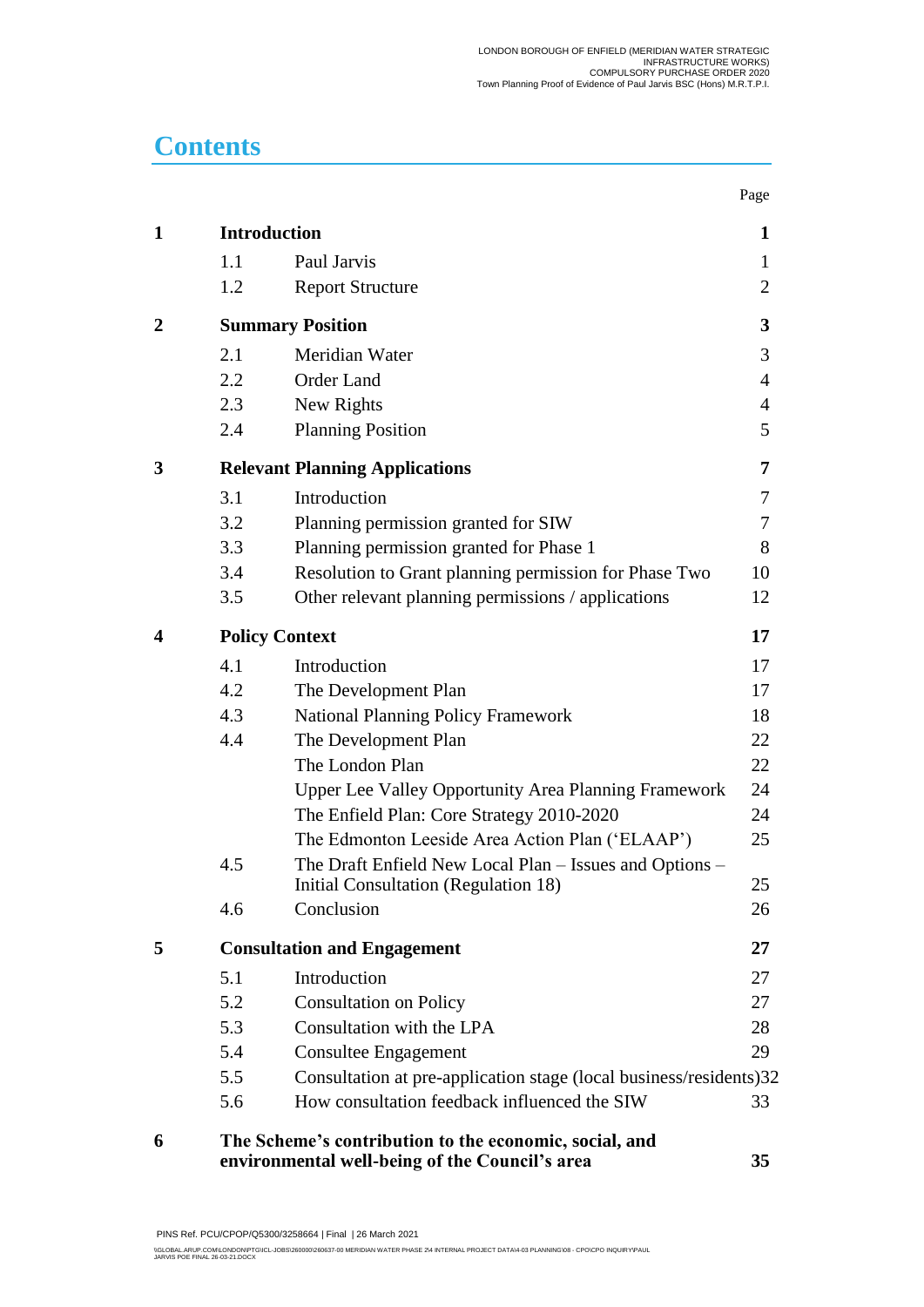|   | 6.1                           | Introduction                       | 35 |
|---|-------------------------------|------------------------------------|----|
|   | 6.2                           | Economic well-being                | 35 |
|   | 6.3                           | Social Well-Being                  | 39 |
|   | 6.4                           | <b>Environmental Well-Being</b>    | 42 |
| 7 | <b>Response to Objections</b> |                                    | 45 |
|   | 7.2                           | Lee Valley Regional Park Authority | 45 |
| 8 | <b>Conclusion</b>             |                                    | 49 |
|   | 8.1                           | Conclusion                         | 49 |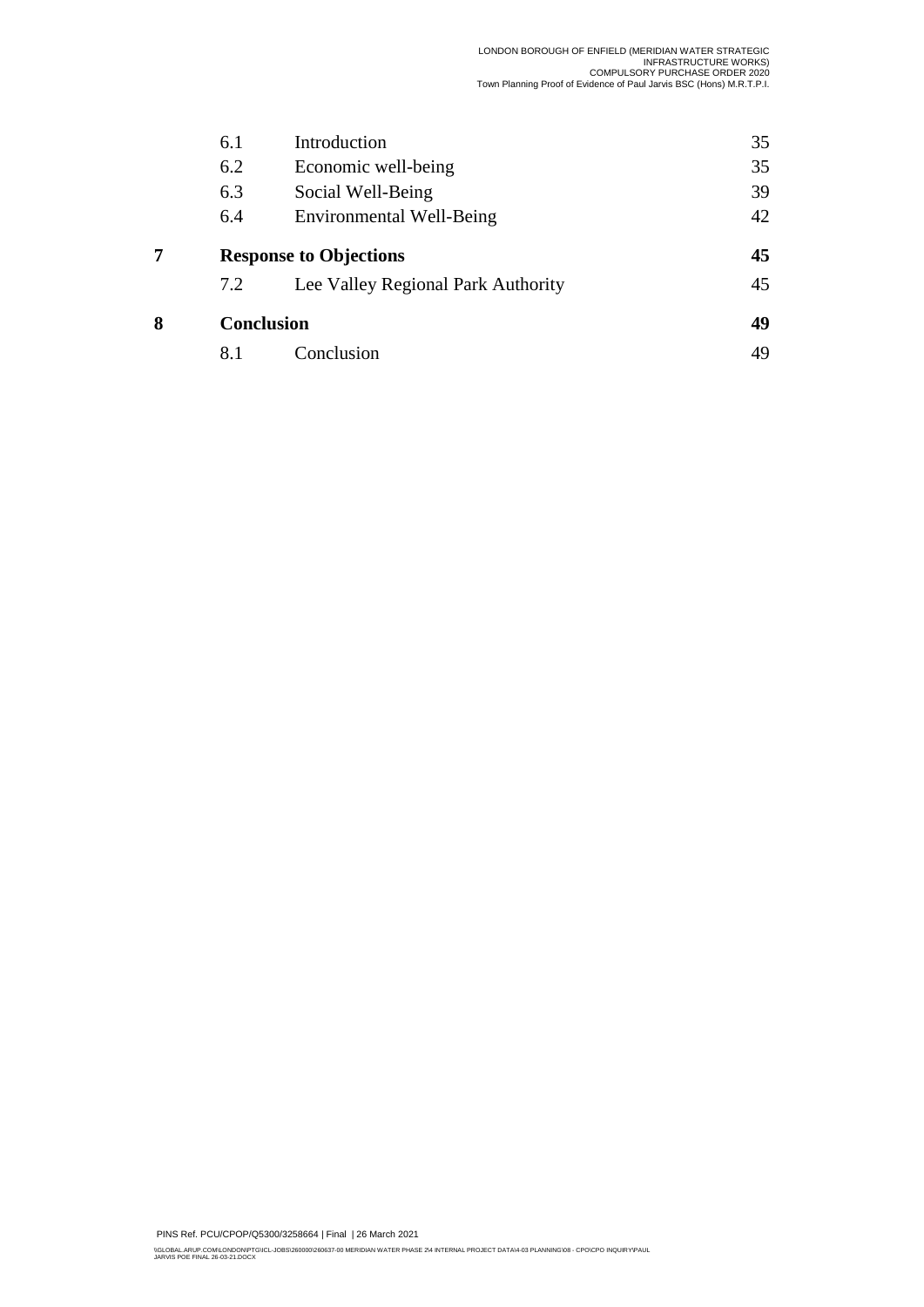LONDON BOROUGH OF ENFIELD (MERIDIAN WATER STRATEGIC<br>INFRASTRUCTURE WORKS)<br>COMPULSORY PURCHASE ORDER 2020<br>Town Planning Proof of Evidence of Paul Jarvis BSC (Hons) M.R.T.P.I.

PINS Ref. PCU/CPOP/Q5300/3258664 | Final | 26 March 2021

\\GLOBAL.ARUP.COM\LONDON\PTG\\CL-JOBS\260000\260637-00 MERIDIAN WATER PHASE 2\4 INTERNAL PROJECT DATA\4-03 PLANNING\08 - CPO\CPO INQUIRY\PAUL<br>JARVIS POE FINAL 26-03-21.DOCX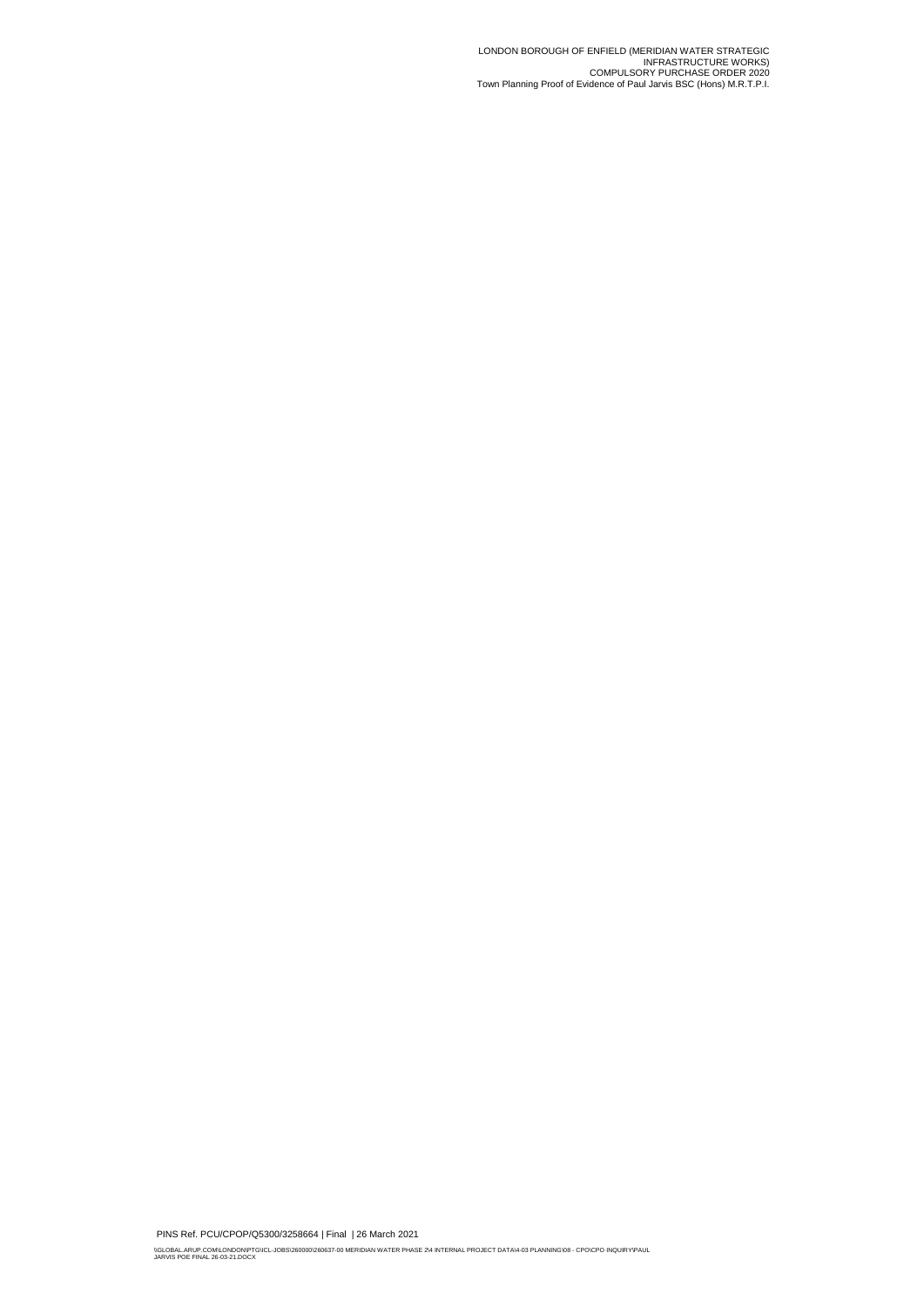# <span id="page-4-0"></span>**1 Introduction**

### <span id="page-4-1"></span>**1.1 Paul Jarvis**

- 1.1.1 My name is Paul Jarvis. I am a Chartered Town Planner with a degree BSC (Hons) in Town and Regional Planning.
- 1.1.2 I am an Associate Director within Arup's Integrated City Planning team and responsible for leading a range of Town Planning projects. I regularly lead large teams of specialists, including town planners, urban designers, architects, engineers, transportation planners and environmentalists.
- 1.1.3 I have worked as a town planner for twenty-six years and have been a member of the Royal Town Planning Institute (M.R.T.P.I.) for over twenty-three years. I have wide experience in managing the submission of applications for major projects on behalf of public and private sector clients as well as preparing planning policy and guidance. I provide town planning advice to developers and local authorities throughout all stages of the planning process. This includes pre-application and post-application discussions with planning authorities and other stakeholders and preparation of planning statements and other associated documents to support planning applications.
- 1.1.4 I provided leadership to the team of specialists at Arup who prepared the planning application for the Meridian Water Strategic Infrastructure Works ('SIW'), which have been granted planning permission. I also led the planning process for the 'Meridian Water Phase two' planning application ('Phase Two'). Both the Phase Two and SIW comprise part of the wider regeneration proposal in respect of Meridian Water, described in greater detail in the evidence of Messrs John Reid and Matthew Bodley respectively ('the Scheme').
- 1.1.5 I am familiar with the site and surrounding area and I have visited the site on numerous occasions during the course of preparing the SIW and Phase Two applications and for the purposes of this Inquiry.
- 1.1.6 I now provide this proof of evidence in support of the compulsory purchase order ('the Order') which the London Borough of Enfield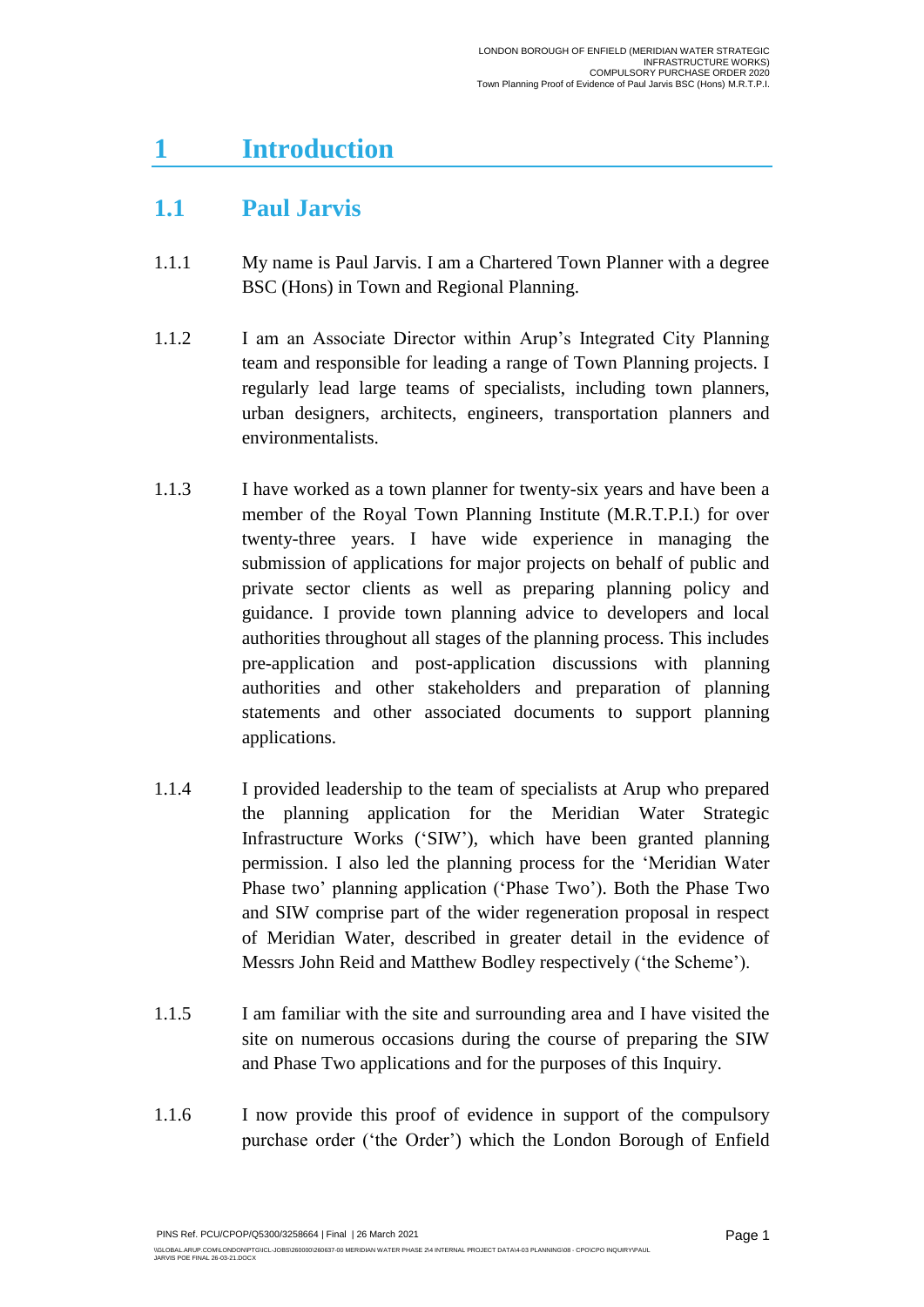('the Council') is promoting in order to assemble the land necessary to deliver the SIW ('the Order Land').

1.1.7 I confirm the opinions expressed in this proof are my true and professional opinions.

### <span id="page-5-0"></span>**1.2 Report Structure**

- 1.2.1 This proof of evidence sets out the relevant town planning case for the CPO and is arranged as follows:
	- 2. Summary Position
	- 3. Relevant Planning Applications
	- 4. Policy context
	- 5. Consultation and Engagement
	- 6. The Scheme's contribution to the economic, social and environmental well-being of the Council's area
	- 7. Response to Objections
	- 8. Conclusion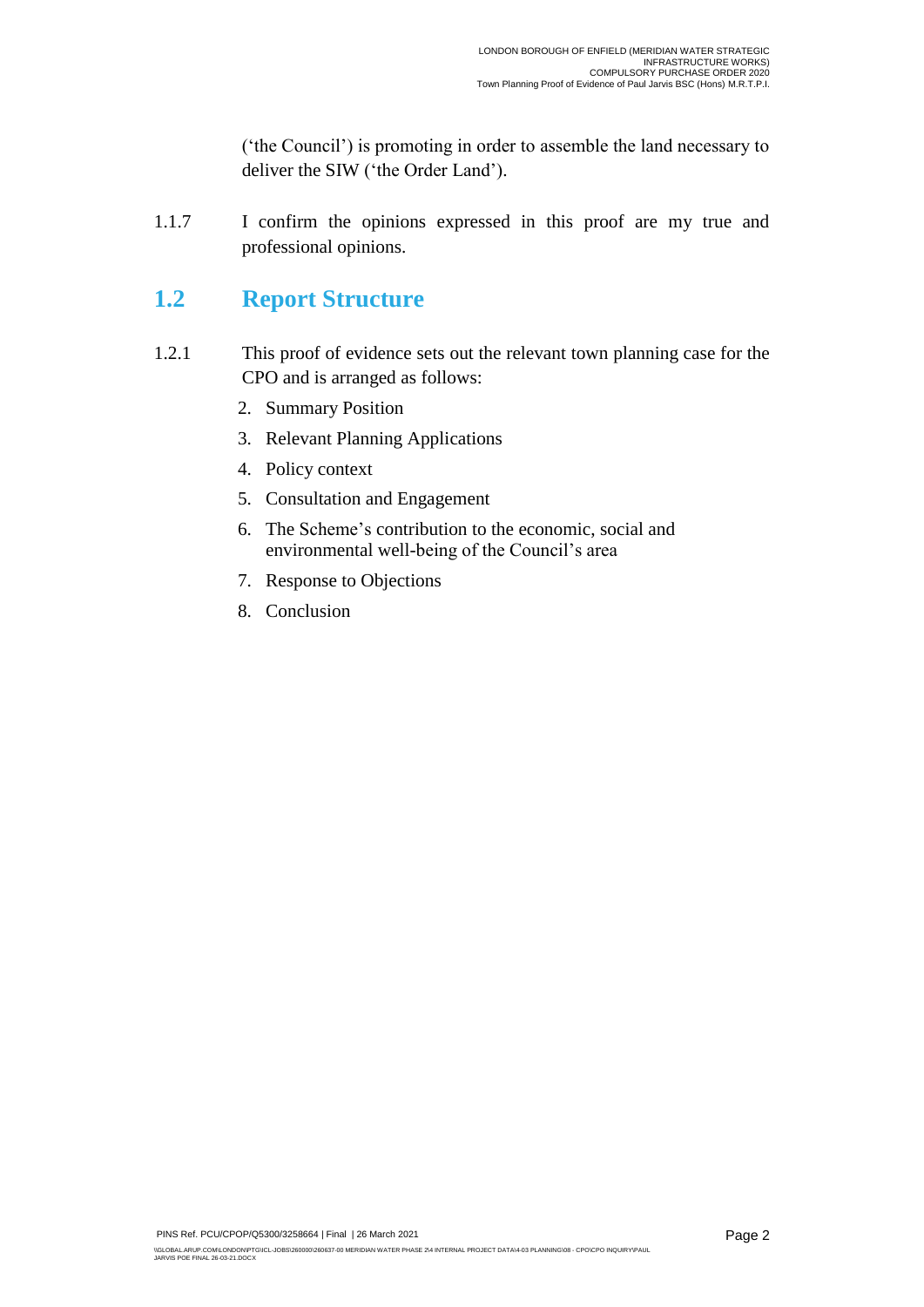# <span id="page-6-0"></span>**2 Summary Position**

### <span id="page-6-1"></span>**2.1 Meridian Water**

- 2.1.1 The Scheme and the SIW (forming an essential element of the Scheme) are described in the Council's Statement of Reasons and Statement on Case as well as in in greater detail in the evidence of Messrs Peter George and Matthew Bodley respectively.
- 2.1.2 The Scheme is supported by extensive and on-going masterplanning work. The Council has also commenced work on a Meridian Water Supplementary Planning Document (SPD). The purpose of the SPD is to bring forward development proposals for residential, commercial and other uses by providing further planning and design guidance in compliance with the Edmonton Leeside Area Action Plan (ELAAP).
- 2.1.3 The SIW are key to the future development of the West Bank and the implementation of ELAAP. The SPD will not have development plan status as such, but will be a material consideration in the determination of planning applications within the SPD area, and it will align with Local Plan documents including the Core Strategy and ELAAP, and the London Plan as appropriate. The SPD is scheduled to be consulted on later this year and adopted in Spring 2022.
- 2.1.4 The following paragraphs of my Proof of Evidence briefly describe:
	- The Order Land:
	- The New Rights that are required over other land to undertake the SIW and allow for future maintenance and
	- The Position as to Planning Permission.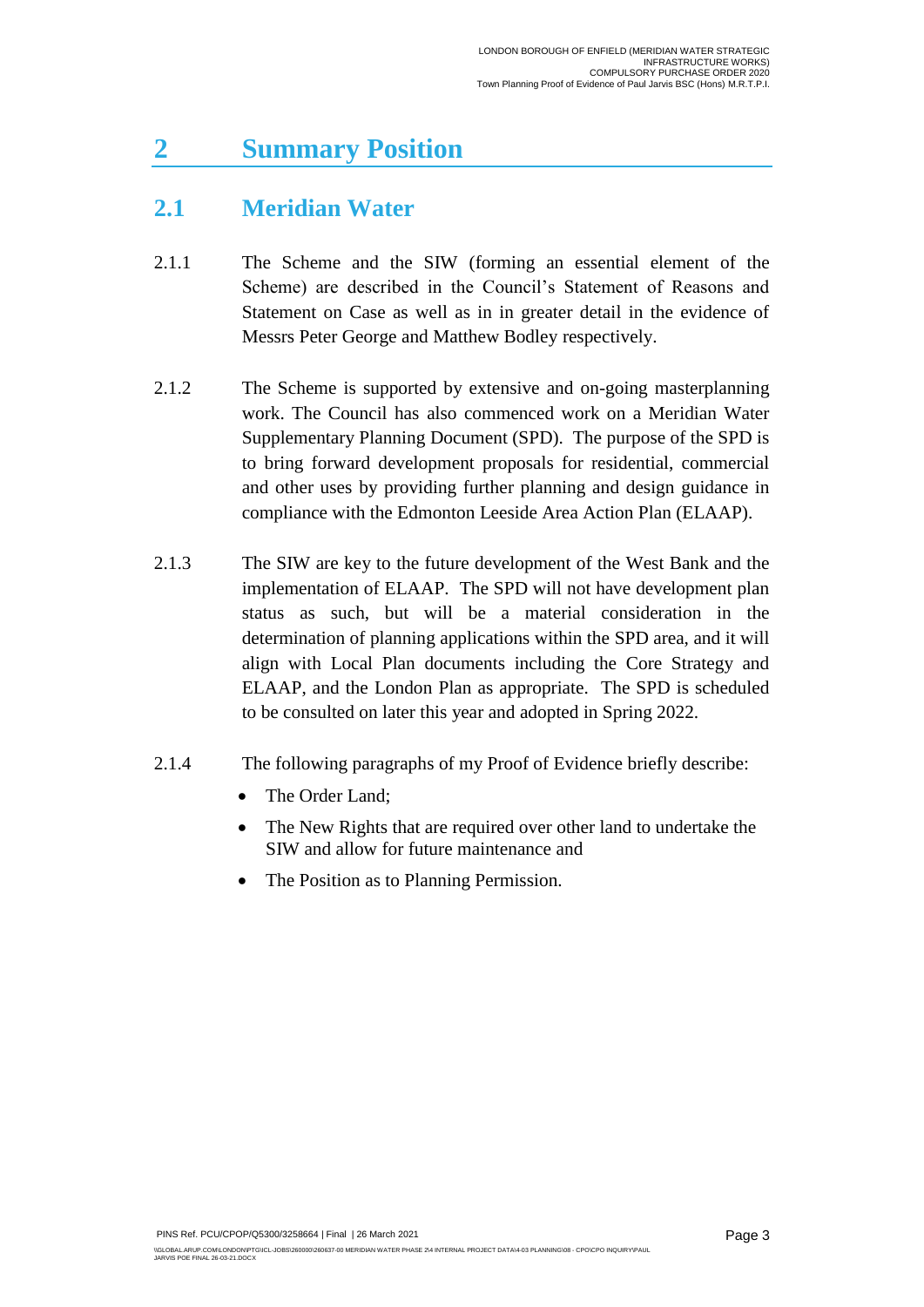### <span id="page-7-0"></span>**2.2 Order Land**

- 2.2.1 LBE is seeking to compulsorily acquire the land (coloured pink on the accompanying plans (Core Document 2) and rights over land (coloured blue) pursuant to sections  $226 (1)(a)$  and  $226 (3)(a)$  of the Town and Country Planning Act 1990 (the 1990 Act) and section 13 of the Local Government (Miscellaneous Provisions) Act 1976 (the 1976 Act). The Council is the local planning authority and local highway authority for the Order Land.
- 2.2.2 The Order Land comprises a total of 124 plots over which the Council is seeking powers of compulsory acquisition and the compulsory creation of new rights in land.
- 2.2.3 Approximately 72% of the Order Land is already in the ownership of the Council including Zone 1, Zone 2 (part), Zone 4, Zone 5, and large parts of Zones 6 and 7 to the east of the Canal (Core Document 7).
- 2.2.4 The Council has reached voluntary agreement with other parties and is continuing in its attempts to acquire the remaining interests by agreement. In order to deliver the SIW, it is essential that all of the remaining third-party land interests, including any unknown interests, are brought into single ownership and all necessary rights are secured.
- 2.2.5 On 6 September 2016, the Council's Cabinet resolved that it was willing in-principle to use compulsory purchase powers, if necessary, across the entire Meridian Water area to bring forward the regeneration.
- 2.2.6 On 22 January 2020 the Cabinet resolved to use compulsory purchase powers to acquire the Order Land and:
	- delegate authority to the Programme Director of Meridian Water in consultation with the Acting Executive Director of Resources and Director of Law and Governance to make the Order; and
	- delegate authority to the Executive Director of Place in consultation with the Director of Law and Governance and the power to effect all subsequent activities for the Order.

### <span id="page-7-1"></span>**2.3 New Rights**

2.3.1 In addition to the acquisition of land included in the Order new rights are required over other land to undertake the SIW and allow for future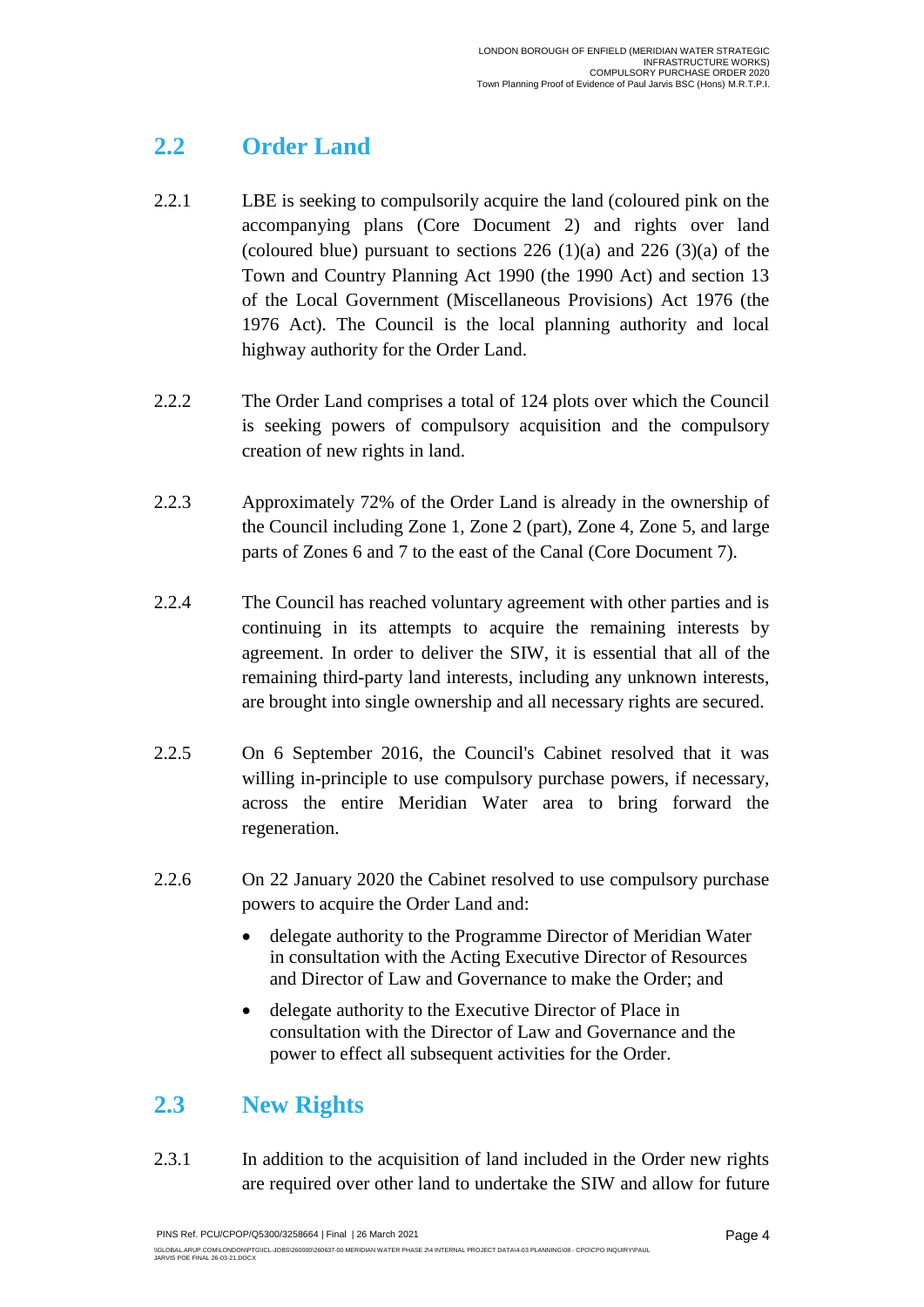maintenance. The land over which new rights are sought is shown coloured blue on the Order Map and is discussed in more detail in the evidence of Messrs Mike Savage and Joe Nunan.

- 2.3.2 A summary of the rights required and why they are needed is set out below:
	- i) access needed in order to construct the SIW;
	- ii) temporary construction roads;
	- iii) construction compounds;
	- iv) crane oversailing;
	- v) rights to improve, re-grade, resurface and landscape land;
	- vi) rights to alter the route of existing pedestrian and vehicular access ways;
	- vii)rights to construct/improve/maintain parts of rivers and canals;
	- viii) rights to construct bridges to accommodate carriageways built to adoptable standards and to use and maintain bridges for the purposes of pedestrian and vehicular traffic; and
	- ix) rights to discharge into watercourses.
- 2.3.3 Some of the rights listed above are required only during the construction of the Development. At this time the Council does not have legal powers to seek temporary possession of land (until the provisions of the Neighbourhood Planning Act 2017, Part 1 Chapter 2 are brought into force), and as such it must acquire these rights permanently through the Order. However, the Council is content, on completion of construction of the SIW, to enter into the necessary agreements with the relevant landowners to relinquish those rights other than where on-going maintenance, use of constructed works or rights to discharge to watercourses are required.

#### <span id="page-8-0"></span>**2.4 Planning Position**

- 2.4.1 The Council is promoting the Order to enable the Council to acquire land and rights over land compulsorily, in order to be able to undertake the SIW in connection with the wider Scheme.
- 2.4.2 Planning permission has been granted for the SIW, and the decision notice was issued on 22 July 2020 (the SIW Planning Permission. The SIW Planning Permission having been granted, the requirement to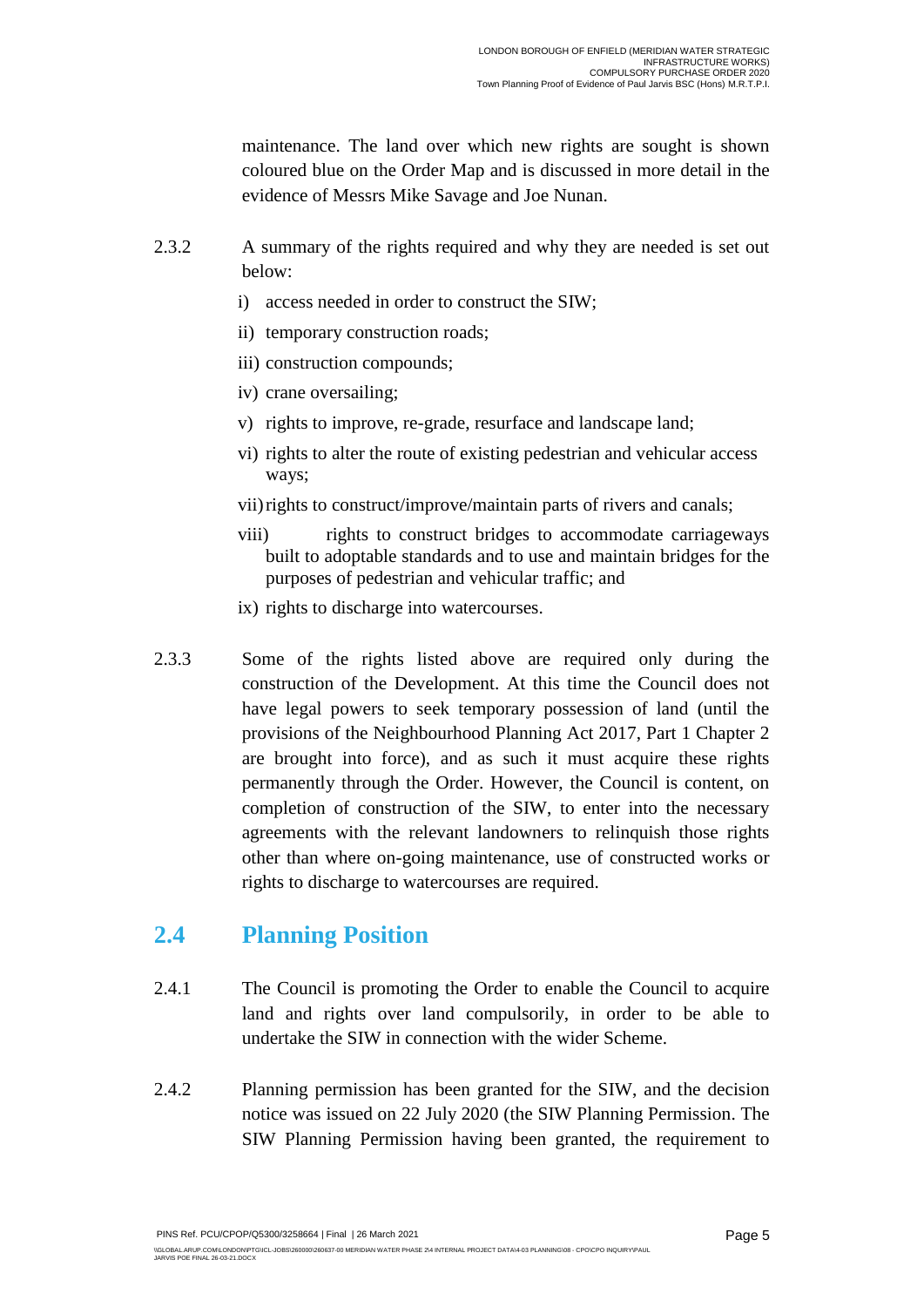obtain planning consent does not represent a procedural impediment to the delivery of the development that is subject to the Order.

2.4.3 The SIW are intended to facilitate the delivery of the Scheme more generally. In this regard planning permission has also already been granted for Phase One (ref: 16/01197/RE3). Further, the Council has already made a resolution to grant (24 March 2020 and again on 11 March 2021) in relation to the delivery of Phase Two and I see no reason why planning permission would not be forthcoming for Phase Two given that the planning policy framework is extremely supportive of the proposals.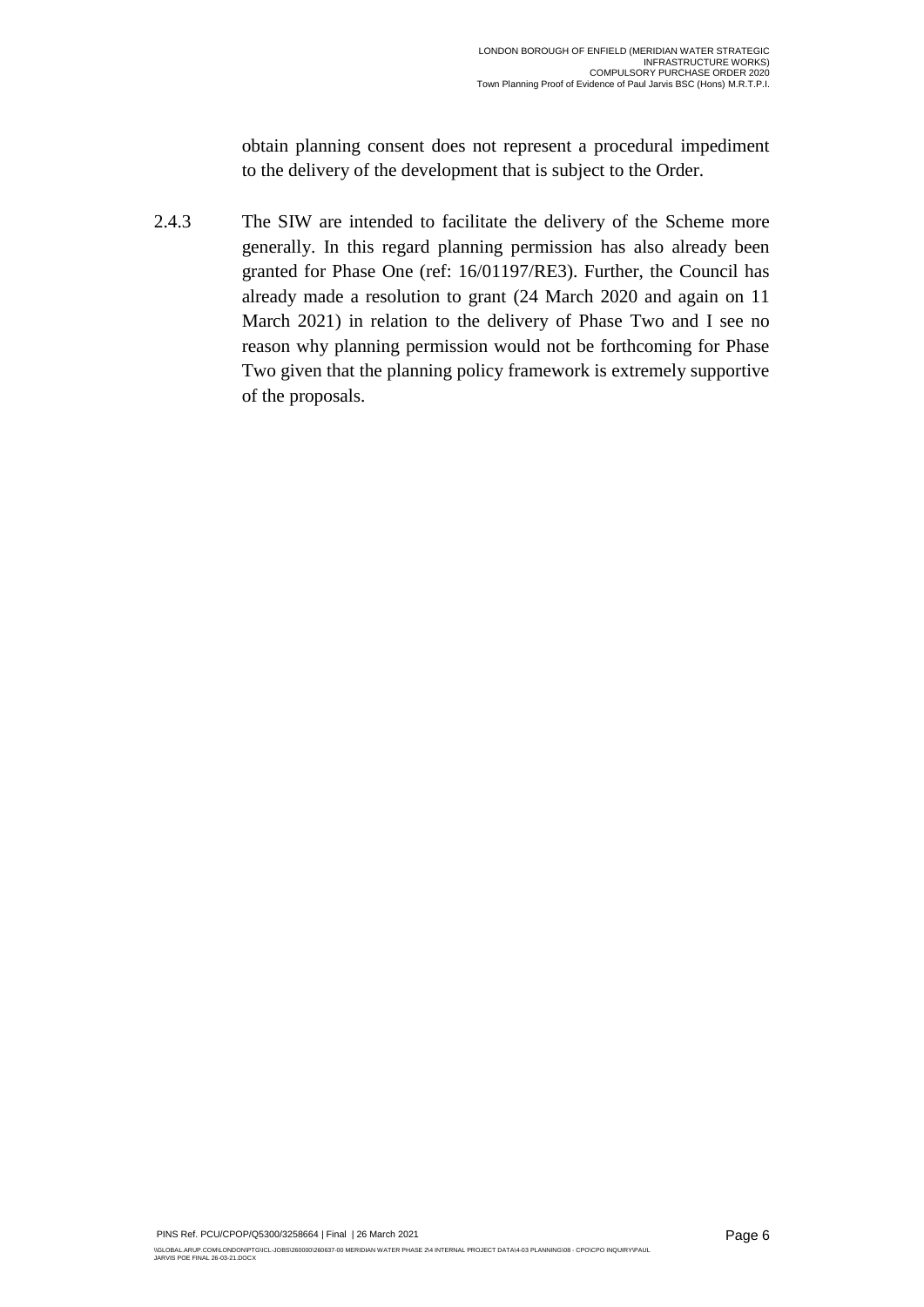# <span id="page-10-0"></span>**3 Relevant Planning Applications**

### <span id="page-10-1"></span>**3.1 Introduction**

- 3.1.1 This section of evidence discusses the:
	- i) Planning permission granted for the SIW
	- ii) Planning permission granted for Phase One
	- iii) Resolution to grant Planning permission for Phase Two and
	- iv) Other relevant planning permissions and planning applications.

#### <span id="page-10-2"></span>**3.2 Planning permission granted for SIW**

#### **Meridian Water Strategic Infrastructure Works - 19/02717/RE3 - Granted (22 July 2020) with conditions**

3.2.1 The SIW Planning Permission was granted, subject to conditions, on 22 July 2020 (Core Document 30) with the following description of development:

> "Full application for the redevelopment of the site to provide infrastructure works for the delivery of a mixed-use development comprising construction of an east-west link road between Glover Drive and Harbet Road (the Central Spine); alteration of access road between Argon Road and Glover Drive, construction of a link road between Leeside Road and the Central Spine, pedestrian and cycleway improvements to Glover Drive and Leeside Road, the construction of 4 no. bridges across the Pymmes and Salmon Brooks and River Lee Navigation; alteration to the Pymmes Brook channel, associated landscaping and formation of new public open space. Enabling works, comprising earthworks; remediation; flood conveyance channel, flood alleviation, outfall and new public open space works; utilities infrastructure; demolition of existing buildings, formation of new access's and associated works."

- 3.2.2 In summary, the SIW comprise (Core Document 9) the following elements:
	- i) The Central Spine Road a new tree-lined east-west boulevard connecting to Glover Drive and new Meridian Water Station in the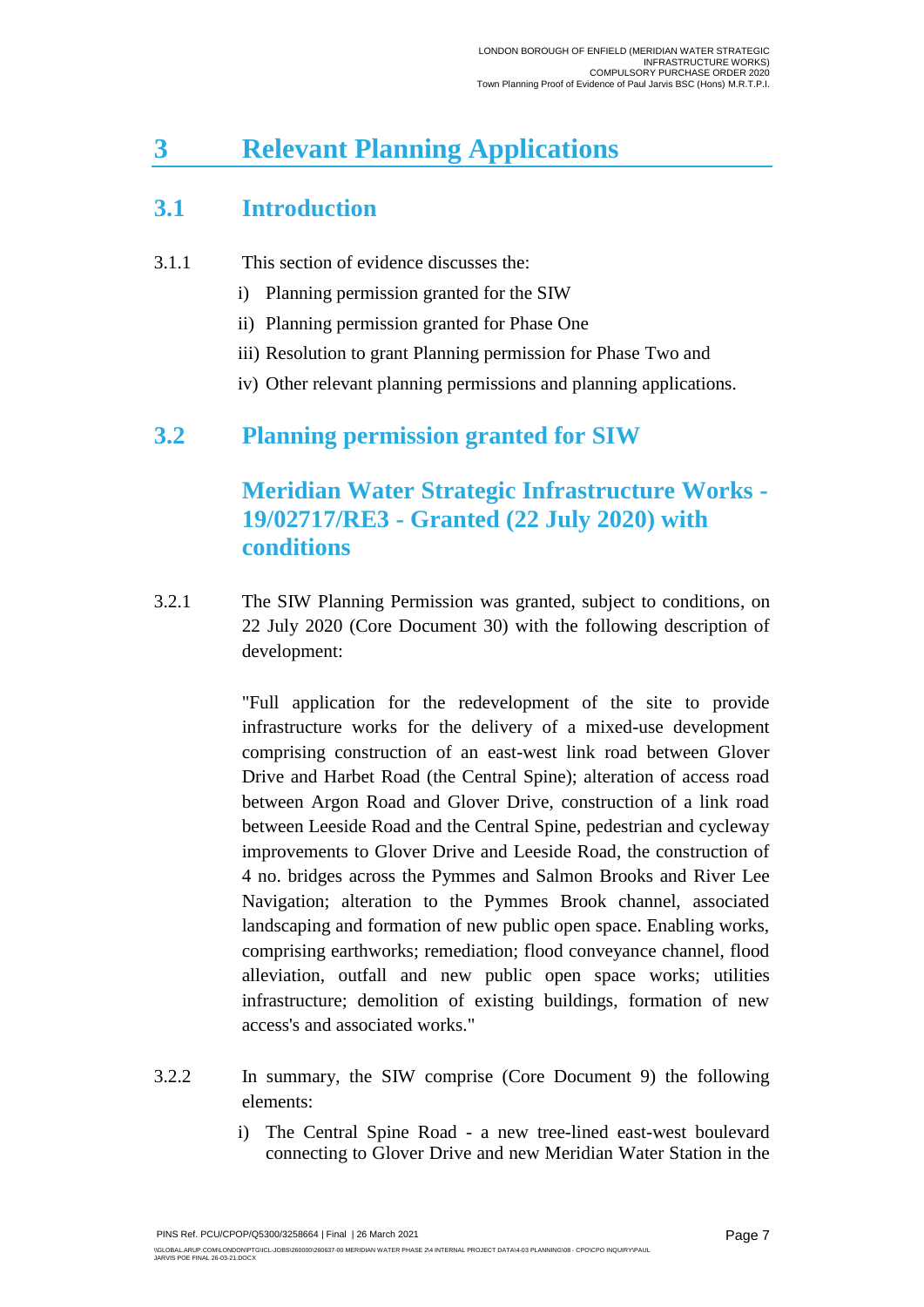west, crossing the Pymmes and Salmons Brook and River Lee Navigation (the Canal) to Harbet Road in the east;

- ii) Leeside Link Road a new link road providing access for cars, pedestrians and cyclists from Leeside Road through to the Central Spine Road;
- iii) Bridges (x4) erection of bridges and associated works to enable the Central Spine Road and Leeside Link Road to span the Pymmes and Salmons Brook and River Lee Navigation;
- iv) Brooks Park and River Naturalisation naturalising the channelised Pymmes Brook to introduce an ecological river landscape, as well as providing riverside parkland;
- v) Edmonton Marshes and Flood Alleviation Works re-levelling and remediation of land to the east of Harbet Road, providing comprehensive flood alleviation works and a new high quality public open space within the Lee Valley Regional Park ('LVRP').
- vi) Access Works third party access works to provide new and altered accesses to the IKEA store, a new north-south link between Argon Road and Glover Drive, the creation of a link between the Central Spine Road and Anthony Way and other improvements to maintain access, along with other ancillary highway works to Glover Drive, Leeside Road and Meridian Way.
- vii)Earthworks, Remediation, Utilities and other ancillary works earthworks, retaining structures and remediation within Development Zones 4 and 5, installation of main utility networks and ancillary works including the demolition of existing buildings and structures.

#### <span id="page-11-0"></span>**3.3 Planning permission granted for Phase One**

#### **Meridian Water Phase One (Phase One / Meridian 1) - 16/01197/RE3 - Granted (10 July 2017) subject to S106 Agreement and conditions**

- 3.3.1 The development site for Phase One of Meridian Water (also known as 'Meridian One') extends to approximately 8 hectares of land and comprises the former gas holder site on Willoughby Lane on the west side of the railway line, part of the site known as the 'tear drop' site Meridian Way (on the east side of the railway line) and much of the intervening railway land and sidings.
- 3.3.2 Phase One comprises up to 725 residential units, new station building, platforms and associated interchange and drop-off facilities including a pedestrian link across the railway, a maximum of 950 sqm retail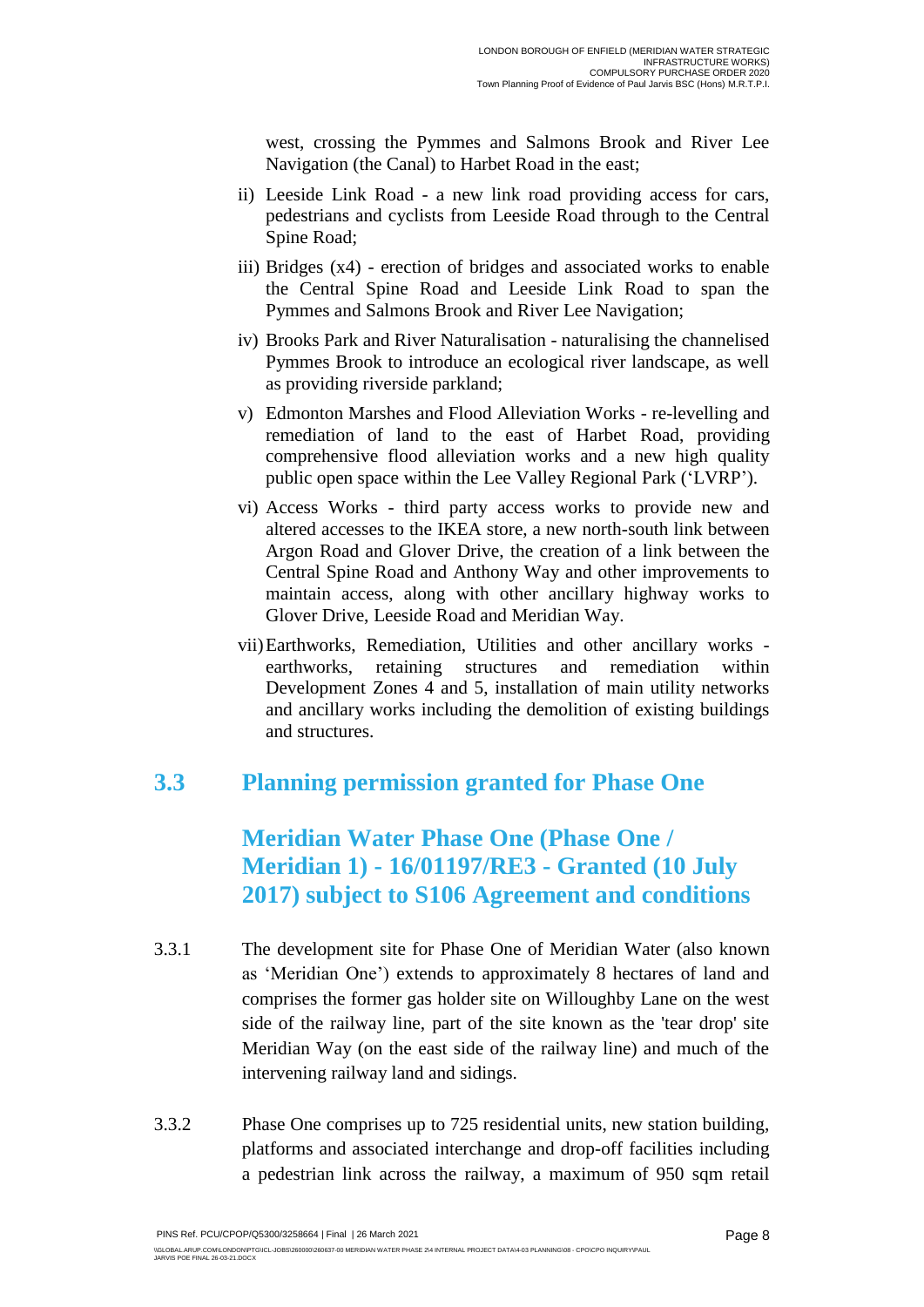(A1/A2/A3), floorspace, a maximum of 600 sqm of community (D1) floorspace, a maximum of 750 sqm of leisure (D2) floorspace, associated site infrastructure works including ground and remediation works, roads, cycle-ways and footpaths, utility works above and below ground, surface water drainage works, energy centre and associated plant, public open space and children's play areas, and various temporary meantime uses without structures (landscaping and open space).

- 3.3.3 At the time when the Phase One planning application was determined, regional and local policy was supportive of the delivery of a new community at Meridian Water, which was designated as a major regeneration area. The application related to the first phase of the planned development which, would bring forward much needed new high-quality housing, and would prove central to helping to achieve the Council's aspirations for the wider area. Overall, it was considered that the development would provide a high-quality residential development that would kick-start the regeneration of the wider area.
- 3.3.4 The Meridian Water Station consented by this permission has now been completed. It opened in summer 2019 and will serve up to four million passengers each year at its peak.
- 3.3.5 For Phase One, the Council selected Vistry Partnerships (formerly Galliford Try Partnerships prior to its merger with Bovis Homes) as its development partner in April 2019 following a completive procurement process.
- 3.3.6 Phase One is subject to two separate applications. A Reserved Matters application in line with the existing Outline Planning Permission for 300 homes known as Phase 1A is currently being determined and set to be referred to planning committee shortly. A new planning application is then due to be submitted later in 2021 with respect to Phase 1B for circa 600-700 homes and all of the non-residential uses.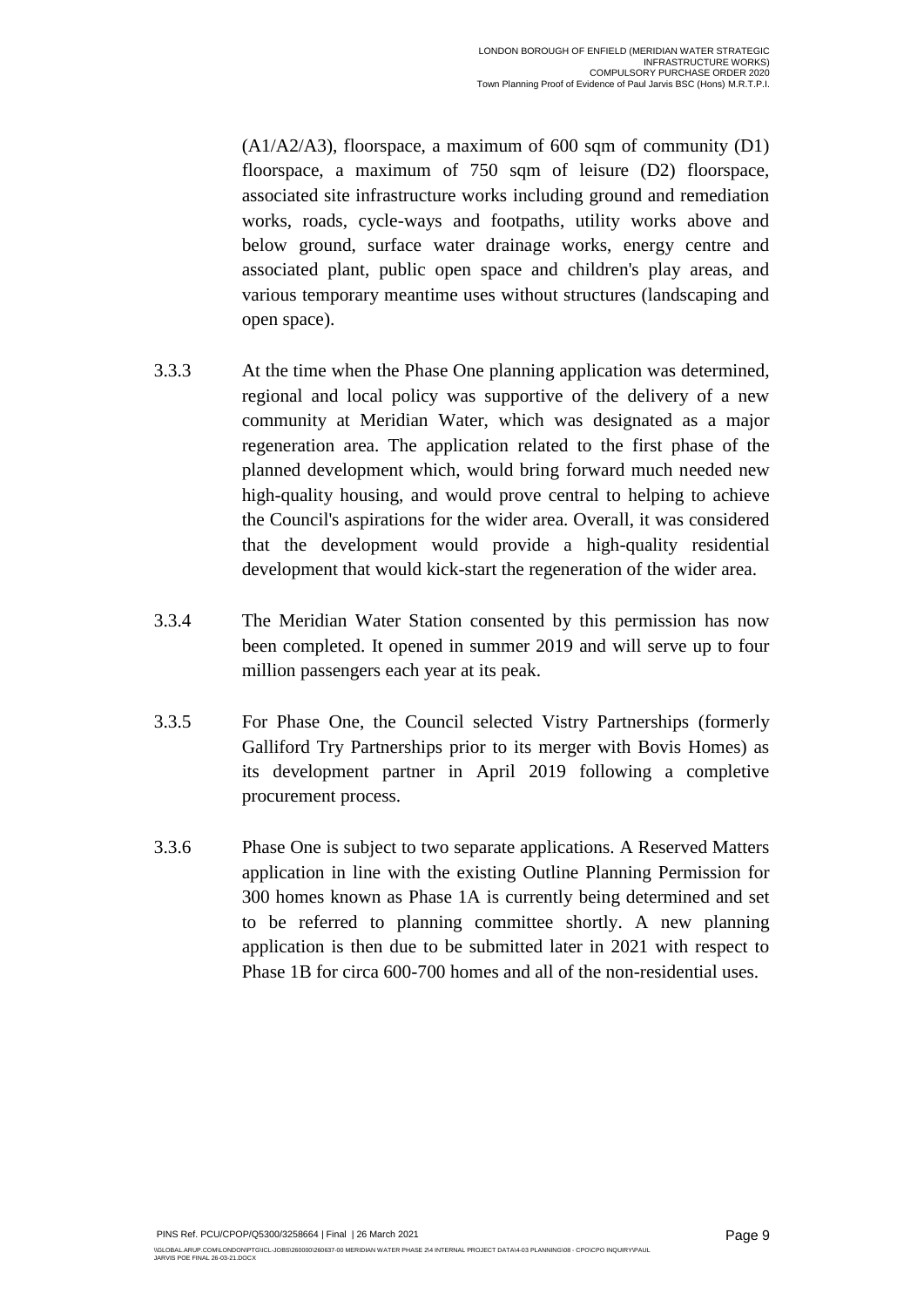### <span id="page-13-0"></span>**3.4 Resolution to Grant planning permission for Phase Two**

**Meridian Water 'Phase Two' - 19/02718/RE3 - Resolution to Grant (24 March 2020 and 11 March 2021) subject to GLA Referral, completion of the S106 and conditions** 

- 3.4.1 The outline planning application for Phase Two (the 'Phase Two Planning Application') was submitted in parallel with the SIW Planning Application. Whilst the Phase Two proposals are a standalone application, they were considered in the context of the Scheme, including the consented Phase One development, and the related approved SIW.
- 3.4.2 As noted above, Phase Two will secure the delivery of a residential led, mixed use development to include workspace, retail, a new primary school, purpose-built student accommodation and/or large scale purpose built shared living, a hotel and open spaces including a new park. The documents submitted with the Phase Two Planning Application propose up to 2,300 residential units (Class C3), Purpose Built Student Accommodation and/or Large-Scale Purpose-Built Shared Living (Up to 18,000 sq m - Sui Generis); a hotel (Up to 16,000 sq m - Class C1), commercial development (Up to 26,500 sq m - Class B1a,b,c); retail (Up to 2,000 sq m - ClassA1 and/or A2 and/or A3 and/or A4), social infrastructure (Up to 5,500 sq m - Class D1 and/or D2), a primary school up to three forms of entry, hard and soft landscaping, new public open spaces including equipped areas for play, sustainable drainage systems, car parking provision, and formation of new pedestrian and vehicular access (Outline- all matters reserved).
- 3.4.3 Since the 'resolution to grant' in March 2020 the applicant has been working with officers on agreeing the final wording of conditions, the Design Code and the draft S106 Agreement. A further report was subsequently taken to Planning Committee on 11 March 2021 (Core Document 33) to update Members on the these matters as well as to report a change to the baseline level of affordable housing being referenced in the draft S106 Agreement, arising from discussions with the Greater London Authority on the obligations within that agreement.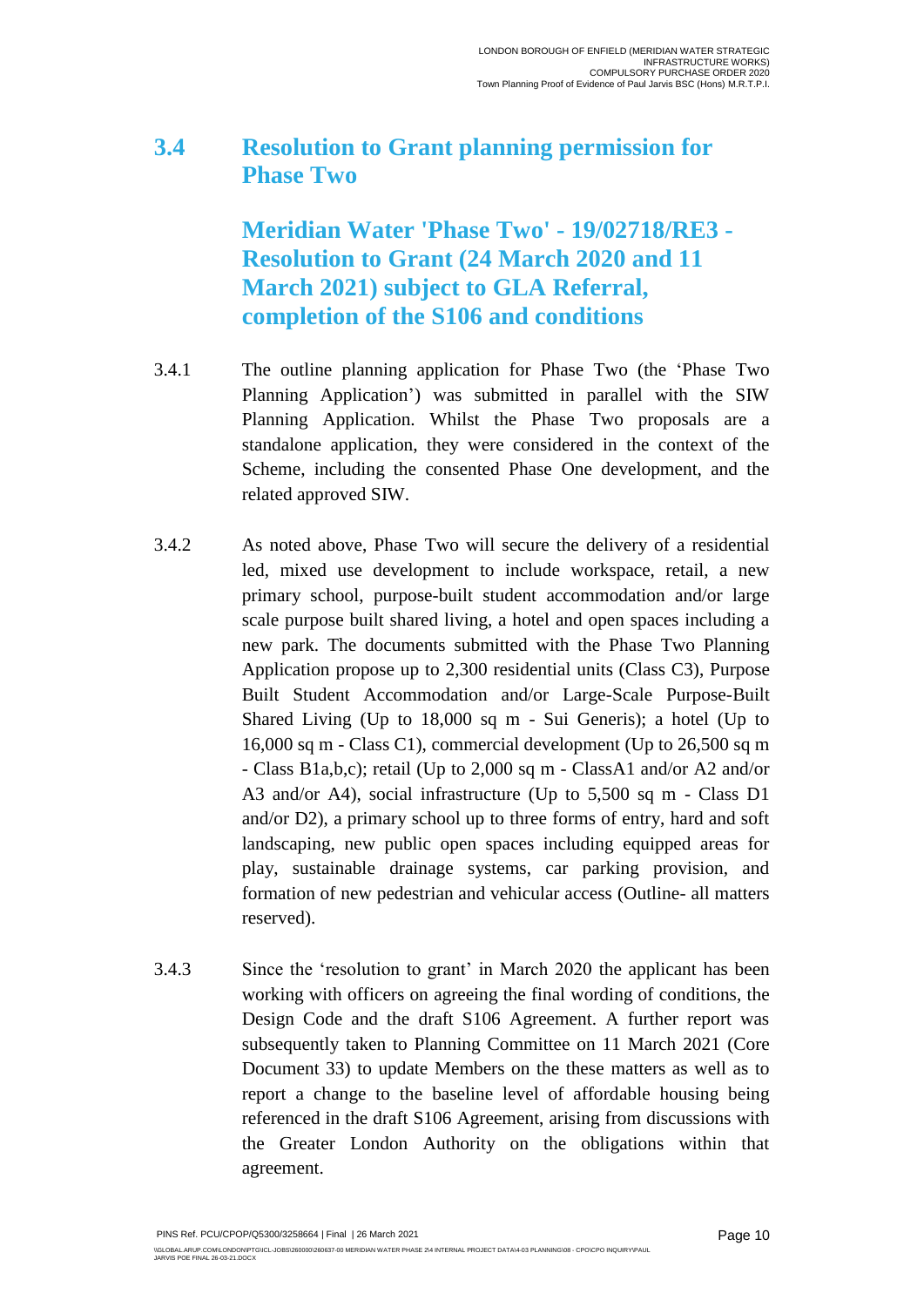- 3.4.4 In reporting the application to Planning Committee in March 2020, officers advised that the application sought the provision of 43% affordable housing by habitable room and 40% affordable housing by unit number. However, this level of provision was dependent on grant, and the financial viability statement (FVA) submitted alongside the application confirmed that the maximum amount deliverable without grant was 28% by unit. Nevertheless, the proposal was to proceed on the basis of grant, so that the draft S106 Agreement set the 40/43% figure as the baseline affordable housing threshold.
- 3.4.5 It was on this basis that the draft S106 was initially drafted and shared with the Greater London Authority ('GLA'), with an obligation within to deliver 40/43% affordable housing with grant, as agreed, and provisions for a review mechanism.
- 3.4.6 However, since the Phase Two Planning Application was originally reported to Members, the GLA has determined that future affordable housing grant funding will be provided under the new Homes for Londoners: Affordable Homes Programme 2021-2026. This programme and its associated guidance were launched in November 2020. A key element of this new funding programme is the focus on net additional affordable home provision, one element of which is a bar on funding for any affordable housing mandated within s106 Legal Agreements.
- 3.4.7 On this basis if a 40/43% affordable housing level were stipulated within the s106, the GLA would not have been able to provide grant funding to enable the gap between the 28% (viable) and 40/43% (target) positions to be bridged.
- 3.4.8 The draft S106 therefore allows flexibility for the delivery of affordable housing across the development (some phases may provide more and some less) but with an absolute requirement that at no stage shall the level of provision be below 28%/31%. Further, it allows the Council to pursue grant funding in order to deliver the targeted provision of 40%/43%.
- 3.4.9 This approach to viability is agreed with the GLA.
- 3.4.10 The case officer reported this update to Members of the Planning Committee on 11 March 2021. It was the officer's view that the development was acceptable and therefore the recommendation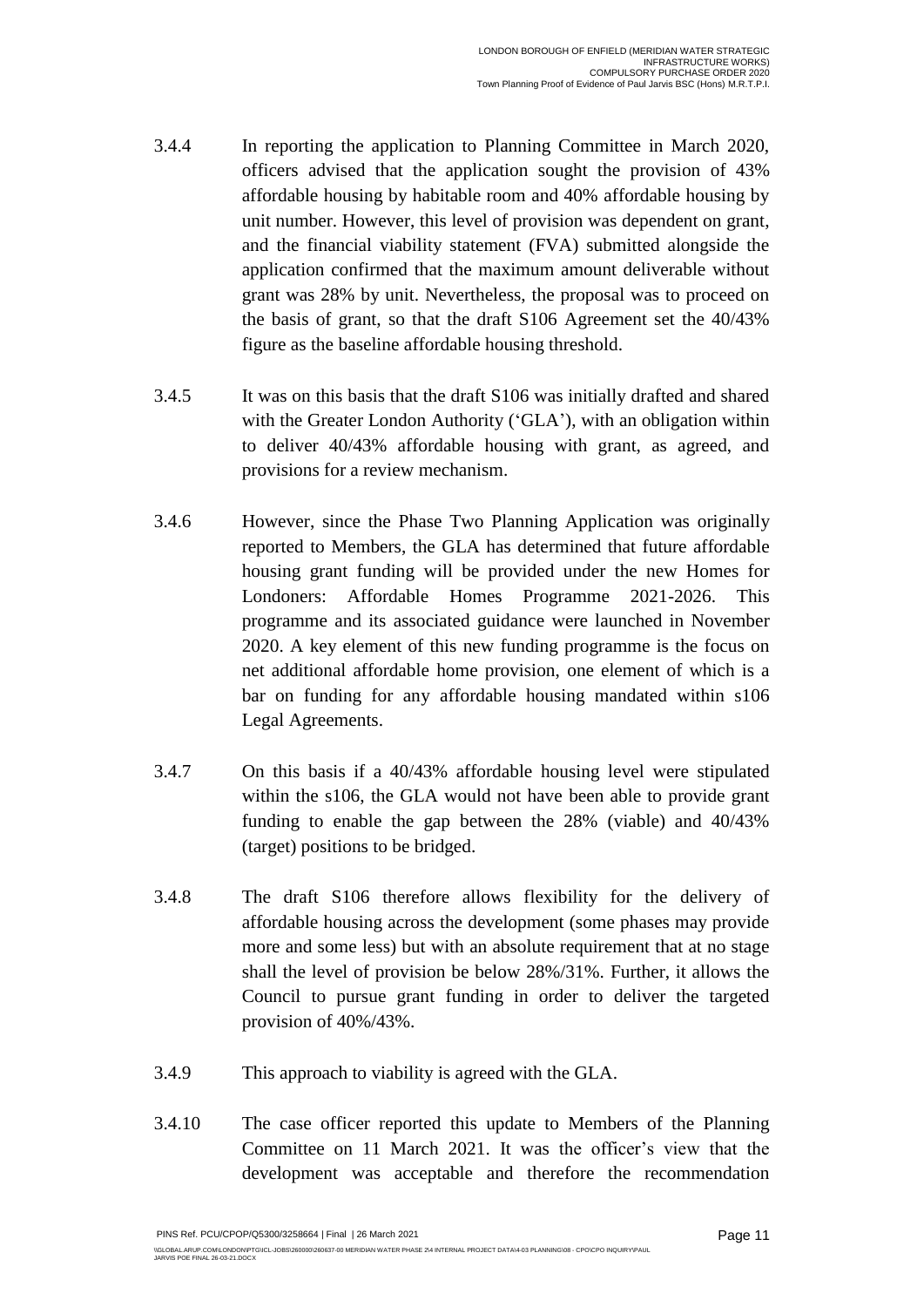remained, subject to the referral of the application to the GLA, to grant planning permission subject to conditions and a draft S106 Agreement, to be appended to the decision notice. Members noted the updates set out in the officer's report and resolved to grant planning permission subject to the recommendations set out above.

- 3.4.11 The applicant and the local planning authority ('LPA') will now complete a S106 Agreement. The obligations will relate to a number of matters including transport, highway works, employment and skills, affordable housing etc.
- 3.4.12 Amongst the various obligations is the requirement to provide suitable alternative natural green ('SANG') space which accords with the criteria set out in the Draft SANG Management Plan (submitted with the Phase Two application). The SANG space is identified as 'Edmonton Marshes' (Core Document 9) and provides alternative recreational land to discourage new residents of development schemes from accessing the Epping Forest Special Protection Area. The S106 will require, prior to the occupation of Phase Two, the submission and approval of a SANG Management plan for the ongoing maintenance of the SANG including the details of the body or bodies to take future maintenance responsibility of the SANG along with details of the constitution governance structure and funding of that body.
- 3.4.13 Having regard to the above matters, there is no reason to believe that planning permission will not be forthcoming in a timely manner.
- 3.4.14 Separately, the implementation and phased delivery of the SIW and Phase Two is considered in detail by Stephen Armitage in his proof of evidence.

#### <span id="page-15-0"></span>**3.5 Other relevant planning permissions / applications**

#### **Ikea West Car Park - 20/00111/RE4 - Granted 18 June 2020 with conditions**

3.5.1 The application site is located to the east of Meridian Way, off Glover Drive and comprises hardstanding that accommodates car parking spaces for IKEA.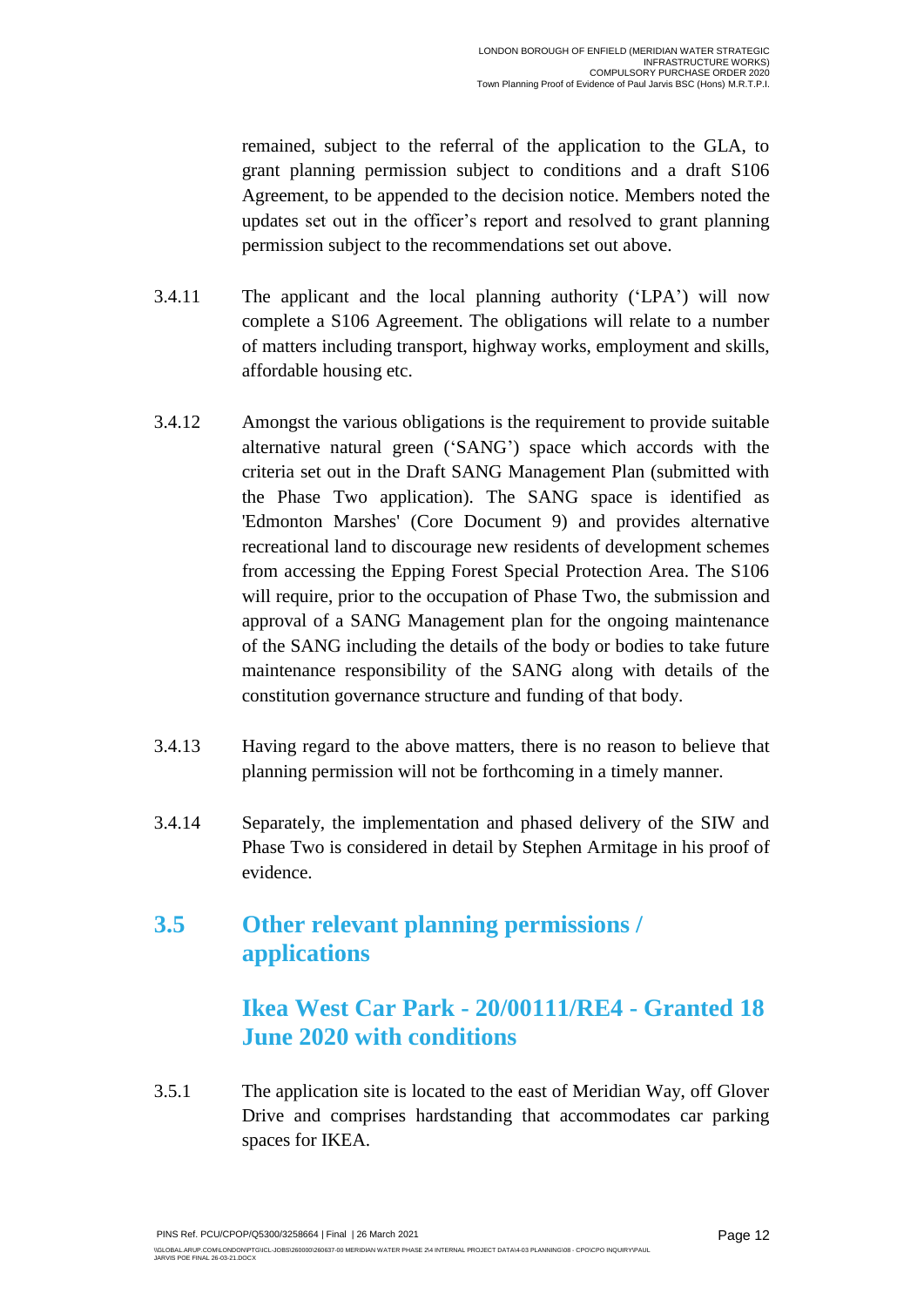- 3.5.2 This application was submitted in response to concerns raised by IKEA to the SIW and Phase Two application regarding their impact on the operation of the store. It was recognised that there would be an impact on the IKEA Store's operation from the severance from the main store of the existing northern car park by the proposed new Central Spine Road.
- 3.5.3 The application proposed the relocation of 393 parking spaces see Plan 260637-T-SK-02 Rev C in Appendix A1 - from the existing northern car park and store front to the existing hard standing areas to the west and south of the store together with hard and soft landscaping and associated works (the 'IKEA West Car Park'). The application was granted planning permission by the Council on 18 June 2020.
- 3.5.4 The existing northern IKEA car park will be closed and parking spaces removed from the front of the store. New parking spaces will be sited to the south and west of the existing Ikea store with the remainder of the car parking spaces in the undercroft under the store remaining.
- 3.5.5 In approving the application, Members took into account a number of matters including:
	- The proposed relocation of the car park would facilitate delivery of the SIW and therefore support the major regeneration proposals in the area.
	- There would be a net reduction in car parking spaces by a total of 19 car parking spaces and
	- The proposal would continue to meet the operational needs of IKEA and would not impact on the vitality and viability of the IKEA Store.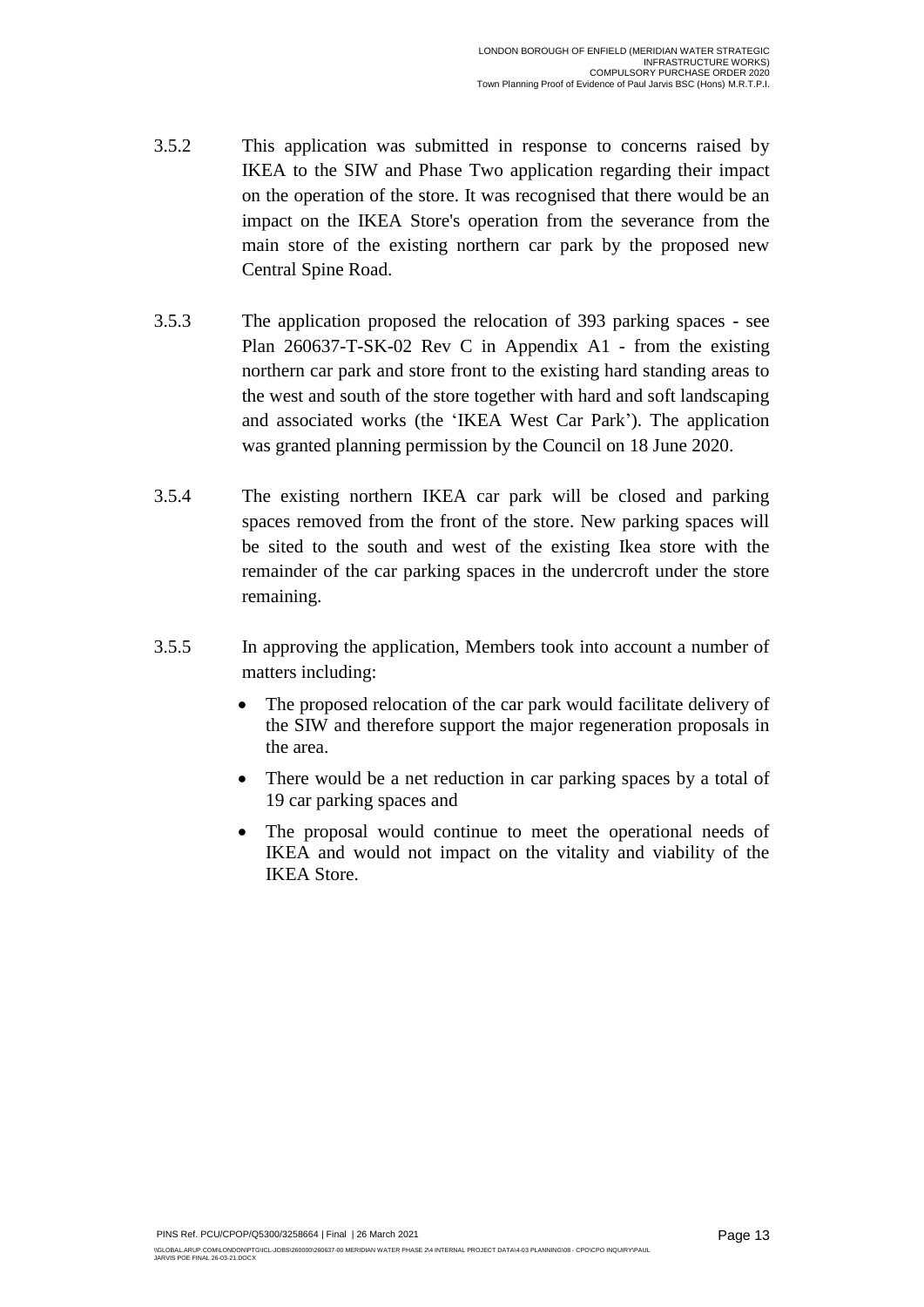3.5.6 In addition to various pre-commencement and compliance conditions, the planning permission confirms that the IKEA West Car Park shall not come in to use until the existing northern car park is closed and measures to prevent public access implemented. There is no reason to believe that these conditions cannot be discharged in a timely manner.

#### **Land Opposite 1A and 1 B Towpath Road - 20/00112/RE4 - Granted 23 July 2020 with conditions (the Flood Barrier Permission)**

- 3.5.7 This application is relevant since flood modelling for the SIW indicates that the flood water displacement and compensation measures proposed in the SIW would result in a small increase in flood level south of the proposed Central Spine Road. This results in slightly increased flood depths on Towpath Road.
- 3.5.8 Therefore, to mitigate flood risk, the application –sought planning permission for a flood barrier extending approximately 170m south of the central spine road to a level of 10.95m.
- 3.5.9 The application for the installation of a low-level flood restraint barrier adjacent to Towpath Road - see Flood Restraint Barrier - MWP2-ARP-XX-XX-SK-CF-00004\_REV02 in Appendix A2 - was granted consent on 23 July 2020. Members agreed that:
	- The proposals would mitigate the increase in flood risk
	- The mitigation measures had been detailed within the flood risk assessment for the SIW and
	- The proposal would not impact on visual amenity within the street scene or neighbouring residential amenity.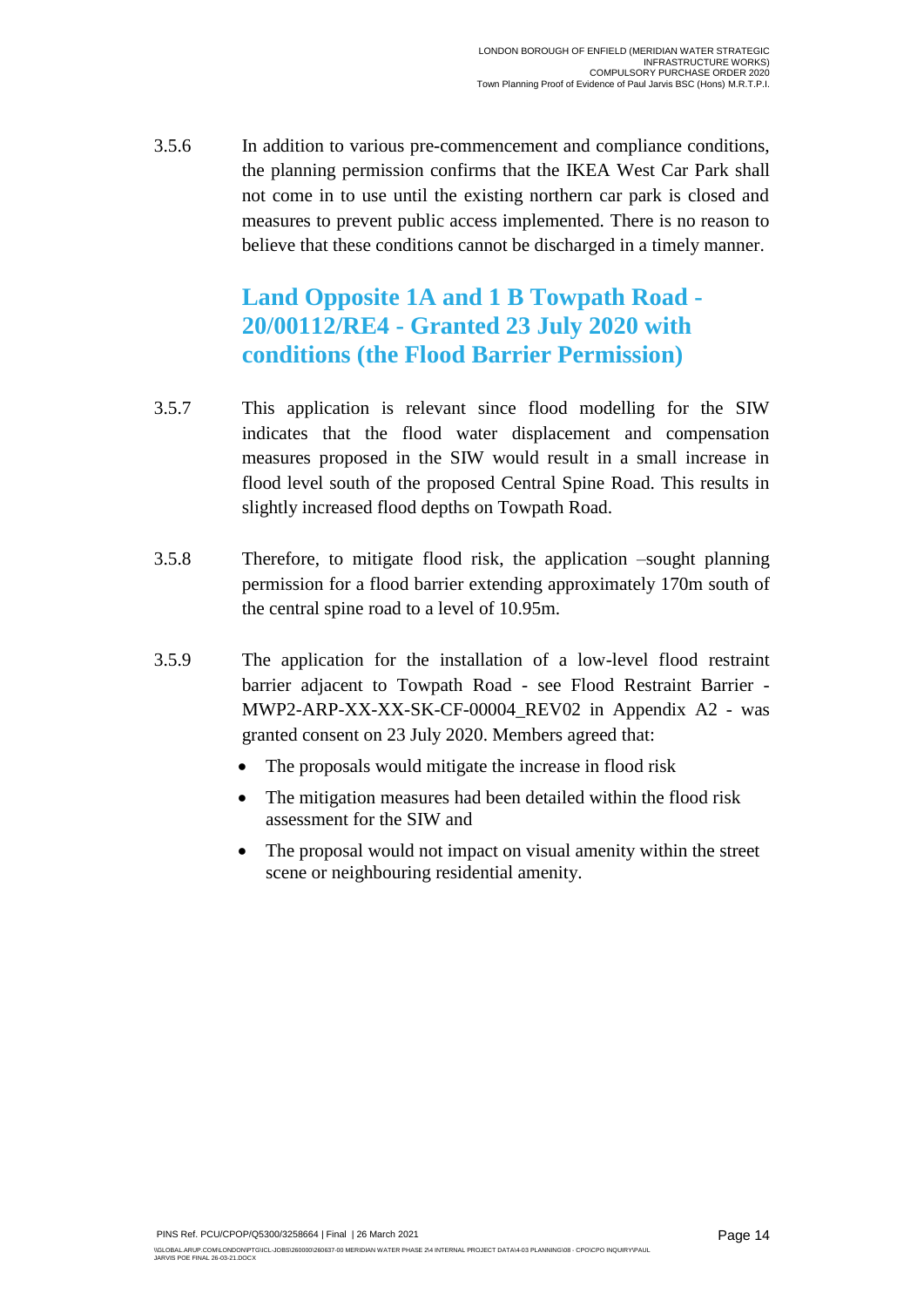3.5.10 The Flood Barrier Planning permission was granted subject to a number of pre commencement conditions. The permission requires the Flood Conveyance Channel - approved under the SIW Planning Permission - to have been completed prior to works commencing. I do not consider that the submission - and the determination - of further details to discharge the pre-commencement conditions will delay the delivery of the consented proposals.

#### **2 Anthony Way - 19/03044/RE4 - Granted (19 December 2019) with conditions**

- 3.5.11 Whilst not forming part of the SIW, this application is relevant since the permitted works relate to a building that currently accommodates a membership based 'maker space' (known as 'Building Bloqs') situated on the Order Land, where 300 members have access to large scale machinery to make and produce everything from art and furniture to face masks.
- 3.5.12 The site is adjacent to the SIW on the west bank of the Canal, with the approved works due to be completed prior to the SIW commencing. The Council is working with Bloqs to grow their business which will relocate into new premises, upgrading from a floor space of 1,000 sq metres to 3,000 sq. metres. This will give access to more small businesses and individual makers and advance the economic regeneration of this part of the Lee Valley, refurbishing and bringing a redundant former vehicle testing station back into productive use.
- 3.5.13 The application proposed refurbishment and alterations to a former vehicle testing building to provide light industrial workshop space and ancillary accommodation, including new cafe, erection of a new light industrial workshop building and link volume, roof canopy, with associated service yard, parking, storage area, and landscaping.
- 3.5.14 Work has already commenced on the new 'BloQs' workshop to provide 30,000sq feet of workspace and support up to 1,000 makers and creators across a range of departments - engineering, wood, metal, digital and additive technology, paint finishing, and a fashion studio.

### **Leeside Road improvement works - Section 8 and Section 278 Agreement with London Borough of Haringey**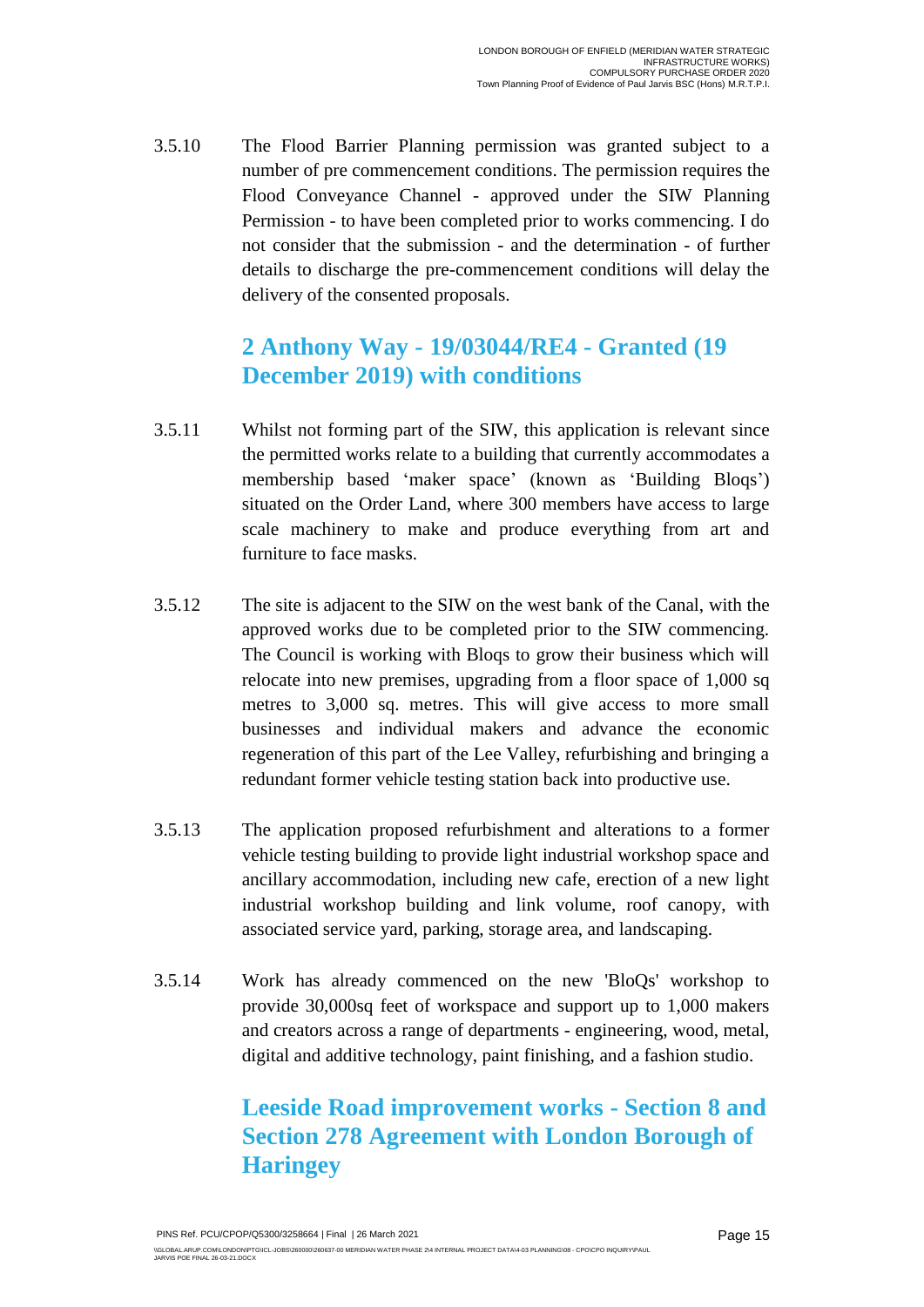3.5.15 Works on the public highway, including junction and streetscape improvements will be required to deliver the Development and these will be agreed through Section 8 and Section 278 agreements with the local highway authorities. There is no reason to believe that agreements will not be reached. Further matters in relation to these works are discussed in the Proof of Evidence of Mike Savage.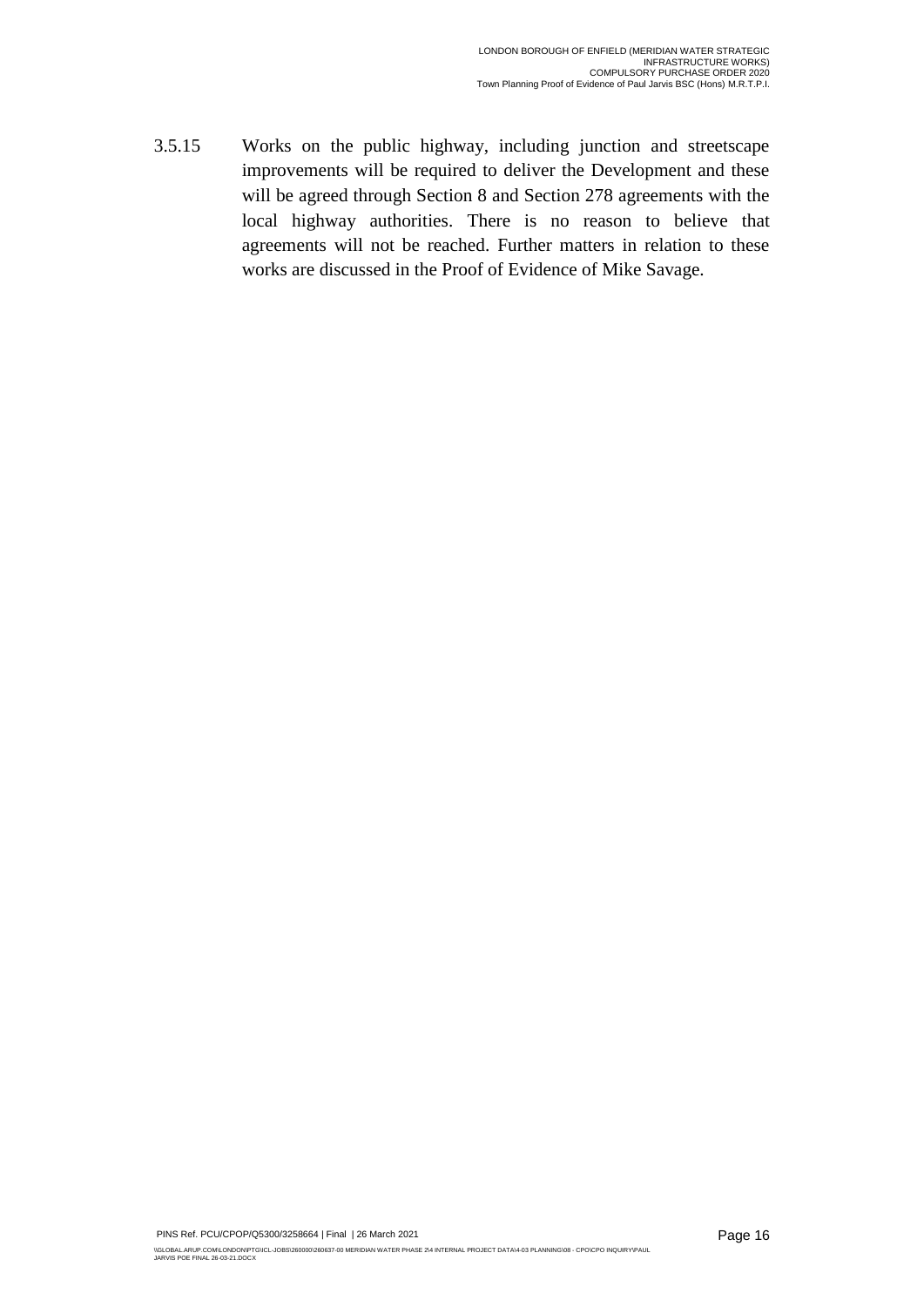# <span id="page-20-0"></span>**4 Policy Context**

#### <span id="page-20-1"></span>**4.1 Introduction**

- 4.1.1 Compulsory purchase guidance (the 'Guidance'), provided by the Ministry of Housing, Communities and Local Government (MHCLG), provides that authorities should demonstrate that proposals are consistent with planning policy. Notwithstanding that planning permission has already been granted for the SIW, I address at a high level the compliance of the development with policy at a national, regional and local level.
- 4.1.2 A more detailed analysis of the SIW and Phase Two against planning policy is set out in Appendix A3 of my proof of evidence.

#### <span id="page-20-2"></span>**4.2 The Development Plan**

- 4.2.1 Section 70(2) of the 1990 Act and Section 38(6) of the Planning and Compulsory Purchase Act 2004 (as amended) require that planning applications should be determined in accordance with the development plan, unless material considerations indicate otherwise.
- 4.2.2 The National Planning Policy Framework ('NPPF') (published February 2019) reconfirms the statutory requirement set out in Section 38(6) relating to the determination of planning applications and also confirms that the NPPF should be taken into account as a material planning consideration in planning decisions (paragraphs 2 and 212).
- 4.2.3 Section 38(2) of the Planning and Compulsory Purchase Act 2004 (as amended) defines the Development Plan for any area of Greater London as:
	- i) the Spatial development strategy;
	- ii) the Development Plan documents (taken as a whole) which have been adopted or approved in relation to that area; and
	- iii) the neighbourhood development plans which have been made in relation to that area.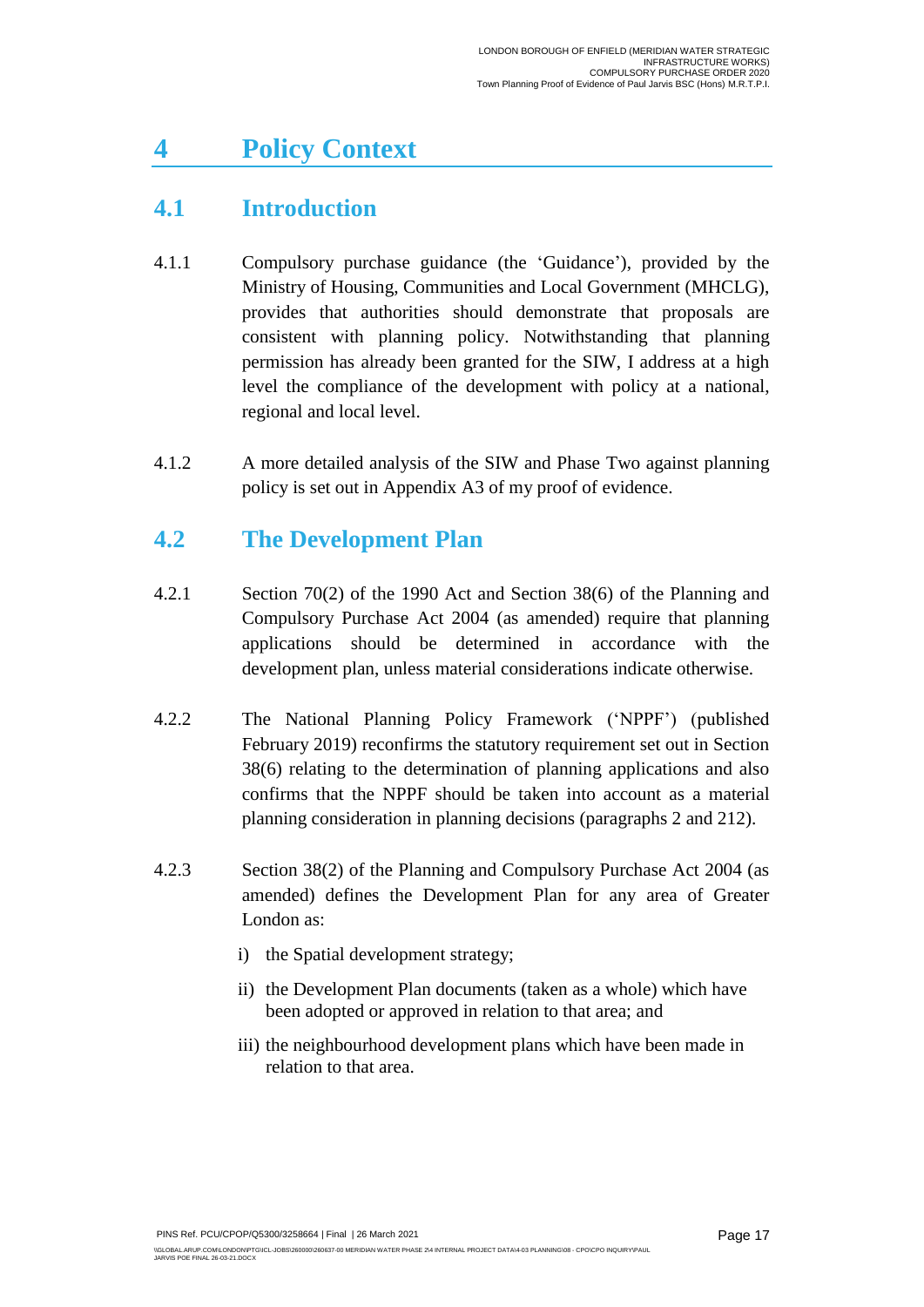- 4.2.4 In the present instance, the current adopted Development Plan for the Council's area, against which the SIW and the Scheme (of which Phase Two forms part thereof) fall to be judged comprises:
	- i) The New London Plan adopted 02 March 2021 (the 'London Plan');
	- ii) LB Enfield Core Strategy adopted November 2010 ('Core Strategy')
	- iii) Edmonton Leeside Area Action Plan ('ELAAP') adopted January 2020
	- iv) LB Enfield Development Management Document Development Plan Document adopted Nov 2014 ('Development Management Document' or 'DMD').
- 4.2.5 Paragraph 48 of the NPPF states that weight may be given to planning policies in emerging plans according to their stage of preparation; i.e. the more advanced its preparation, the greater the weight that may be given. The following planning policy documents are in the process of being prepared:
	- the Draft Enfield New Local Plan 2036 (Issues and Options) published December 2018 for Regulation 18 public consultation.
- 4.2.6 The Draft Enfield New Local Plan 2036 is at a very early stage of its preparation and therefore carries less weight in decision making but will accrue greater weight as it progresses through the preparation process.

### <span id="page-21-0"></span>**4.3 National Planning Policy Framework**

4.3.1 Although not part of the statutory Development Plan, the NPPF (Core Document 15) sets out government's planning policy and how it is expected to be applied. The NPPF covers matters such as sustainable development, promoting sustainable transport, making the most effective use of land, meeting the challenge of climate change and conserving and enhancing the natural environment. I briefly assess the SIW and Phase Two against the NPPF below.

#### **The SIW**

#### 4.3.2 In summary:

i) Section 2 – Achieving sustainable development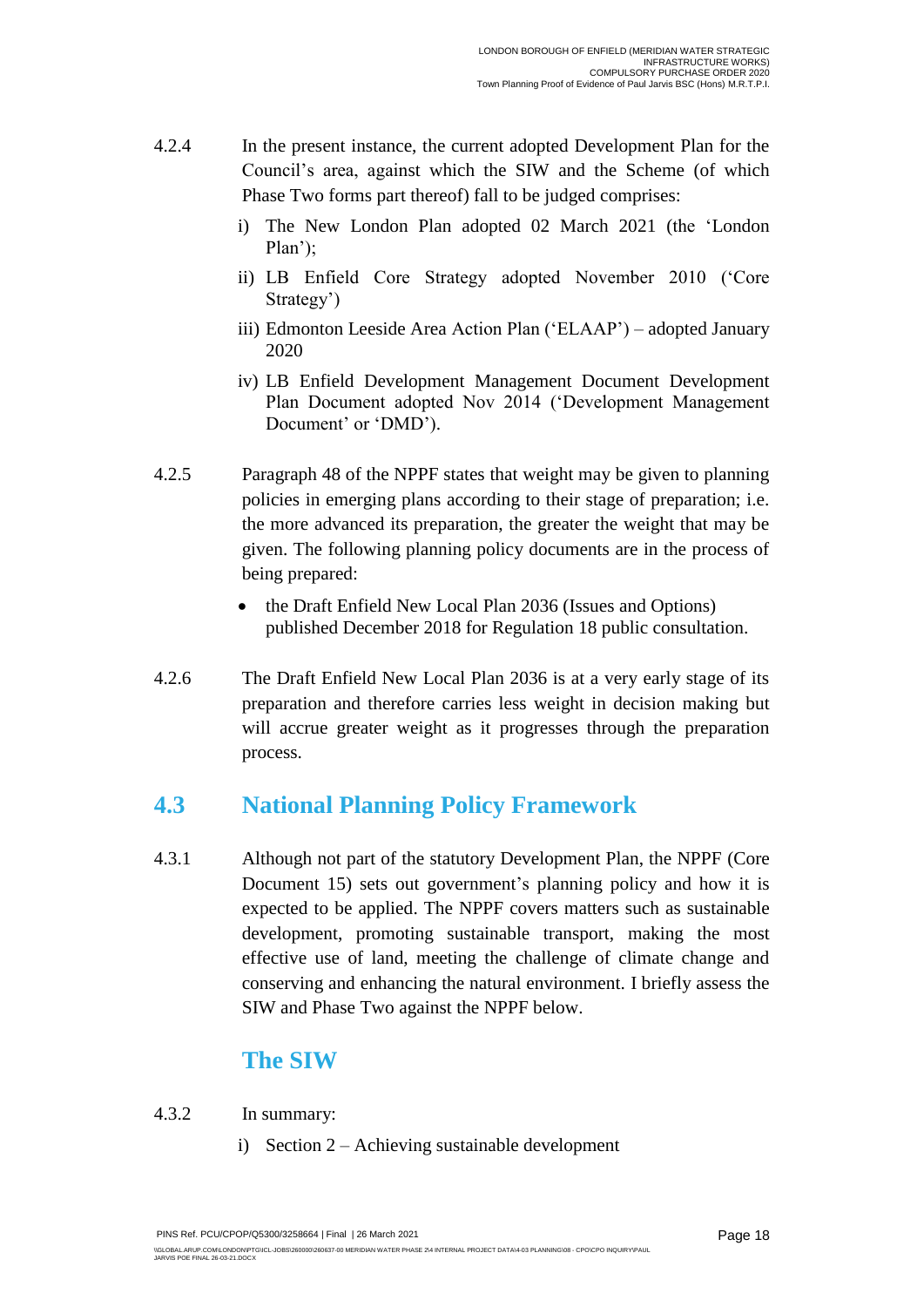The SIW support not only sustainable modes of transport in an area of significant planned growth but also secure net gains across the economic, social and environmental objectives of sustainable development enshrined in the NPPF. In this respect the SIW is considered to address the requirements of policy.

ii) Section 6 – Building a strong, competitive economy

I consider that the SIW accords with the NPPF as in addition to supporting the delivery of much-needed housing, the SIW enables the delivery of a new mixed-use neighbourhood comprising a new local centre and modern workspace suited to the needs of the modern economy.

iii) Section 9: Promoting sustainable transport

I consider that the transport and highway interventions have been informed by placemaking considerations as part of the site-wide masterplanning process in accordance with the principles set out in paragraph 102 of the NPPF. The Transport Assessment (TA) (submitted with the SIW Planning Application) demonstrated that the transport impacts associated with the SIW, with proposed mitigation, were acceptable. .

iv) Section 11 – Making effective use of land

The SIW includes a comprehensive package of works to address development on this significant brownfield site and I consider that the SIW accord with the NPPF.

v) Section 12 – Achieving well-designed places

Given the master planned approach to development I consider the SIW conform with the NPPF.

vi) Section 13 – Protecting Green Belt

The SIW includes flood alleviation works, earthworks and landscaping within the LVRP, which is designated Metropolitan Green Belt land. As these works comprise engineering works, I do not consider that they constitute inappropriate development in the Green Belt.

vii)Section 14 - Meeting the challenge of climate change, flooding and coastal change

The Flood Risk Assessment (FRA) accompanying the SIW Planning Application demonstrates that the SIW will provide wider sustainability benefits to the community that outweigh the flood risk. The SIW conform with government policy on meeting the challenge of climate change and flooding.

viii) Section 15 – Conserving and enhancing the natural environment

The SIW will result in a significant biodiversity net gain, reflecting the multiple benefits of the proposed natural flood management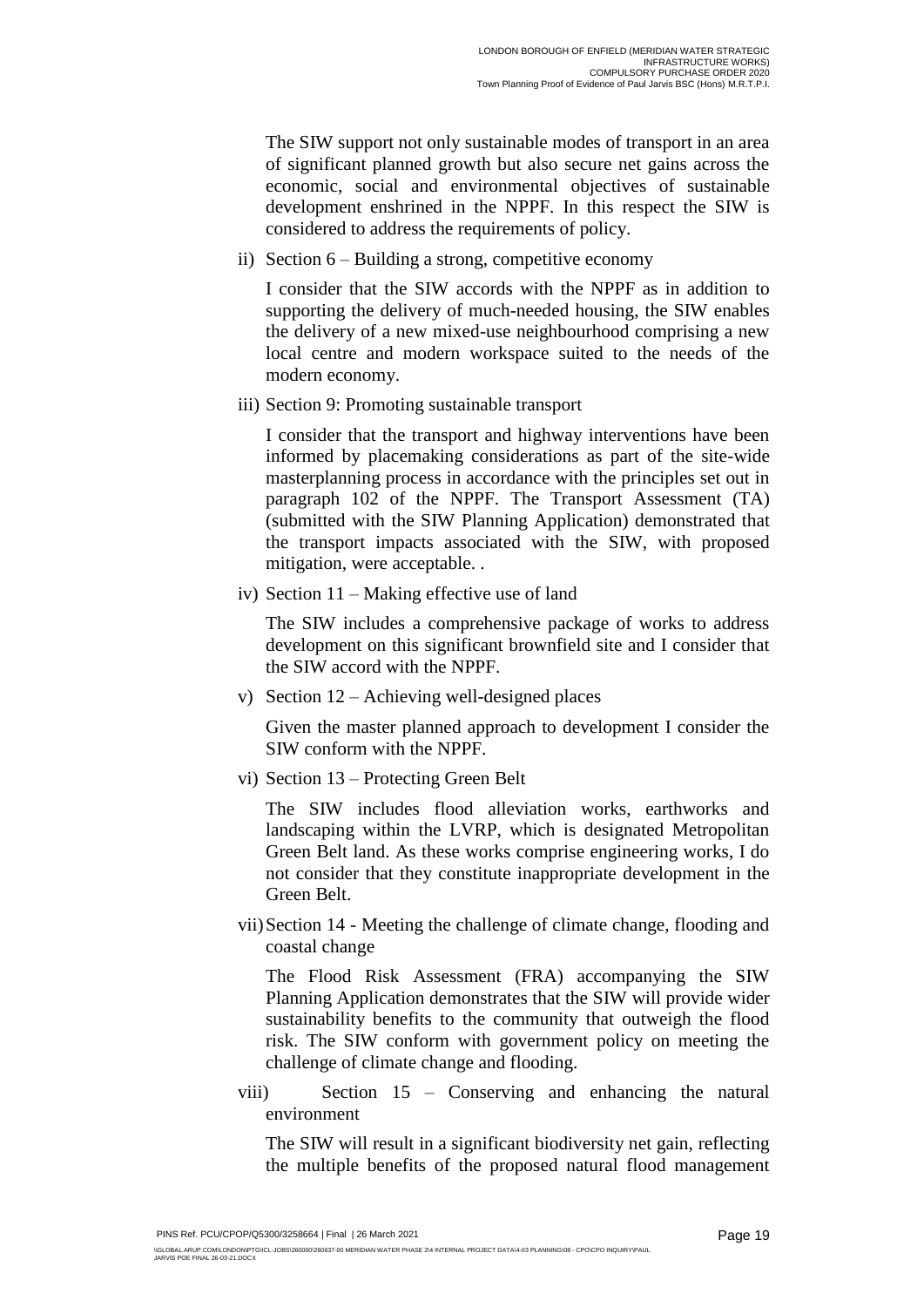approach to increasing flood alleviation storage and infrastructure and associated habitat for a range of plant and animal species. I therefore consider that the SIW complies with the relevant ecology and natural environment provisions of the NPPF

#### **Phase Two**

4.3.3 More generally in relation to the Phase Two proposals, which will be facilitated by the SIW:

#### **Sustainable Development**

4.3.4 The presumption in favour of sustainable development is at the heart of the NPPF. I consider that the mixed-use nature of Phase Two creates a sustainable new neighbourhood, in order to minimise distances between employment opportunities, services and public transport and support active modes of travel. The Council agreed with this assessment.

#### **Housing Delivery**

- 4.3.5 The NPPF outlines the Government's commitment of significantly boosting the supply of homes and supporting economic growth.
- 4.3.6 I consider that the housing provision in Phase Two alone but also as part of the wider Scheme - accords with the NPPF as it will significantly boost local housing supply (thereby helping to address the Council's historical under delivery of housing) and contribute to the creation of a mixed and balanced community at Meridian Water.
- 4.3.7 In terms of housing delivery, in 2020 Enfield failed to meet 75% of their housing targets in the preceding three years. As a consequence, the "presumption in favour of sustainable development" is triggered because of the Council failing to meet the 'Housing Delivery Test' (HDT) – the HDT being an annual measurement of housing delivery introduced by the government through the NPPF. The Council is updating its Housing Action Plan (2019) and is expected to be published shortly. The new Housing Action Plan, amongst other areas of action, will emphasise the role of council housebuilding and regeneration in delivering new homes. Lack of development in the borough means the Council has to take a proactive role in council housebuilding and assess the barriers to delivery. It is clear that the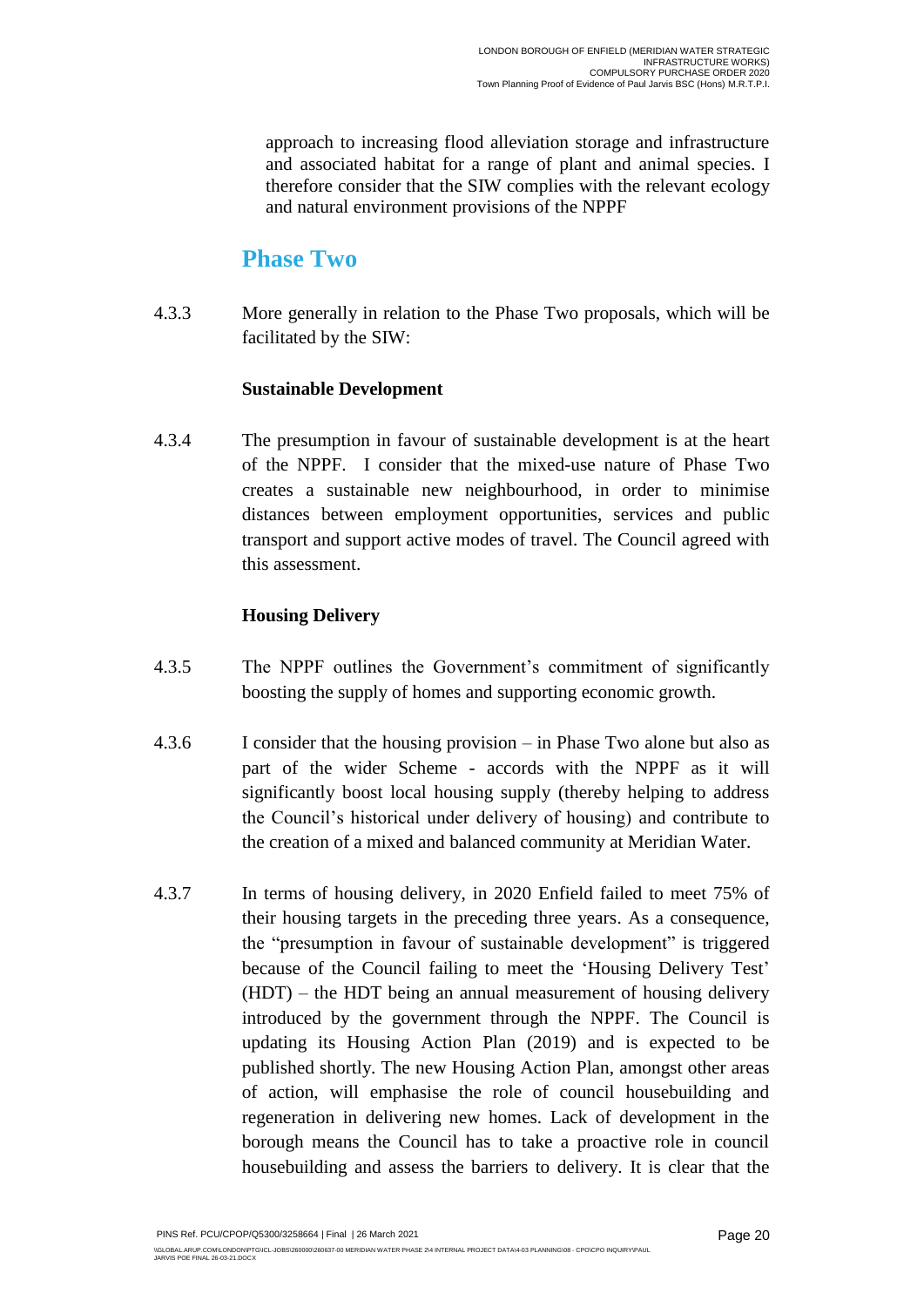delivery of Meridian Water provides the Borough with a significant opportunity for growth.

#### **Transport**

- 4.3.8 As set out in NPPF paragraph 109, development should only be prevented or refused on highways grounds if there would be an unacceptable impact on highway safety, or the residual cumulative impacts on the road network would be severe.
- 4.3.9 Phase Two embeds the Healthy Streets Approach into the design of the Scheme and included a Transport Assessment (TA) that demonstrates that the transport impacts associated with Phase Two, with proposed mitigation, are acceptable. Phase Two therefore accords with the NPPF.

#### **Climate Change and Flooding**

4.3.10 As set out above, the NPPF seeks to address the challenge of climate change and flooding. The FRA, submitted with Phase Two, demonstrates how the proposals meet the requirements of the Sequential and Exception Tests with the flood mitigation strategy for Phase Two including raising ground levels within the application site and conveying flood water to the Pymmes Brook and also the LVRP by the flood conveyance channel to come forward under the SIW. I consider Phase Two accords with this chapter of the NPPF.

#### **Natural Environment**

4.3.11 The NPPF seeks to conserve and enhance the natural environment. Phase Two includes a new 2ha park known as Brooks Park, 0.79ha public open space comprising of riverside linear open space (0.34ha); Salmons Brook linear open space (0.14ha); riverside square (0.1ha) and community streets (0.21ha) alongside smaller communal open spaces within urban squares. Naturalising the channelised Pymmes Brook to introduce an ecological river landscape will include moving a section of river from its current concreted lined bed to a new naturally lined channel which will meander through the park surround by parklands and a boardwalk. The river will then re-join the existing concrete lined channel in the south and north of the naturalisation area. Green infrastructure will also be provided across the site through rain gardens, soft landscaped filter strips and ponds.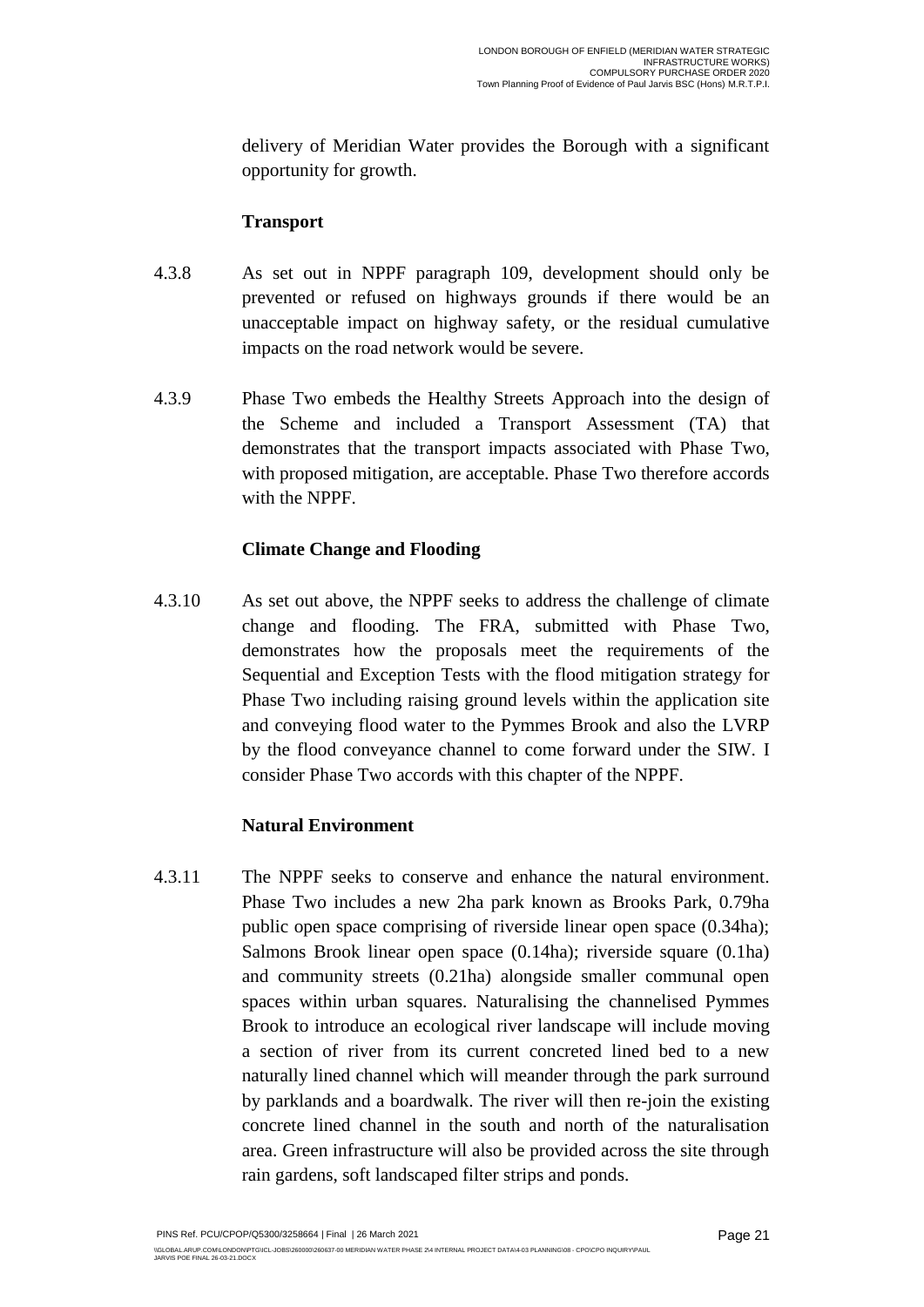4.3.12 Phase Two – as part of the wider Scheme - has been designed to avoid and minimise ecological impacts, mitigate effects where necessary and provide ecological enhancements and accords with NPPF principles.

#### **Conclusion**

- 4.3.13 With regards to the NPPF, the document emphasises that the purpose of the planning system is to contribute to the achievement of sustainable development; that there are three dimensions to sustainable development: economic, social and environmental; and that planning authorities should seek opportunities to achieve the promotion of these dimensions through the application of its policies. The NPPF encourages the use of sustainable and non-car modes of travel.
- 4.3.14 I consider that the SIW and Phase Two (also being integral to the delivery of the wider Scheme) are in accordance with the NPPF and secure net gains across the economic, social and environmental objectives of sustainable development enshrined in the NPPF. This is confirmed by planning permission having been granted for the SIW and the 11 March 2021 resolution to grant planning permission for Phase Two.

#### <span id="page-25-1"></span><span id="page-25-0"></span>**4.4 The Development Plan**

#### **The London Plan**

- 4.4.1 The London Plan was adopted on 02 March 2021 (Core Document 19). It provides the strategic spatial strategy within Greater London and forms part of the Council's Development Plan. The London Plan identifies a number of objectives, to: optimise the potential of development sites; make the most sustainable and efficient use of land, particularly in areas of good public transport; improve the quality of life; deliver high quality new homes; mitigate and adapt to climate change; and secure a more attractive, well designed green city.
- 4.4.2 Whilst the planning statements accompanying the SIW and Phase Two applications provided a detailed assessment of the proposals against (the then) Draft New London Plan polices and the case officer reports assessed both applications against the Intend to Publish

<sup>\\</sup>GLOBAL.ARUP.COM\LONDON\PTG\\CL-JOBS\260000\260637-00 MERIDIAN WATER PHASE 2\4 INTERNAL PROJECT DATA\4-03 PLANNING\08 - CPO\CPO INQUIRY\PAUL<br>JARVIS POE FINAL 26-03-21.DOCX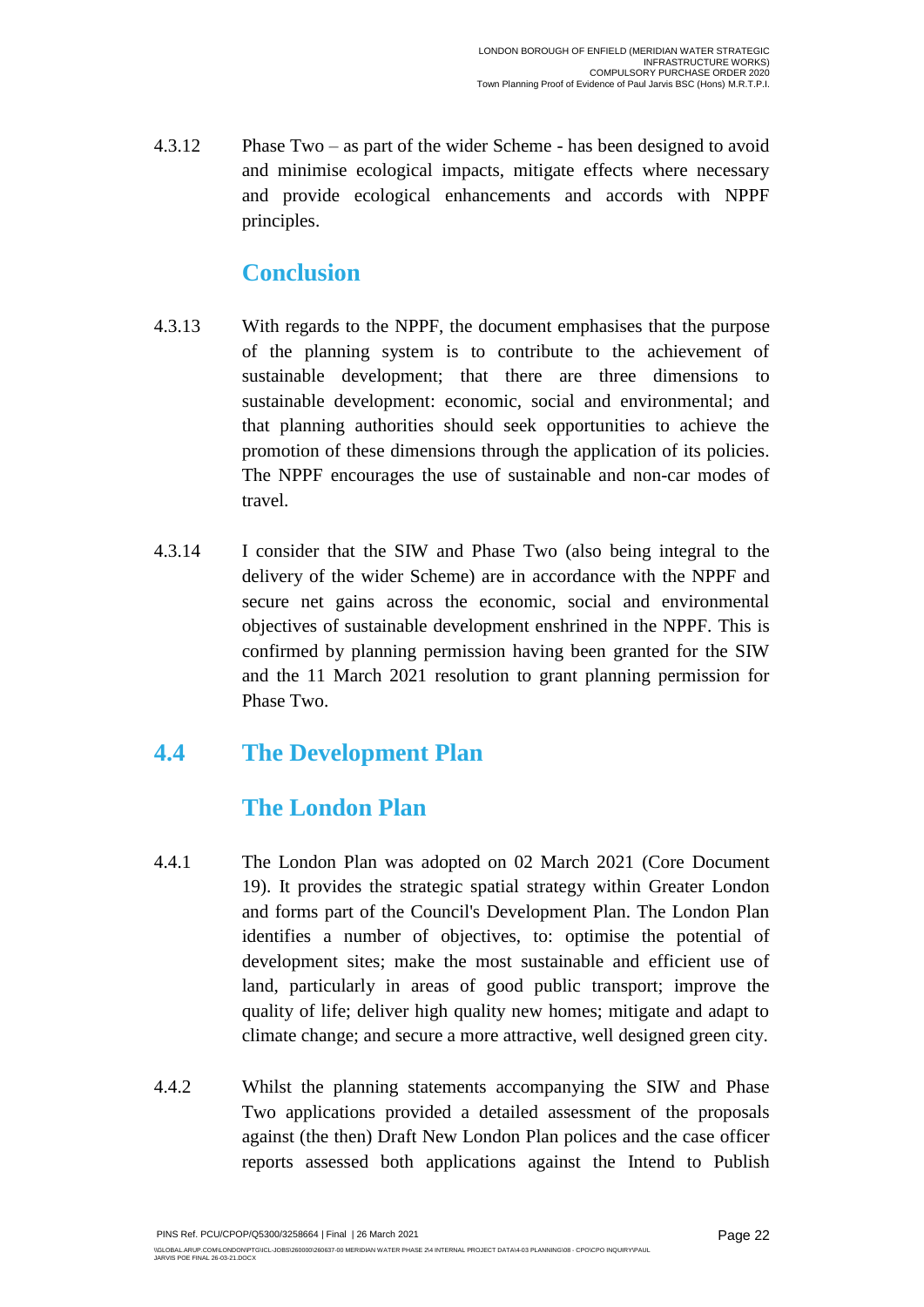London Plan policies I touch on substantive changes (as the majority of them remain unaffected) that have been made to relevant London Plan policies.

- 4.4.3 The London Plan (para 1.4.3) identifies the need to provide an annual average of 66,000 homes across the capital each year. The minimum delivery target set for Enfield in the London Plan in Table 4.1 is 12,460 net housing completions  $2019/20 - 2028/29$  with Meridian Water playing a key role in contributing to this. Policy SD1 Opportunity Areas (OA) refers to areas capable of accommodating substantial numbers of new homes and employment. It is clear that a significant number of homes are needed in Enfield over the coming years in order to meet current and future need.
- 4.4.4 Relevant London Plan policy changes include:
	- i) Policy D3 Optimising site capacity through the design-led approach.

A additional text added to require the promotion of higher density development in locations well connected to jobs, services, infrastructure and amenities by public transport , walking and cycling and in other areas, incremental densification should be actively encouraged by Boroughs to achieve a change in densities in the most appropriate way.

ii) Policy E4 - Land for industry, logistics and services to support London's economic function.

The policy originally required that there should be no net loss of industrial floorspace capacity (and operational yard space capacity) within designated SIL and LSIS. This text has been removed from the policy. The requirement remains that any release of industrial land in order to manage issues of long term vacancy and to achieve wider planning objectives, including the delivery of strategic infrastructure, should be facilitated through the processes of industrial intensification, co-location and substitution and supported by Policy E5 Strategic Industrial Locations (SIL). Table 6.2 that sat alongside this policy and identified whether each London Borough had capacity to release industrial land, was required to retain its industrial land capacity,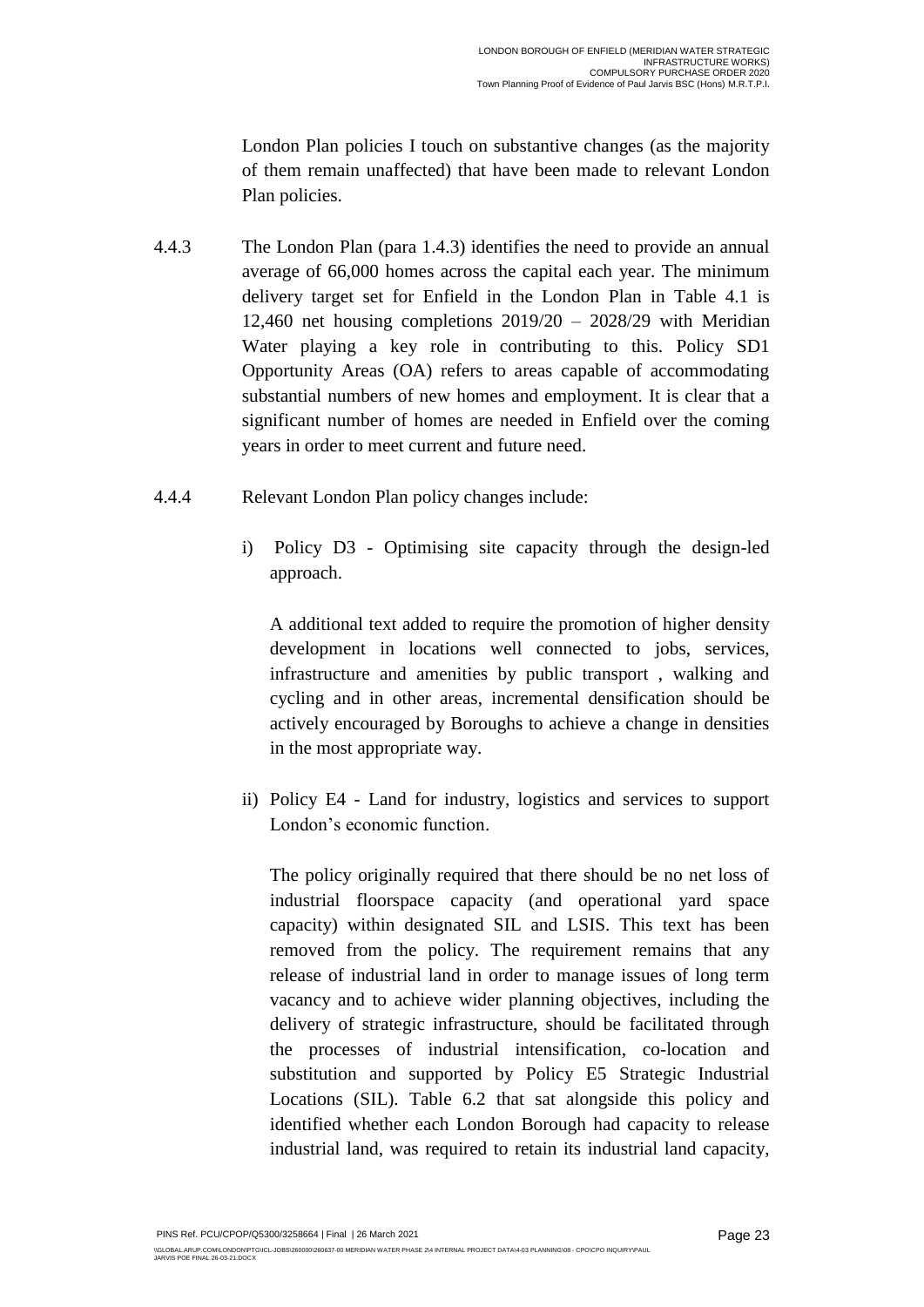or as in Enfield's case was identified to 'provide capacity' has been deleted.

iii) Policy E5 Strategic Industrial Locations ('SIL').

Text added around the process for release or substitution of SIL

iv) Policy G2 London's Green Belt

Text added to bring in line with NPPF. The presumption against dedesignation of Green Belt has been removed and replaced with text that states, "exceptional circumstances are required to justify either the extension or de-designation of the Green Belt through the preparation or review of a Local Plan".

4.4.5 In summary these changes have no material effect upon the assessment of the SIW and Phase Two Planning Applications. All matters were fully considered at the time of application determinations. The SIW remain in line with London Plan policy and support strategic growth aspirations for the site. Phase Two will also make a significant contribution to increased housing supply within LBE in accordance with London Plan policy

### <span id="page-27-0"></span>**Upper Lee Valley Opportunity Area Planning Framework**

- 4.4.6 The Development is situated within the Upper Lee Valley Opportunity Area with the London Plan recognising that the area provides a range of development opportunities for higher density development.
- 4.4.7 The Upper Lee Valley Opportunity Area Planning Framework ('ULVOAPF') (Core Document 20) was adopted by the Mayor as Supplementary Planning Guidance in July 2013 and identifies growth at Meridian Water as one of the eight key objectives of the OAPF. I consider that the SIW and Phase Two are in accordance with the objectives of the ULVOAPF.

#### **The Enfield Plan: Core Strategy 2010-2020**

<span id="page-27-1"></span>4.4.8 The Core Strategy 2010-20 (Core Document 16) provides the overarching policy context for the borough and the DMD sets out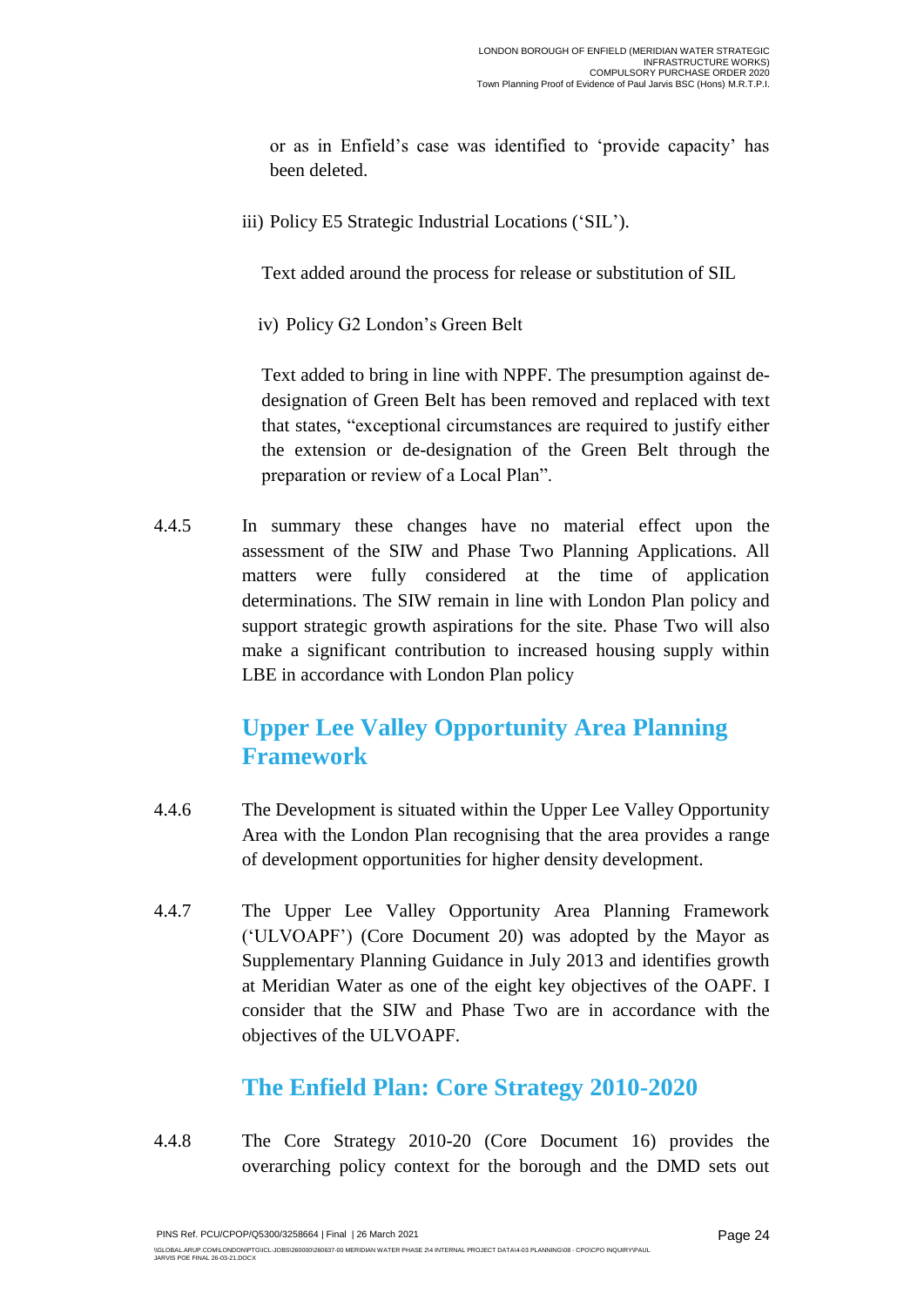detailed policies and standards against which planning applications will be assessed. Both documents provide policies of relevance to the SIW and Phase Two.

4.4.9 As set out in the Planning Committee reports and in the Planning Statements submitted with the SIW and Phase Two applications, both applications were considered to meet a range of objectives for Meridian Water and to be in accordance with relevant Core Strategy policy. I agree that both the SIW, Phase Two and indeed Scheme more generally are all in accordance with the Core Strategy. As noted above, I provide relevant analysis on a 'policy by policy' basis in Appendix A3.

### <span id="page-28-0"></span>**The Edmonton Leeside Area Action Plan ('ELAAP')**

- 4.4.10 The ELAAP was first produced in November 2013 and adopted in its revised format in January 2020 (Core Document 17). The primary purpose of the ELAAP is to articulate in greater detail how the Core Strategy and relevant Development Management Document policies will be implemented, and to provide a more detailed policy framework to guide new development in the area. The ELAAP provides a policy basis supported by evidence modelling, to achieve the Core Strategy aim of approximately 5,000 homes and 1,500 net full-time jobs at Meridian Water.
- 4.4.11 Both the SIW and Phase Two are in compliance with the ELAAP. The Scheme will also bring forward other housing, retail, leisure uses and provide new educational, health and community facilities in accordance with the ELAAP. Again, I provide relevant analysis on a 'policy by policy' basis in Appendix A3

#### <span id="page-28-1"></span>**4.5 The Draft Enfield New Local Plan – Issues and Options – Initial Consultation (Regulation 18)**

- 4.5.1 The Council published its Draft Enfield New Local Plan (Issues and Options) 2018 – 2036 for Initial consultation (Regulation 18) consultation during the period 5 December 2018 and 28 February 2019 (Core Document 18). In the lead up to adoption of its new Local Plan the Council is expected to follow the below indicative timetable:
	- i) Draft Plan (Regulation 18) Summer 2021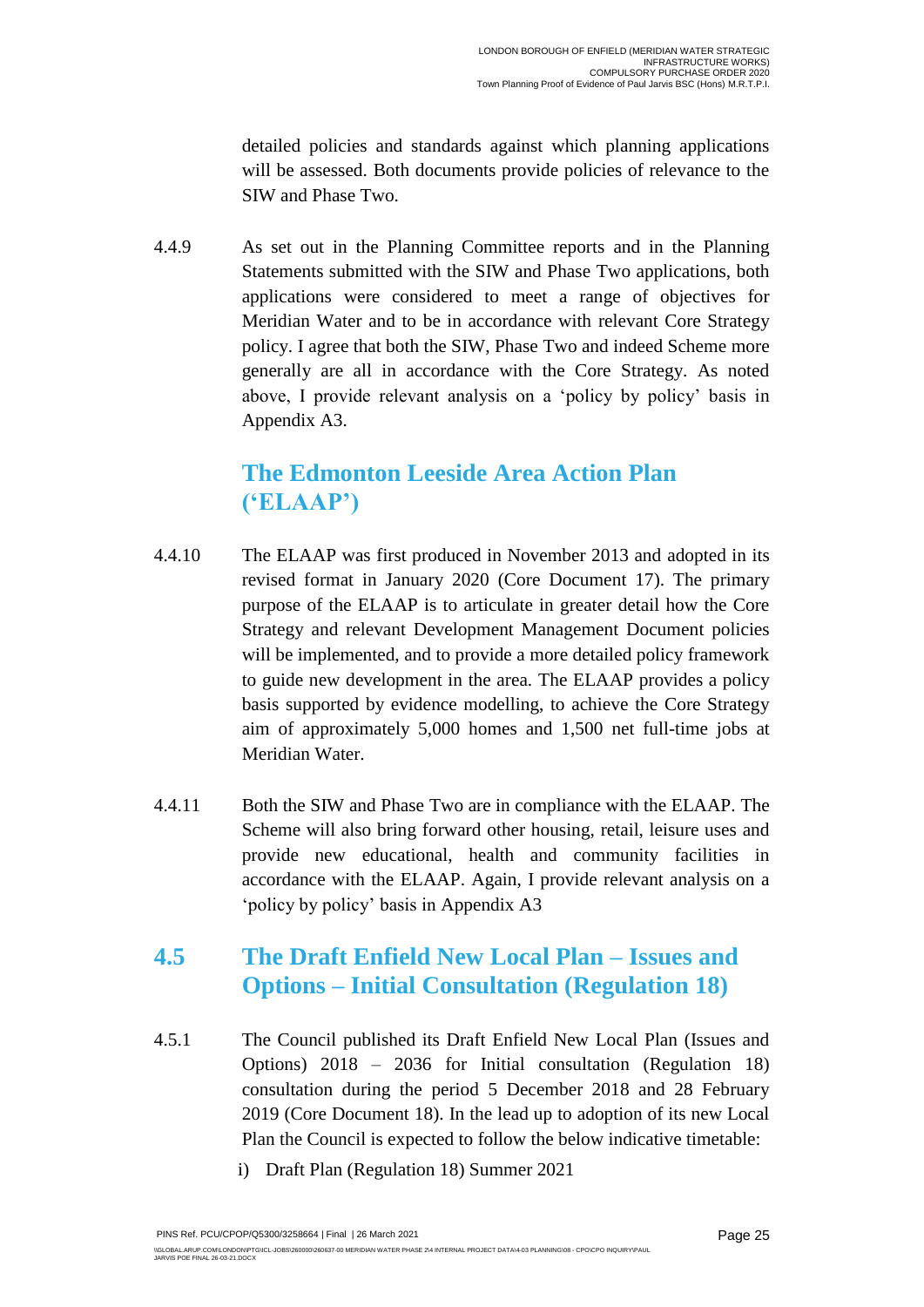- ii) Publication of proposed submission plan (Regulation 19) Summer 2022
- iii) Submission (Regulation 22) Autumn 2022
- iv) Examination (Regulations 23-25) Autumn 2022 through to end 2023
- v) Adoption (Regulation 26) Early 2024
- 4.5.2 Considering that consultation feedback on the Regulation 18 version of the Draft Enfield New Local Plan (Issues and Options) has not yet been taken into account and has not yet been subject to EIP, its policies should be afforded very limited weight in comparison to the adopted Development Plan and I do not therefore address it further.

#### <span id="page-29-0"></span>**4.6 Conclusion**

- 4.6.1 I have considered both the SIW and Phase Two (as part of the Scheme) in relation to both national policy and the adopted development plan (including both London and Borough planning policies). The detailed issues relating to design, traffic impact, access, flood risk, contamination and remediation, open space, ecology and other environmental matters have also been tested and assessed through the planning application process.
- 4.6.2 The SIW Planning Permission has been granted, and there exists a resolution to grant planning permission for Phase Two made on 11 March 2021. However, I can further confirm that the SIW, Phase Two and the wider Meridian Water Scheme all comply with planning policy.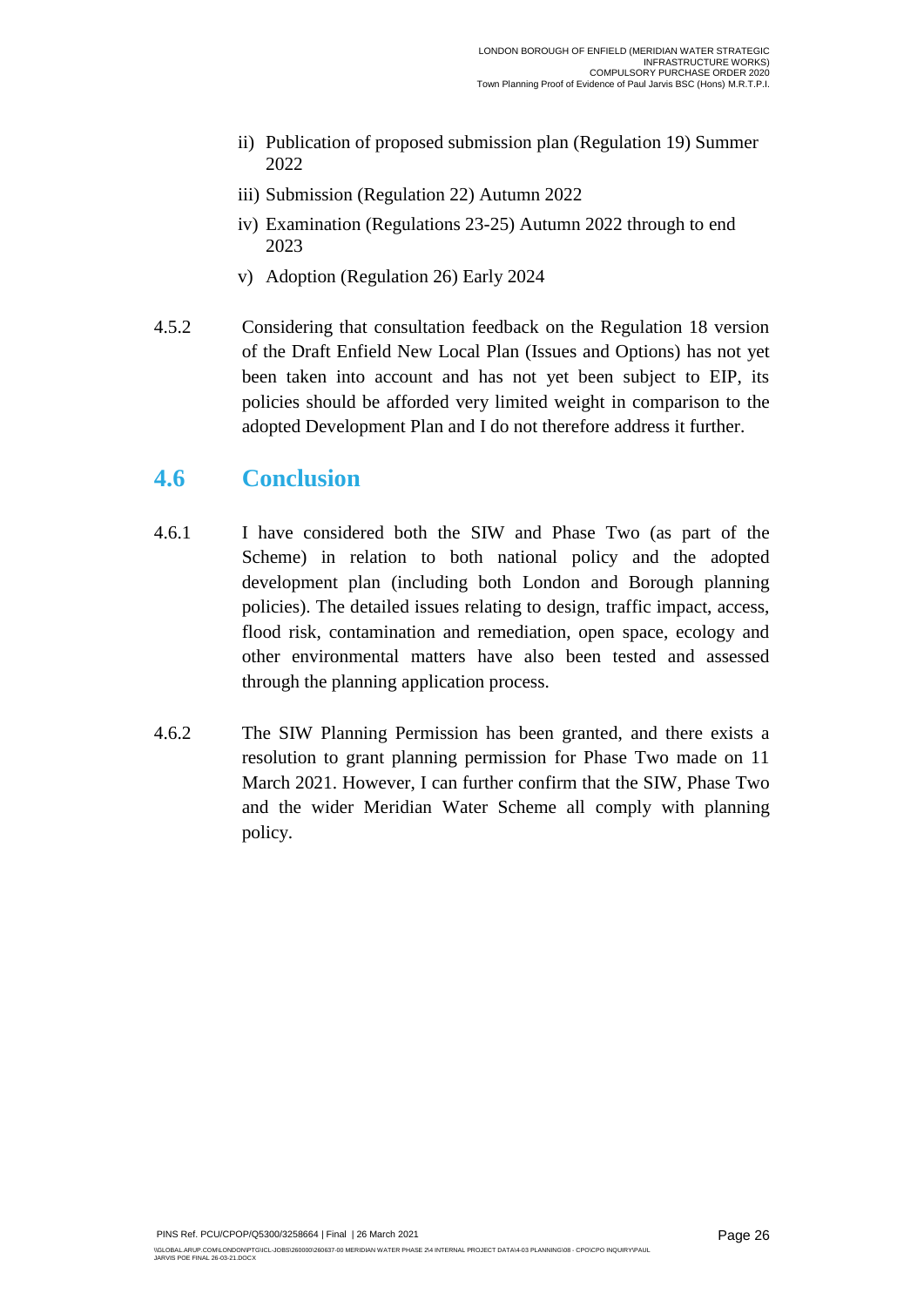# <span id="page-30-0"></span>**5 Consultation and Engagement**

# <span id="page-30-1"></span>**5.1 Introduction**

- 5.1.1 This section of my Proof of Evidence outlines the main consultation and engagement exercises which have been undertaken to inform the Development and provides an overview of:
	- i) Consultation on Policy
	- ii) Consultation with the LPA
	- iii) Consultee engagement
	- iv) Consultation at pre-app stage (local business/residents) and
	- v) How consultation feedback influenced the SIW

### <span id="page-30-2"></span>**5.2 Consultation on Policy**

### **ELAAP**

- 5.2.1 As noted above, the ELAAP provides a framework for the future for Edmonton Leeside, one of London's most significant regeneration opportunities. The ELAAP notes the area as being strategically located at the heart of the Mayor's Upper Lee Valley Opportunity Area and the London-Stansted corridor and long established as a significant employment location with some parts of the area seeing transformational change, in particular at Meridian Water.
- 5.2.2 The process for producing the Edmonton Leeside AAP began in 2007, with several stages of consultation to develop the plan with local people and interested organisations.
- 5.2.3 Various issues were raised by those making representations at the Regulation 18 and Regulation 19 stages including the proposed eastwest connection – known at that time as the Causeway and now more commonly known as the Central Spine Road. Evidence advanced at the Examination in Public (EiP) in October 2018 by the Council and objectors included whether the ELAAP made adequate provision for east west movement by public transport / bus routes through the site and how would it be supported was considered.
- 5.2.4 The Inspector's Report on the ELAAP concluded that "Taking into account the role the route (Central Spine Road) will play in facilitating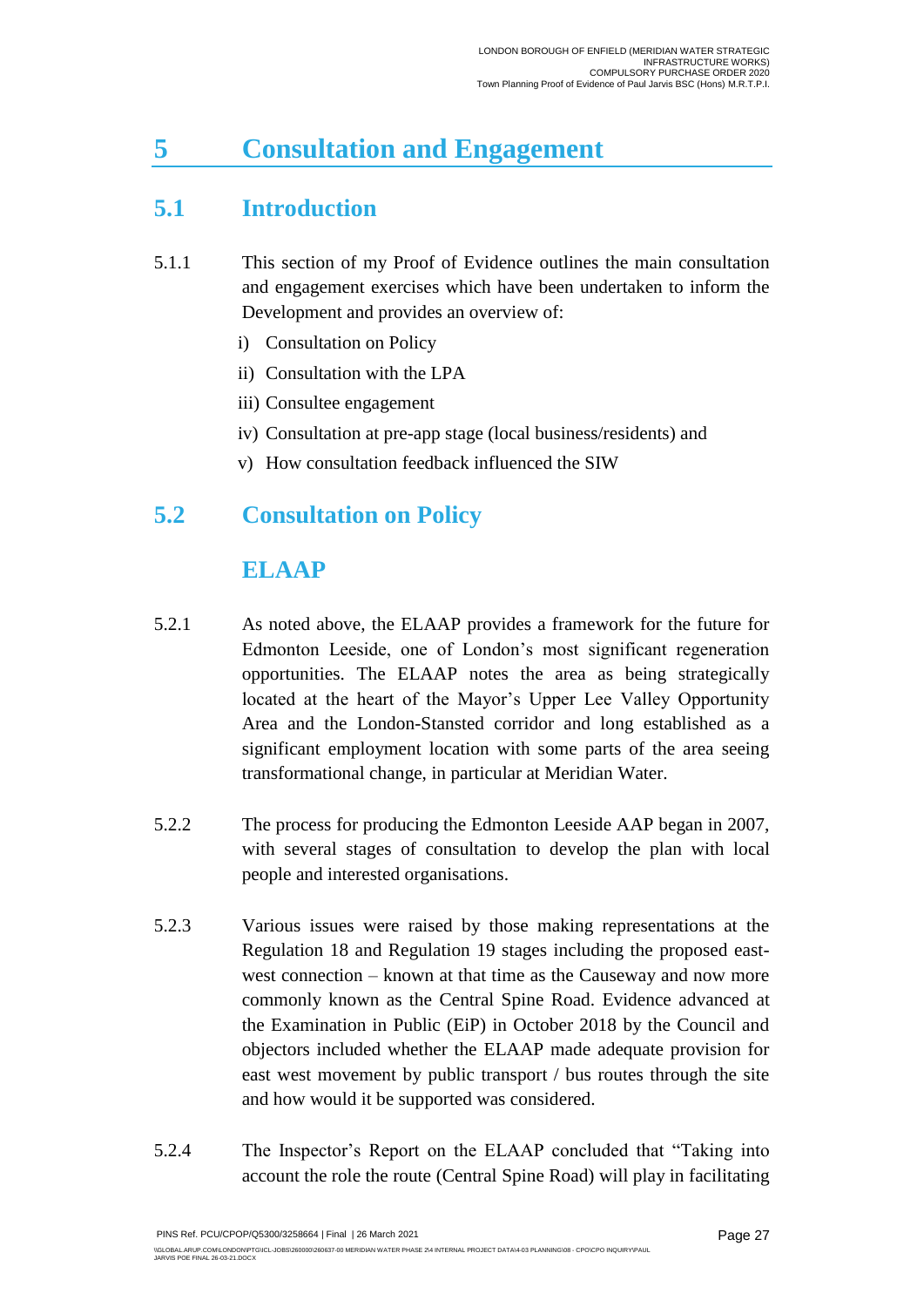the redevelopment of Meridian Water and the wider ELAAP, it is important that development proposals within the identified corridor are designed to support the function of the Central Spine. It should also be used as a route for servicing and infrastructure. Whilst the road should make provision for cycle routes, these should take account of the needs of existing businesses. These measures, as set out in MM6 are reasonable and necessary (my emphasis).'

- 5.2.5 The ELAAP was adopted in January 2020.
- 5.2.6 The SIW proposals reflect the aspirations, policies and proposals that have been consulted on in the preparation of the ELAAP, including policies related to the provision of transport infrastructure (Policy EL6), rail and bus improvements (Policy EL7), managing flood risk at Meridian Water (Policy EL8) and leisure facilities and open space at Meridian Water (Policy EL9).

#### <span id="page-31-0"></span>**5.3 Consultation with the LPA**

- 5.3.1 During the pre-application period, there was on-going regular consultation with LPA officers in order to inform the design of the SIW (and suite of application documents) in conjunction with the parallel Phase Two planning application. This included the following activities:
	- Submission of an Environmental Impact Assessment Scoping Opinion request in December 2018 and receipt of the response from the Council in February 2019;
	- Entering into a Planning Performance Agreement with the Local Planning Authority to shape the pre-application process;
	- Workshops with the Enfield Place and Design Quality Review Panel between October 2018 – May 2019, which informed the concept and detailed design of the proposed SIW.
- 5.3.2 In addition to the regular LPA officer meetings as per the PPA, the following provides a summary of other LPA officer meetings:

| <b>Consultee</b>                      | <b>Engagement</b> | <b>Feedback on technical design</b>                                                                                                                                                 |
|---------------------------------------|-------------------|-------------------------------------------------------------------------------------------------------------------------------------------------------------------------------------|
| LB Enfield<br>Environmental<br>Health | 7 February 2019   | LB Enfield Environmental Health advised on the proposed<br>scope of the ground investigation and the ground conditions and<br>contamination chapter of the Environmental Statement. |

PINS Ref. PCU/CPOP/Q5300/3258664 | Final | 26 March 2021

\\GLOBAL.ARUP.COM\LONDON\PTG\\CL-JOBS\260000\260637-00 MERIDIAN WATER PHASE 2\4 INTERNAL PROJECT DATA\4-03 PLANNING\08 - CPO\CPO INQUIRY\PAUL<br>JARVIS POE FINAL 26-03-21.DOCX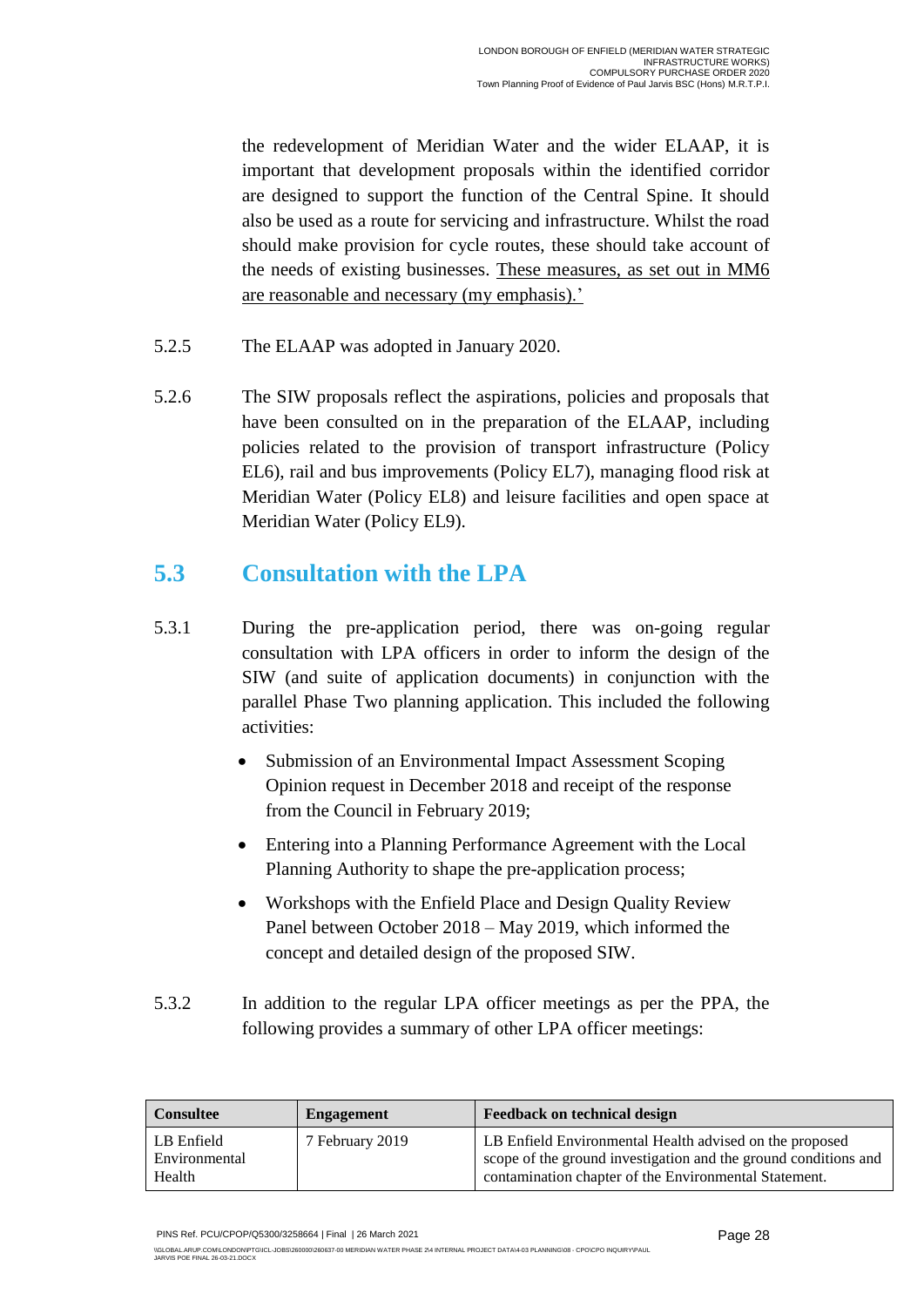| LB Enfield Local<br><b>Education Authority</b> | 21 September 2018<br>14 February 2019         | Topics discussed included child yield, capacity of existing local<br>primary and secondary schools, proposed approach to on-site<br>and off-site education-related contributions.                                                                                               |
|------------------------------------------------|-----------------------------------------------|---------------------------------------------------------------------------------------------------------------------------------------------------------------------------------------------------------------------------------------------------------------------------------|
| LB Enfield Local<br><b>Flood Authority</b>     | 5 September 2018<br>19 March 2019             | LB Enfield Local Flood Authority was involved in discussions<br>with the Environment Agency and advised on drainage strategy<br>for SIW and MWP2, as well as approach to watercourse<br>naturalisation.                                                                         |
| LB Enfield Local<br><b>Highway Authority</b>   | 5 July 2018<br>22 November 2018<br>6 May 2019 | LB Enfield Highways advised on strategic and local transport<br>modelling methodologies, specification of adoptable roads and<br>bridges and identified potential transport-related planning<br>obligations. Topics discussed included street design, car and<br>cycle parking, |
| LB Haringey Local<br><b>Highway Authority</b>  | 20 August 2018<br>29 January 2019             | Topics discussed included alterations to Leeside Road and<br>junction at Meridian Way / Leeside Road and design of north-<br>south cycle linkages between LB Enfield and LB Haringey.                                                                                           |
| LB Haringey Local<br><b>Planning Authority</b> | 11 March 2019                                 | Topics discussed included principle and scope of development,<br>implications for highways including Section 8 (Highways Act<br>1980) agreement for Leeside Road works, access and<br>development programme.                                                                    |

- 5.3.3 Council officers also provided briefings to its elected members on both the wider Meridian Water regeneration proposals and the specific proposals for the SIW and Phase Two.
- 5.3.4 The Planning Officer's report on the SIW Planning Application noted that in preparing the SIW significant pre-application engagement was undertaken by the applicant, including with local business and the residential community, statutory and non-statutory consultees and the officers. Community consultation exercises were undertaken in April and May 2019. The SIW and Phase Two proposals were also taken through a series of Design Review Panels and developed to respond to the feedback received.

#### <span id="page-32-0"></span>**5.4 Consultee Engagement**

- 5.4.1 In addition to the public consultation on the proposals, a number of topic specific meetings with technical stakeholders took place, including with the GLA and Transport for London ('TfL').
- 5.4.2 Engagement with consultees included (and as further summarised in the table below):
	- i) Engagement with the Environment Agency ('EA') to agree an approach to addressing flood risk, ensuring compliance with the Water Framework Directive and agreeing the principles of the remediation strategy and works to the brooks;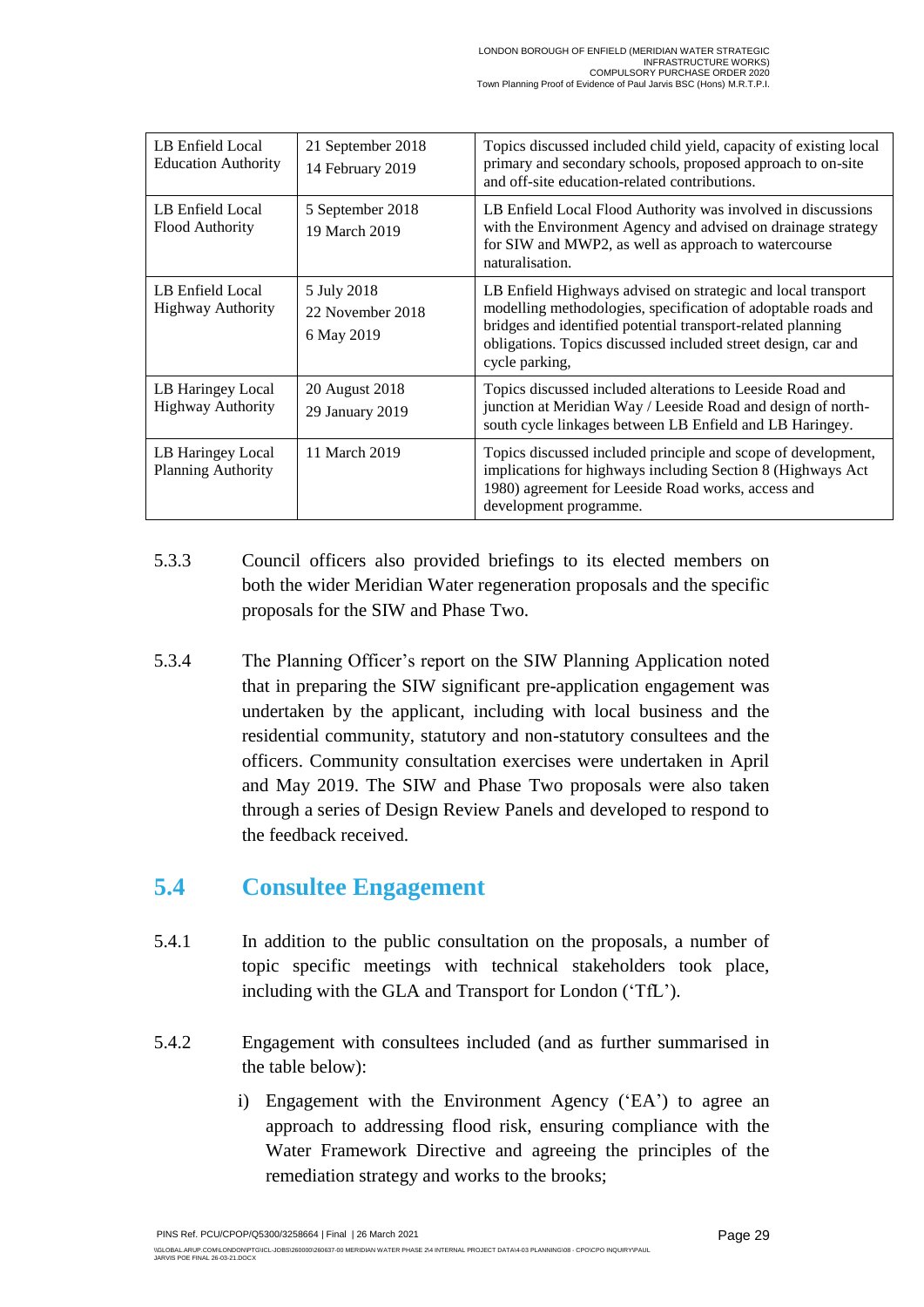- ii) Engagement with Natural England to agree an approach to undertaking an Appropriate Assessment in respect of recreational pressure on European Sites as required under the Conservation of Habitats and Species Regulations 2010;
- iii) Engagement with statutory undertakers including Thames Water, Cadent and UKPN in respect of proposed utilities infrastructure and diversions;
- iv) Engagement with the Lee Valley Regional Park Authority ('LVRPA') regarding works proposed in and adjacent to the LVRP;
- v) Engagement with the Canal and River Trust ('CRT') in relation to works adjacent to and crossing the Canal;
- vi) Engagement with the operator of the Meridian Water Heat Network ('Energetik') in respect of the proposed design for the primary heat network;
- vii)Engagement with the Metropolitan Police Architectural Liaison Officer to ensure that the Proposed Development incorporates crime prevention principles;
- viii) Engagement with Historic England Greater London Archaeology Advisory Service;
- ix) Engagement with the GLA;
- x) Engagement with the Local Planning Authority for the neighbouring London Borough of Haringey ('LBH');
- xi) Engagement with the London Borough of Enfield Lead Local Flood Authority;
- xii)Engagement with the Local Highways Authorities for the Council and LBH, as well as TfL as part of a series of technical transport meetings to agree the scope of the Transport Assessment to support the full planning application in conjunction with the parallel Phase Two outline planning application.

| <b>Consultee</b>         | <b>Engagement</b>              | <b>Feedback on technical design</b>                                                                                                                                                                                                                                       |
|--------------------------|--------------------------------|---------------------------------------------------------------------------------------------------------------------------------------------------------------------------------------------------------------------------------------------------------------------------|
| Cadent                   | 8 November 2018                | Topics discussed included existing capacity and future<br>electricity demand arising from future development phases.<br>Cadent advised that there is currently sufficient capacity in the<br>existing gas distribution system to accommodate the proposed<br>development. |
| Canal and River<br>Trust | 4 June 2018<br>8 November 2018 | discussed included bridge design and MWP2<br>Topics<br>development frontage onto the River Lee Navigation. CRT                                                                                                                                                            |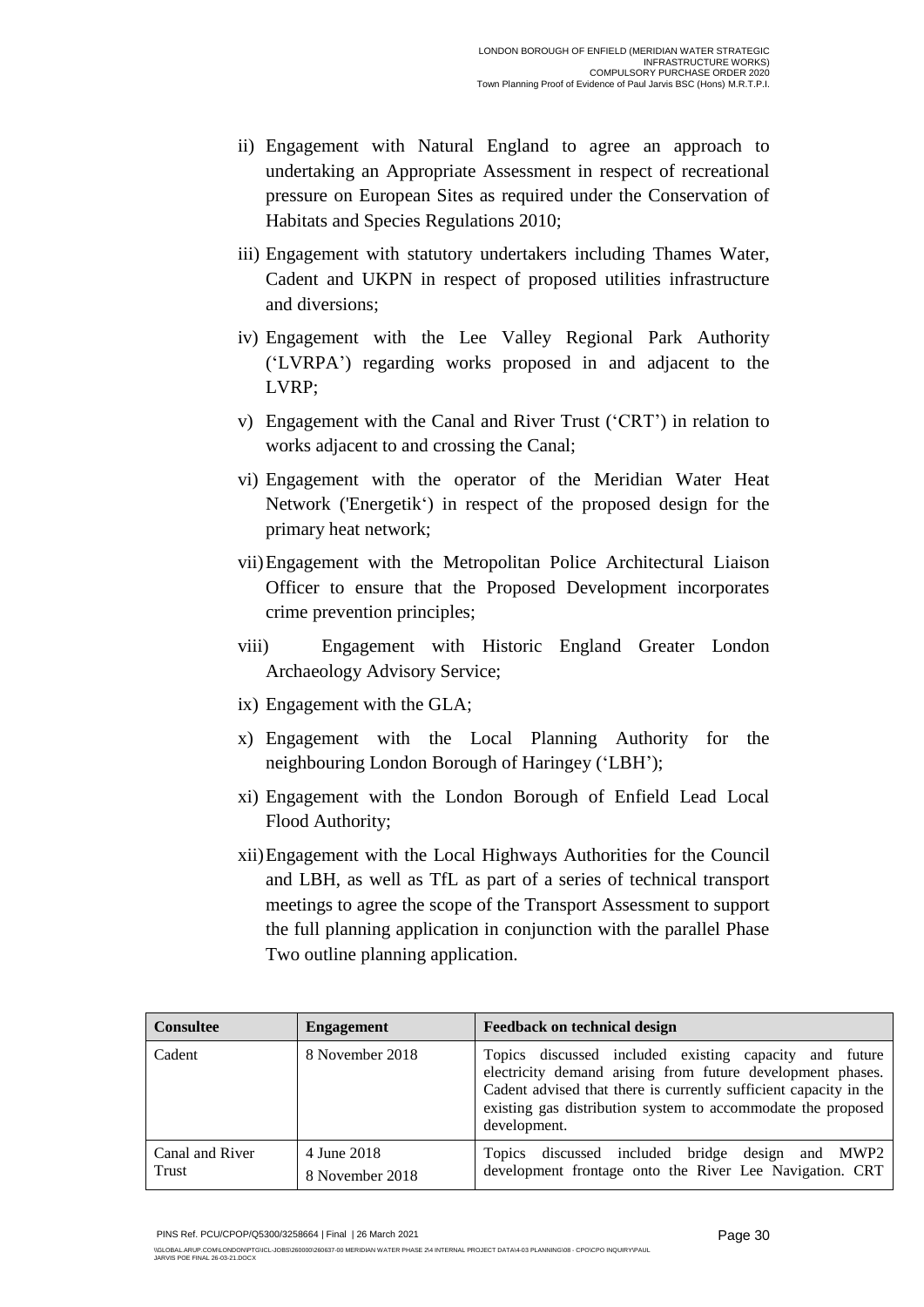|                                                                                                                                         |                                                                                             | advised on bridge clearance, development setbacks and<br>waterside lighting.                                                                                                                                                                                                                                                                   |
|-----------------------------------------------------------------------------------------------------------------------------------------|---------------------------------------------------------------------------------------------|------------------------------------------------------------------------------------------------------------------------------------------------------------------------------------------------------------------------------------------------------------------------------------------------------------------------------------------------|
| Enfield Place and<br>Design Quality Panel                                                                                               | 27 September 2018<br>5 October 2018<br>28 November 2018<br>28 February 2019<br>2 May 2019   | Topics discussed included emerging masterplan, place vision,<br>infrastructure design and integration with future development<br>plots, architectural quality and materials, building heights, land<br>use mix, public realm, green and blue infrastructure linkages,<br>MWP2 Design Code and MWP2 parameter plans.                            |
| <b>Environment Agency</b>                                                                                                               | 5 September 2018<br>13 December 2018<br>14 February 2019                                    | Topics discussed included proposed flood alleviation including<br>scope and design of brooks naturalisation, approach to land<br>remediation, ecological impact and flood modelling and impact.<br>EA advised on remediation framework, and flood modelling<br>methodology.                                                                    |
| Energetik (Meridian<br>Water Heat Network)                                                                                              | 5 October 2018<br>22 November 2018<br>31 January 2019<br>8 March 2019                       | Topics discussed included specification and layout of the<br>primary heat network to be delivered, scale and phasing of<br>MWP2 and Energetik's business and delivery plan.                                                                                                                                                                    |
| Lee Valley Regional<br>Park Authority                                                                                                   | 29 November 2018                                                                            | Topics discussed included proposed flood alleviation, land<br>remediation and landscaping within the LVRP.                                                                                                                                                                                                                                     |
| Metropolitan Police<br>Designing Out Crime                                                                                              | 7 March 2019                                                                                | Topics discussed included defensible space principles for public<br>and communal amenity space, public realm lighting, active<br>frontages, interim boundary treatments and meanwhile uses for<br>development plots and other urban design considerations.                                                                                     |
| National Grid                                                                                                                           | 28 November 2018                                                                            | National Grid advised that it has no objections to the proposed<br>development, which is in close proximity to a High Voltage<br>Transmission Overhead Line and underground cable.                                                                                                                                                             |
| Natural England                                                                                                                         | 16 October 2018<br>8 April 2019                                                             | Topics discussed included provision of open amenity space,<br>impact on ecology including European sites at Epping Forest<br>and Walthamstow Marshes, operational and construction<br>impacts of proposed development. Advised that a Habitats<br>Regulation Assessment is undertaken to understand recreational<br>impacts on European sites. |
| NHS Enfield Clinical<br>Commissioning<br>Group ('CCG') and<br><b>NHS</b> London<br><b>Healthy Urban</b><br>Development Unit<br>('HUDU') | 13 February 2019<br>29 April 2019                                                           | Topics discussed included phasing and scale of proposed<br>development, existing primary care provision and proposed on-<br>site and off-site healthcare-related contributions. The CCG and<br>HUDU advised on various healthcare needs arising from the<br>proposed development.                                                              |
| Openreach                                                                                                                               | 24 October 2018                                                                             | discussed<br>included<br>diversion<br>Topics<br>of existing<br><b>BT</b><br>infrastructure, design of utilities corridors and potential options<br>for servicing MWP2.                                                                                                                                                                         |
| <b>Sustrans</b>                                                                                                                         | 24 August 2018                                                                              | Topics discussed included design of proposed pedestrian and<br>cycle routes and connectivity to existing network, including<br>National Cycle Route 1 and access considerations.                                                                                                                                                               |
| Thames Water<br>Utilities Ltd.<br>(TWUL)                                                                                                | 10 April 2018<br>7 September 2018<br>9 November 2018<br>23 November 2018<br>29 January 2019 | Topics discussed included design of proposed earthworks, flood<br>alleviation and utilities corridors, diversions, potable water and<br>foul drainage demand arising from MWP2 and drainage<br>strategy.                                                                                                                                       |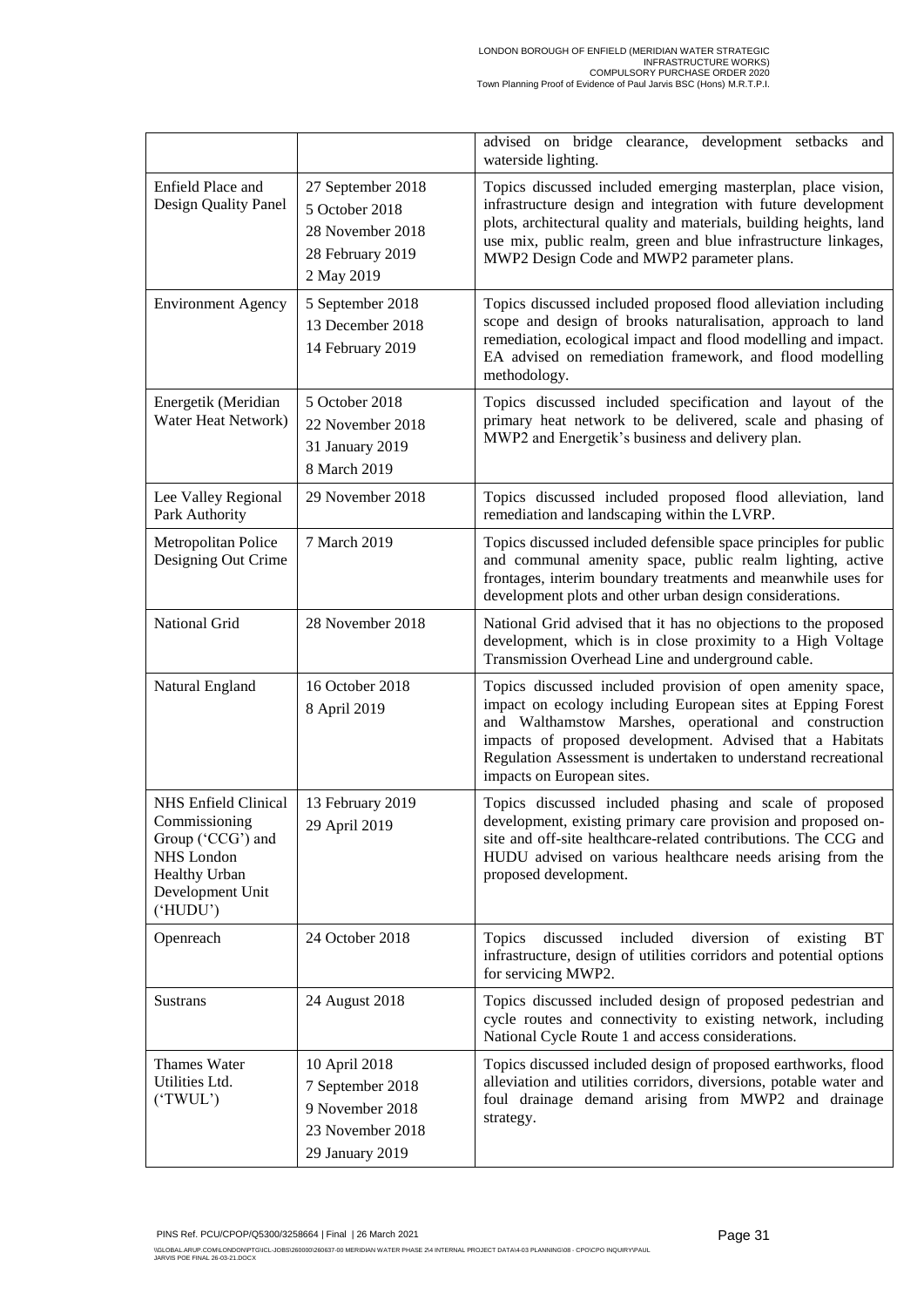#### <span id="page-35-0"></span>**5.5 Consultation at pre-application stage (local business/residents)**

- 5.5.1 Consultation and engagement with local businesses and residents included:
	- i) Community engagement events held at Angel Community Centre on 23 April and 18 May 2019.
		- a.As well as exhibition boards focused on the proposals for improved infrastructure across Meridian Water and for Phase Two, there were exhibition boards focused on Meridian Water more generally, potential meanwhile uses and the new Meridian Water Station.
		- b.A number of large models, of the entire Meridian Water regeneration area and more specifically focused on Phase Two proposals, were displayed at these events.
		- c.There was also an explanatory booklet, Meridian Water.
		- d.These events were supplemented by a dedicated consultation website: [www.meridianwaterconsultation.co.uk](http://www.meridianwaterconsultation.co.uk/)
		- e.In total, 211 local residents and other stakeholders attended these two consultation events.
		- f. Additionally, meetings were offered to key community groups and local councillors in both the Council and LBH.
		- g.The Residents of Edmonton Angel Community Together played an active part in the consultation process, and were present at both consultation events, held at the Angel Community Centre.
	- ii) Engagement with Arriva Buses London, Anthony Way occupiers and landowners regarding the design of TPA1 to ensure that continuity of access is maintained through the construction and operation of the SIW.
	- iii) On-going engagement with third party landowners including IKEA, Tesco and CRT - as part of the land assembly process by voluntary treaty and in the preparation for making the Order.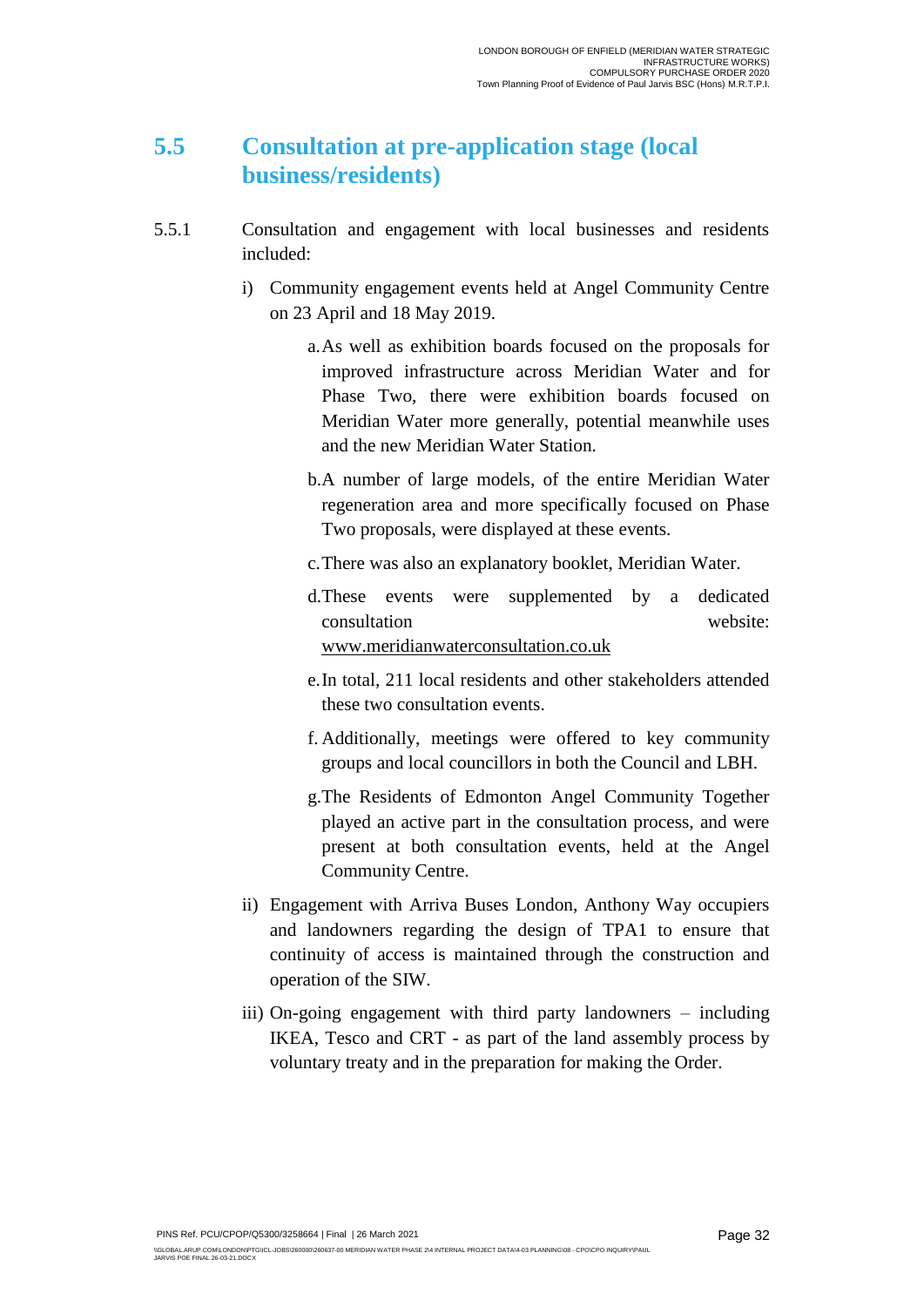#### <span id="page-36-0"></span>**5.6 How consultation feedback influenced the SIW**

- 5.6.1 As summarised above, in developing the design for the SIW, technical consultation with local and strategic highways authorities (the Council, LBH, TfL), the EA, Natural England and CRT influenced the key design decisions. Additionally, existing businesses located off Anthony Way were consulted in order to ensure that the proposed works accommodated their continued effective operation.
- 5.6.2 The alignment and specification of key highway infrastructure, including footways and cycleways, were subject to pre-application engagement with the two local highways authorities to ensure a design that improved connections and enhanced the function of the masterplan area. Similarly, consideration of potential new or extended bus routes and the impact on existing bus depot operations was addressed with input from TfL. The design of the Central Spine Road and its interface with the existing Glover Drive alignment was also discussed extensively with Tesco and IKEA, in order to reflect their access requirements for their car parking and service yards.
- 5.6.3 The Central Spine Road final location was determined by the primary objectives of improving east-west connections for people and services, optimising public transport access, navigating the site's waterways and topography and dealing with the site's existing uses within the context of the long-term regeneration objectives.
- 5.6.4 The proposed flood alleviation including scope and design of Brooks Park and naturalisation, approach to land remediation, ecological considerations and flood risk mitigation were discussed in detail with the EA and informed design for proposals. For example, the ongoing design of the naturalisation of the Pymmes Brook has been subject to extensive design evaluation including input from the EA and the Council as Lead Local Flood Authority. Four naturalisation options (and an evaluation of these options) were presented to the EA for their view and this fed into the final optioneering.
- 5.6.5 The proposed design and landscaping of Edmonton Marshes was particularly informed by Natural England and its statutory duty in regard to the Habitat Regulations; the potential for Edmonton Marshes as a suitable alternative natural greenspace has been maximised in accordance with Natural England requirements.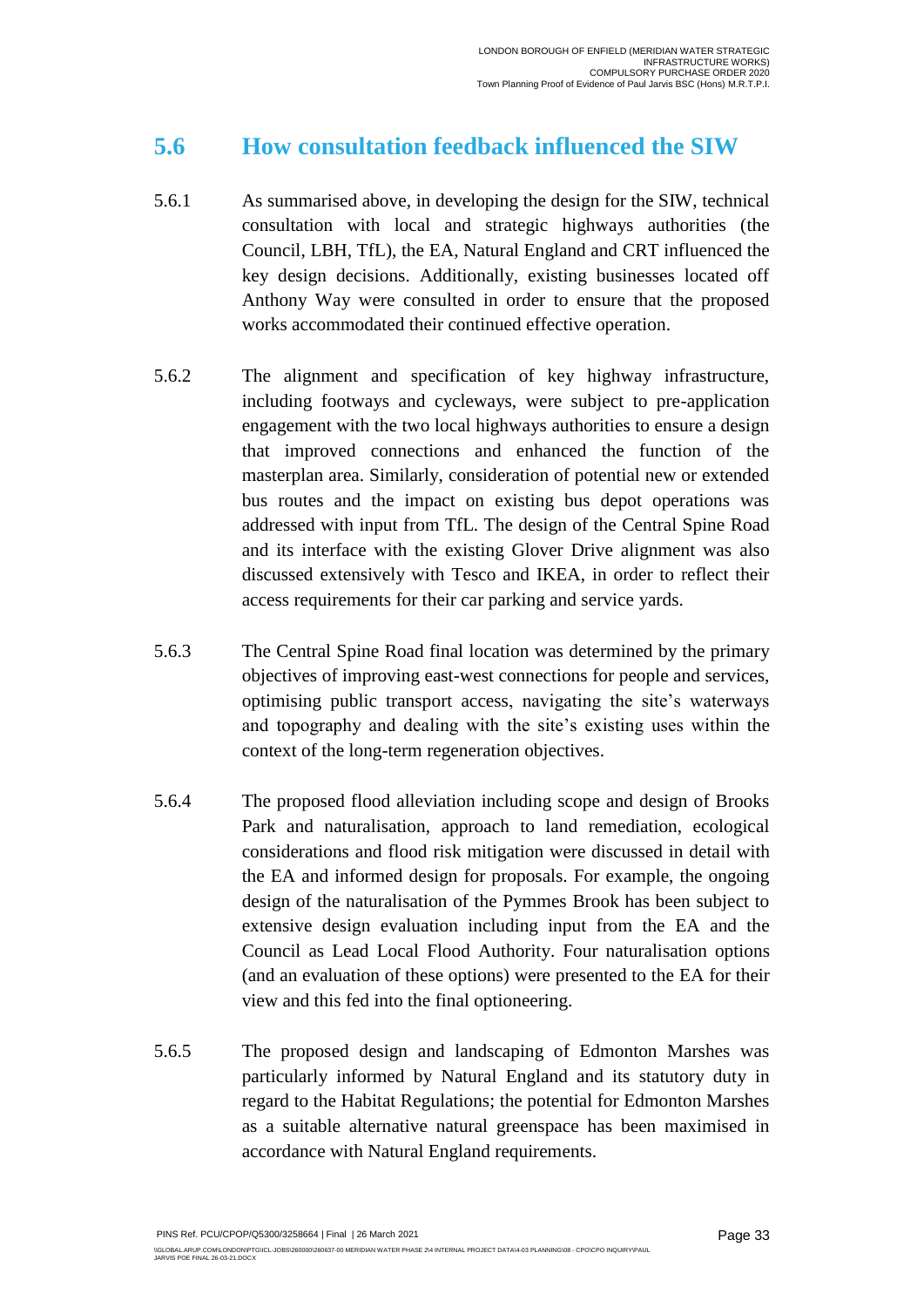5.6.6 Additionally, CRT specifically advised on their requirements for bridge clearance, setback distances for structures and waterside lighting. This informed the design of the bridges in the scheme such as the Canal bridge. The design of the bridge evolved in consultation with technical consultees to ensure accessibility for all, including ramped and stepped access, with a clearance that accommodates cyclists.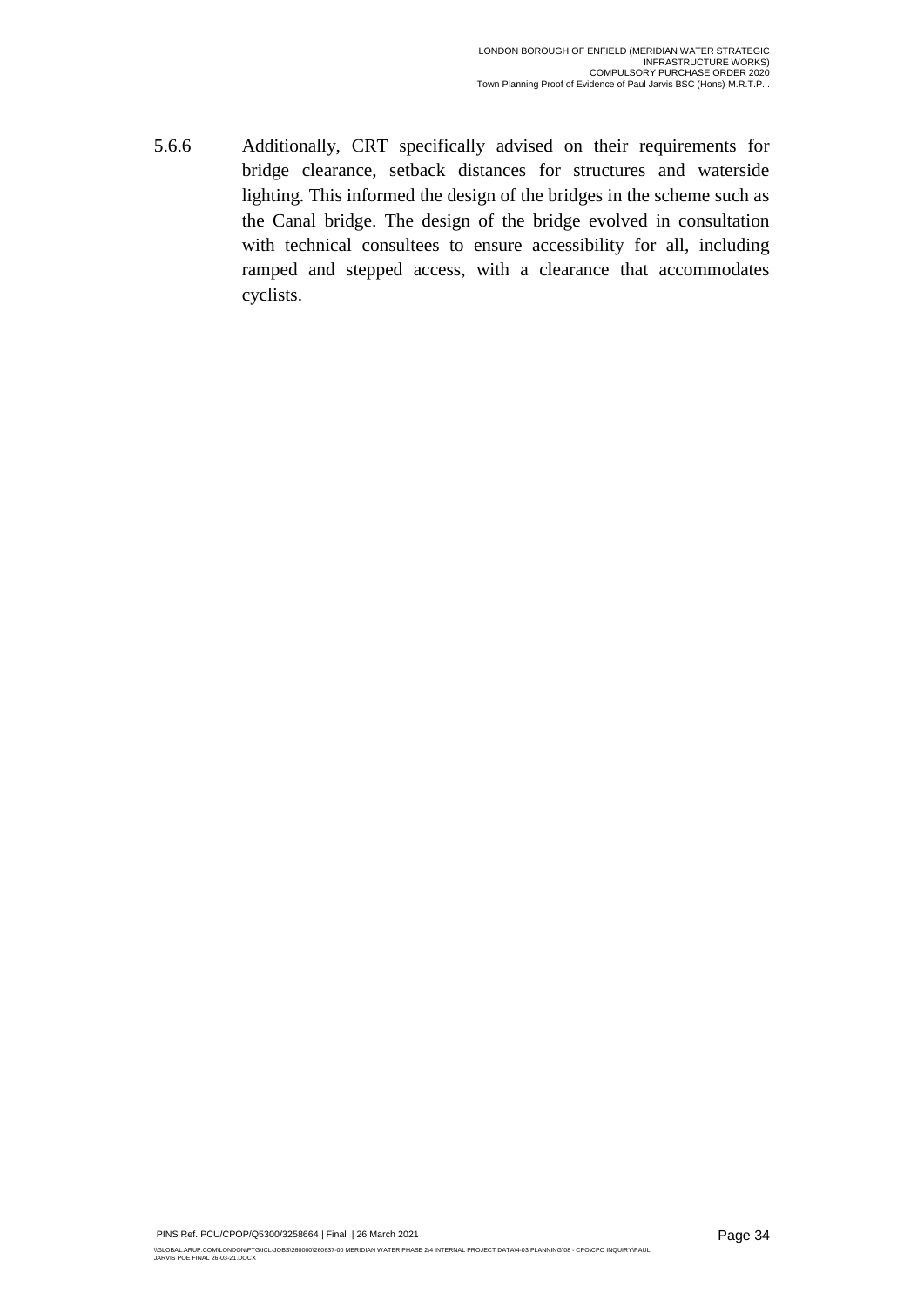# <span id="page-38-0"></span>**6 The Scheme's contribution to the economic, social, and environmental well-being of the Council's area**

#### <span id="page-38-1"></span>**6.1 Introduction**

- 6.1.1 This section of my Proof of Evidence demonstrates how the SIW (and Phase Two**),** as part of the Scheme, contribute to the achievement of the objectives specified in Section 226 (1A) of the 1990 Act.
- 6.1.2 Section 226 (1A) requires that development, re-development or improvement should contribute to the achievement of any one or more of:

(a) the promotion or improvement of the economic well-being of their area;

(b) the promotion or improvement of the social well-being of their area;

(c) the promotion or improvement of the environmental well-being of their area.

6.1.3 Development on this scale represents a significant investment in a key strategic development site in the London Borough of Enfield, the benefits of which will be considerable and are summarised below in terms of economic, social and environmental wellbeing.

#### <span id="page-38-2"></span>**6.2 Economic well-being**

- 6.2.1 The SIW will clearly contribute to the economic well-being of the Council's area by facilitating regeneration of Meridian Water. The main economic benefits include:
	- i) a Scheme value of c.£6bn;
	- ii) the aspiration to deliver around 10,000 homes (with housing provision seen as an enabler of economic growth);
	- iii) the creation of approximately 1,500 net new full-time jobs and thousands of jobs during construction with opportunities for apprenticeships for local people;
	- iv) increased economic activity by reason of increased employment and expenditure during the construction phase of the Scheme;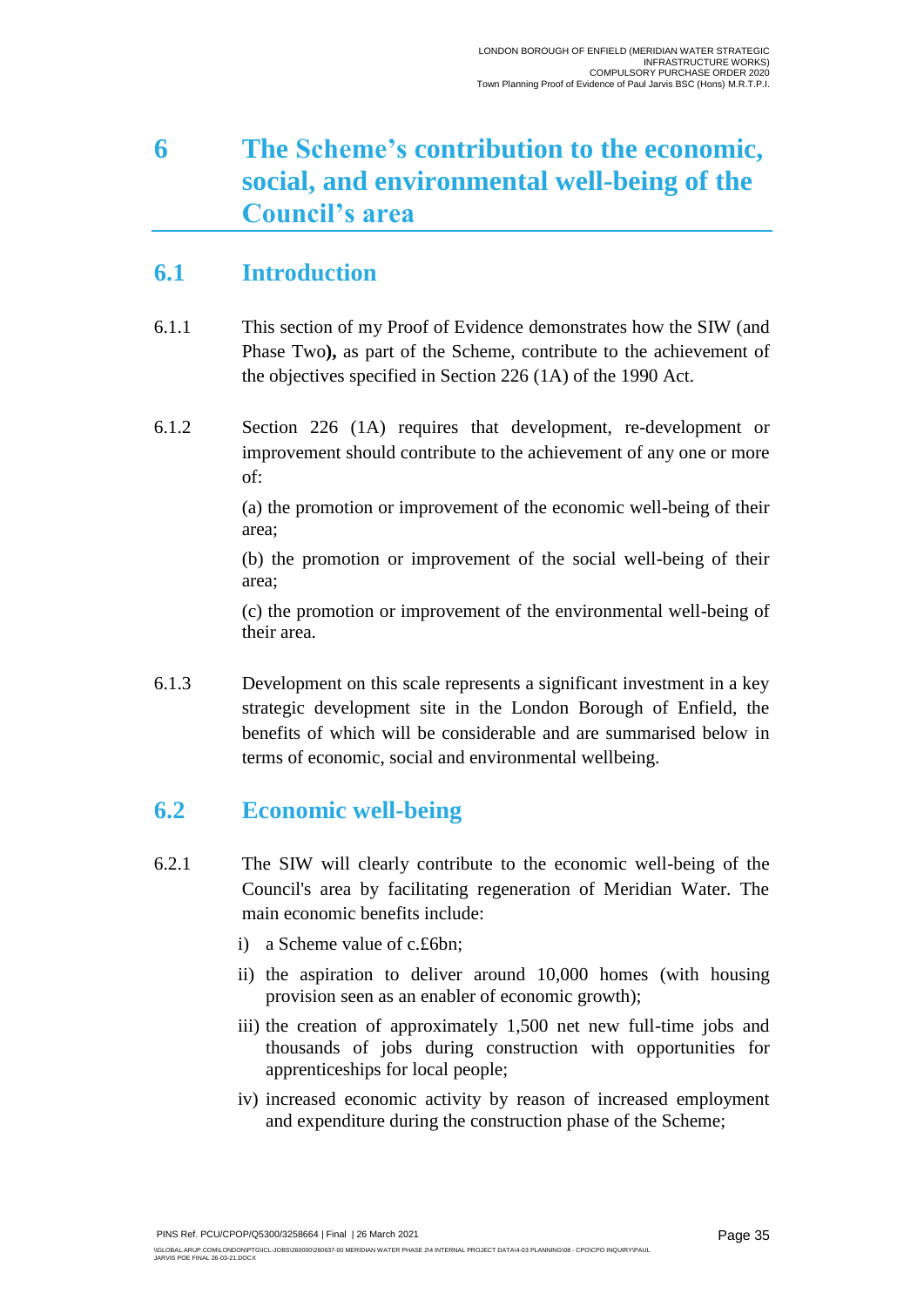- v) increased economic activity by reason of increased employment and expenditure during the operational phase of the Scheme and the introduction of expanded residential uses; and
- vi) delivery of skills academies that will train, educate and up-skill hundreds of young, unemployed or underemployed people in construction, creative economy, the media sector and other fields.
- 6.2.2 The ambition for Meridian Water Scheme is to reshape an area that is underutilised previously developed land, to provide new homes and to grow and diversify the local economy, creating job opportunities across the salary spectrum. The development of new and existing economic sectors can unlock economic growth and thousands of new jobs. Meridian Water will make the most of the opportunities offered by a new railway station (potentially incorporating Crossrail 2), and its location in the Upper Lee Valley and LVRP. The SIW are an essential element of the Scheme. They are required to enable the delivery of Phase Two and the subsequent phases of development at Meridian Water.
- 6.2.3 To help the Council to achieve its ambitions for Meridian Water, in March 2020, the Council's Cabinet approved the Meridian Water Employment Strategy (Core Document 39) that sets the ambitious targets for the wider Meridian Water regeneration programme for the next 20-25 years. It sets out the strategy and associated action plan and specific workstreams to:
	- i) Ensure delivery of 6,000 permanent high-quality jobs in new employment space paying London Living Wage or above;
	- ii) Deliver 1,000 new high-quality jobs through meanwhile employment uses on land intended for redevelopment, enabling local Enfield employers to supply Meridian Water (starting with its construction with no less than 10% of all investment benefiting local employers);
	- iii) Deliver 1,000 jobs through construction and
	- iv) Enable local Enfield employers to supply Meridian Water, starting with its construction.
- 6.2.4 The Employment Strategy includes a set of principles that embed aspiration in a practical framework to shape strategic plans for employment space that will be delivered and operated by the local authority:
	- i) High Quality: employment opportunities across a range of industries attractive to the wider London labour market and accessible to Enfield residents, with a fair wage relative to skills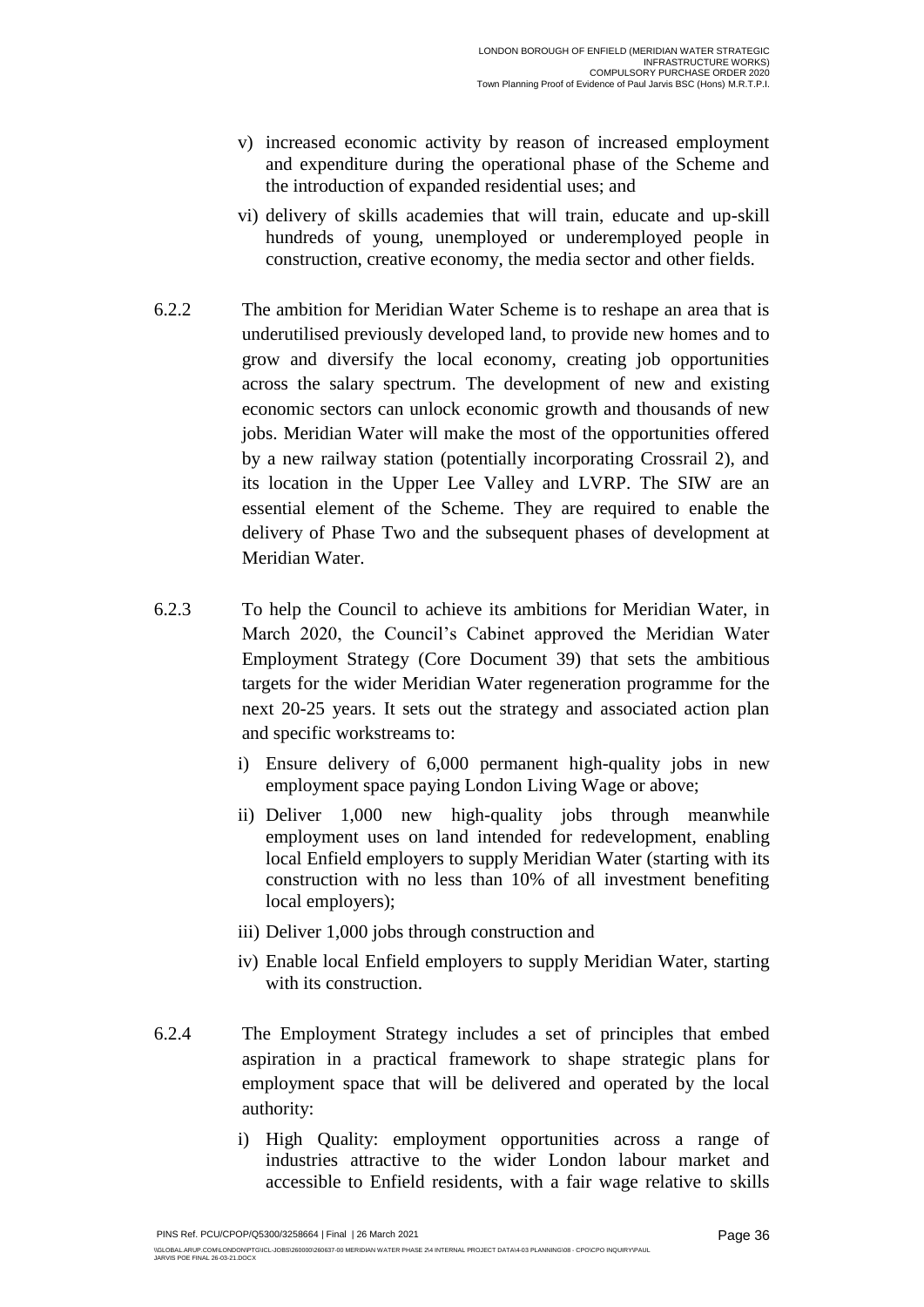and qualifications required, job security, control, fair working hours, workplace safety, environment and opportunities to learn and progress, available to all, irrespective of gender, ethnicity or class;

- ii) Ethical: diverse ambitions across corporate goals including promotion of health and wellbeing, improving skills, enhancing livelihoods whilst generating profit and driving efficiency;
- iii) Sustainable: awareness of the need to safeguard and improve the environment, with a positive effect on both global and local environment, community, society and economy being prioritised;
- iv) Inclusive
- v) Public health oriented
- 6.2.5 The SIW and Phase Two will clearly contribute to the economic wellbeing of the area as housing is an enabler of economic growth. Providing an appropriate housing offer at Meridian Water will not only attract and retain a higher quality skills base but will encourage further inward investment into Meridian Water. It is also widely recognised that housing investment in of itself can be a powerful driver of local economic activity.
- 6.2.6 Links between housing, economic regeneration and economic wellbeing are included in the NPPF with the Government's commitment of significantly boosting the supply of homes and supporting economic growth.
- 6.2.7 The SIW and Phase Two proposals have been borne out of a plan-led approach to redeveloping Meridian Water – itself a significant brownfield redevelopment opportunity that has long been identified for residential-led mixed use redevelopment in the London Plan (and previous versions), adopted Core Strategy and ELAAP.
- 6.2.8 As I have already outlined above, the adopted Development Plan is strongly supportive of the SIW and Phase Two housing proposals. Core Strategy Policy CS38 clearly articulates its aspiration to provide 5,000 new homes and 1,500 net new full-time jobs at Meridian Water, which is further reinforced in the in the ULVOAPF and in the ELAAP.
- 6.2.9 The adopted Development Plan strongly supports the principle of intensifying and upgrading the employment offer at Meridian Water. Policy requires development proposals to demonstrate how they will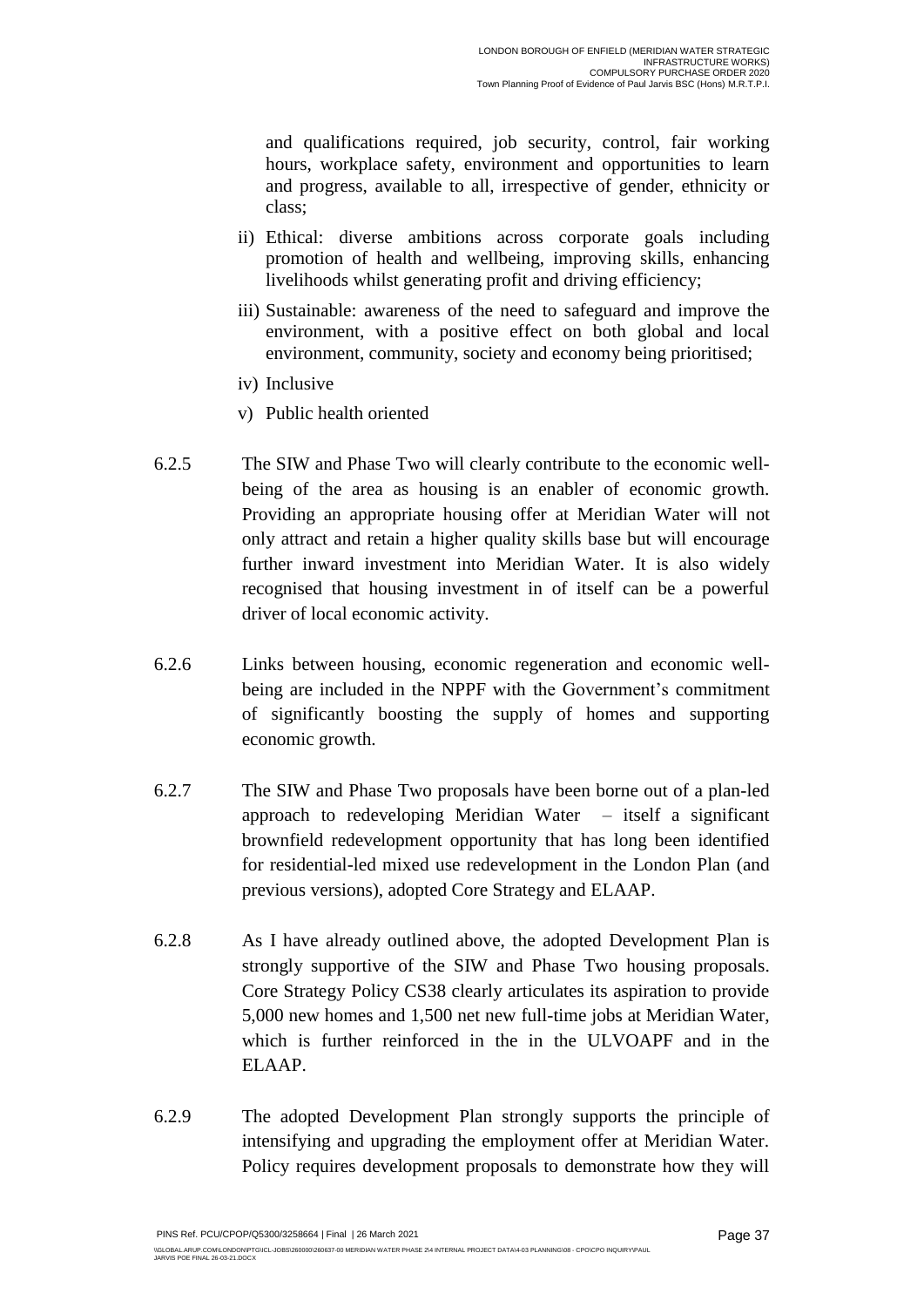support the intensification of land uses and higher value-added activities that yield higher jobs densities at Meridian Water. The current low density, low value uses on-site do not align with the Development Plan vision to redevelop the Meridian Water Strategic Growth Area as a vibrant urban mixed-use community of up to 5,000 homes and up to 1,500 jobs.

- 6.2.10 Phase Two proposals therefore seek to significantly enhance the employment offer in terms of quality and quantity of floorspace and jobs.
- 6.2.11 An enhanced employment offer is also in full accordance with the Council's recently published Economic Development Strategy (January 2021). Meridian Water presents an opportunity to intensify land uses and develop innovative new products such as stacked industrial and maker space and build dynamic economic clusters that will create sustainable business communities that will thrive and grow. It has already been demonstrated that the existing largescale industrial typologies at Meridian Water are also ideal to host the nationally and globally important film and tv production sector which is increasingly attracted to Enfield. Longer term, the supply chains that will grow around these larger occupiers will sustain a market for diverse new spaces occupied by service providers, creatives and other entrepreneurs.
- 6.2.12 The delivery of the SIW will enable the ongoing development in growth sectors of the economy including the creative, digital media, ecommerce and software industries. Businesses will find a stimulating and attractive home at Meridian Water which will attract regional, national and international investors to deliver thousands of new jobs across the area. Employment training opportunities will be secured for local residents.
- 6.2.13 In conclusion, housing delivery is an enabler of economic growth with housing investment in of itself being a powerful driver of local economic activity at Meridian Water. The SIW, Phase Two and the Scheme will also drive a step change in the local economy away from low paid, low skilled and low-density jobs towards higher paid and skilled jobs accessible to Enfield residents.
- 6.2.14 This drive towards delivering regeneration to create thriving, affordable neighbourhoods in conjunction with the creation of an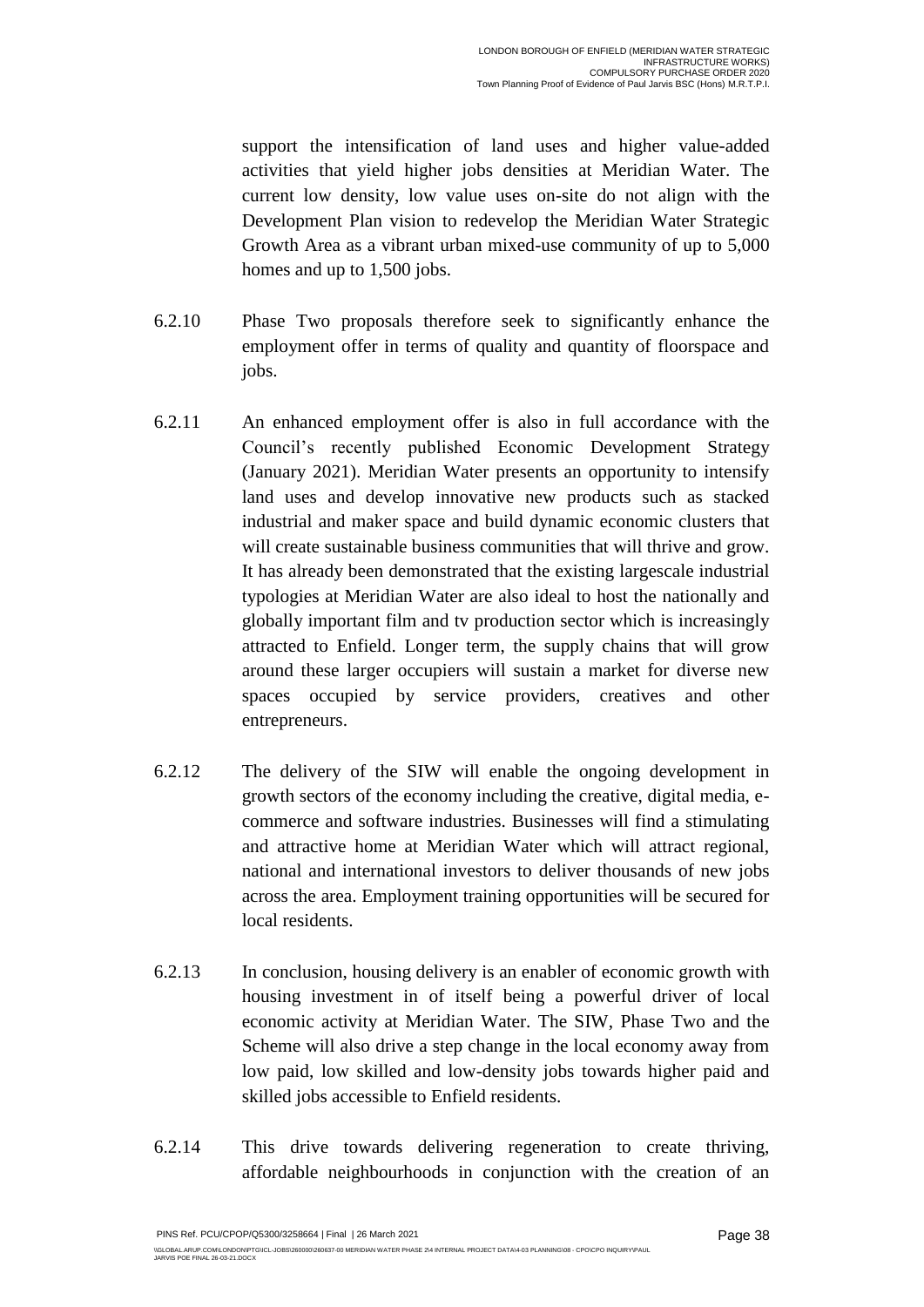enterprising environment for businesses to prosper with world-class access to the right skills and networks at Meridian Water not only aligns with many of the aims and priorities of Enfield's Corporate Plan 2018-2022 'Creating a lifetime of opportunities in Enfield' but also in my view meets the 'economic well-being' test in Section 226(1A) of the 1990 Act.

#### <span id="page-42-0"></span>**6.3 Social Well-Being**

- 6.3.1 In relation to social objectives, the NPPF supports strong, vibrant and healthy communities, by ensuring that a sufficient number and range of homes can be provided to meet the needs of present and future generations; and by fostering a well-designed and safe built environment, with accessible services and open spaces that reflect current and future needs and support communities' health, social and cultural well-being. The delivery of the approved SIW will enable the provision of housing, social infrastructure, including health and social care, education, sports and recreational facilities – all of which are relevant to social well-being and equal opportunities.
- 6.3.2 In terms of social well-being the proposals have been designed to create active uses at the ground floor level in certain parts of the site and for people to come together and use different spaces whether that be in the park, the high street, along the riverfront or the community streets. Communal spaces in the residential blocks and communal gardens within perimeter blocks will be shared. Phase Two proposals will deliver an array of complementary non-residential uses including employment, and retail community and leisure floorspace and will be able to accommodate a variety of social infrastructure uses. Affordable housing will also be pepper potted throughout the site and the S106 will require no single tenure phases.
- 6.3.3 The delivery of the SIW enables the promotion or improvement of social well-being by facilitating the:

#### **i. provision of around 5,000 new homes with the potential for a further 5,000;**

The SIW and Phase Two will deliver the Council's longstanding regeneration objectives set out in the adopted and emerging Development Plan, as set out in the designation of the Site as a Strategic Growth Area for up to 5,000 homes (with an aspiration for around 10,000 homes) and 1,500 jobs in its Core Strategy. It will support the plan-led growth in the Upper Lee Valley Opportunity Area, which is of strategic importance for the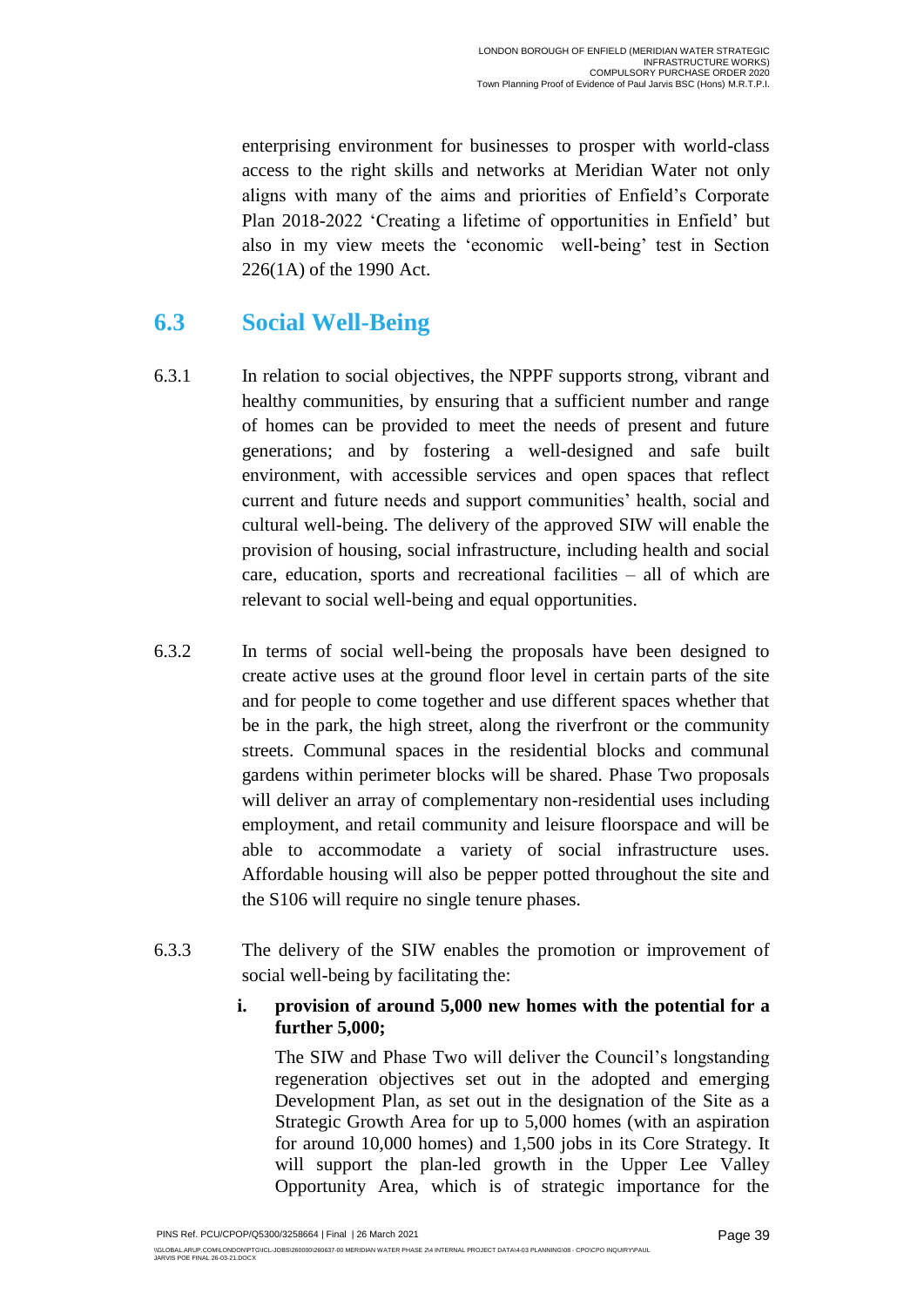delivery of ambitious London Plan housing and jobs growth targets.

#### **ii. target provision of c. 43% affordable housing on a habitable rooms basis (in relation to the Phase Two development) and c. 40% by Dwelling number;**

As noted earlier, the quantum of affordable housing that can viably be delivered has not changed since the Phase Two Planning Application was originally reported to Planning Committee in March 2020. To ensure that the opportunity to secure grant funding to deliver the 40/43% level referenced in the March 2020 report is not prejudiced, the draft S106 Agreement sets the baseline threshold on a without grant basis and this is 28% by unit and 31% by habitable room.

#### **iii. shaping the new neighbourhood and giving it a distinct new character with a high quality design led approach to planning applications guided by the ELAAP with a focus on open spaces and waterside living;**

A set of parameter plans were submitted with the Phase Two Planning Application to establish the key development principles associated with the outline elements of the proposed development including development plots, access and public realm which set the masterplan structure, site levels, building heights and predominant distribution of different land uses at ground and upper floor levels.

A Design Code was also submitted to establish a robust design framework. The Design Code sets out the parameters within which the design of Phase Two, including architectural style and materiality, public realm design, layout and scale will be expected to comply at the reserved matters stage.

#### **iv. improved pedestrian, cycle and vehicular access links to improve permeability and to foster the creation of a healthy and safe community;**

Meridian Water will be permeable for pedestrian and cycle access. Pedestrians will be able to move freely and safely throughout the area, with ample pavements. SIW and Phase Two works will improve the quality of the pedestrian and cycling environment by introducing a continuous route along the west bank of the Canal.

#### v. **negotiation of contracts, development agreements and S106 agreements to lock in social value in order to tackle deprivation and poverty in the Edmonton wards and reduce inequality between different parts of the borough**; and

Social value is at the heart of the Scheme. Secure and affordable housing is key to achieving wider health and wellbeing outcomes for local people. The Council's Meridian Water Environmental Sustainability Strategy 2020 sets out how the sustainability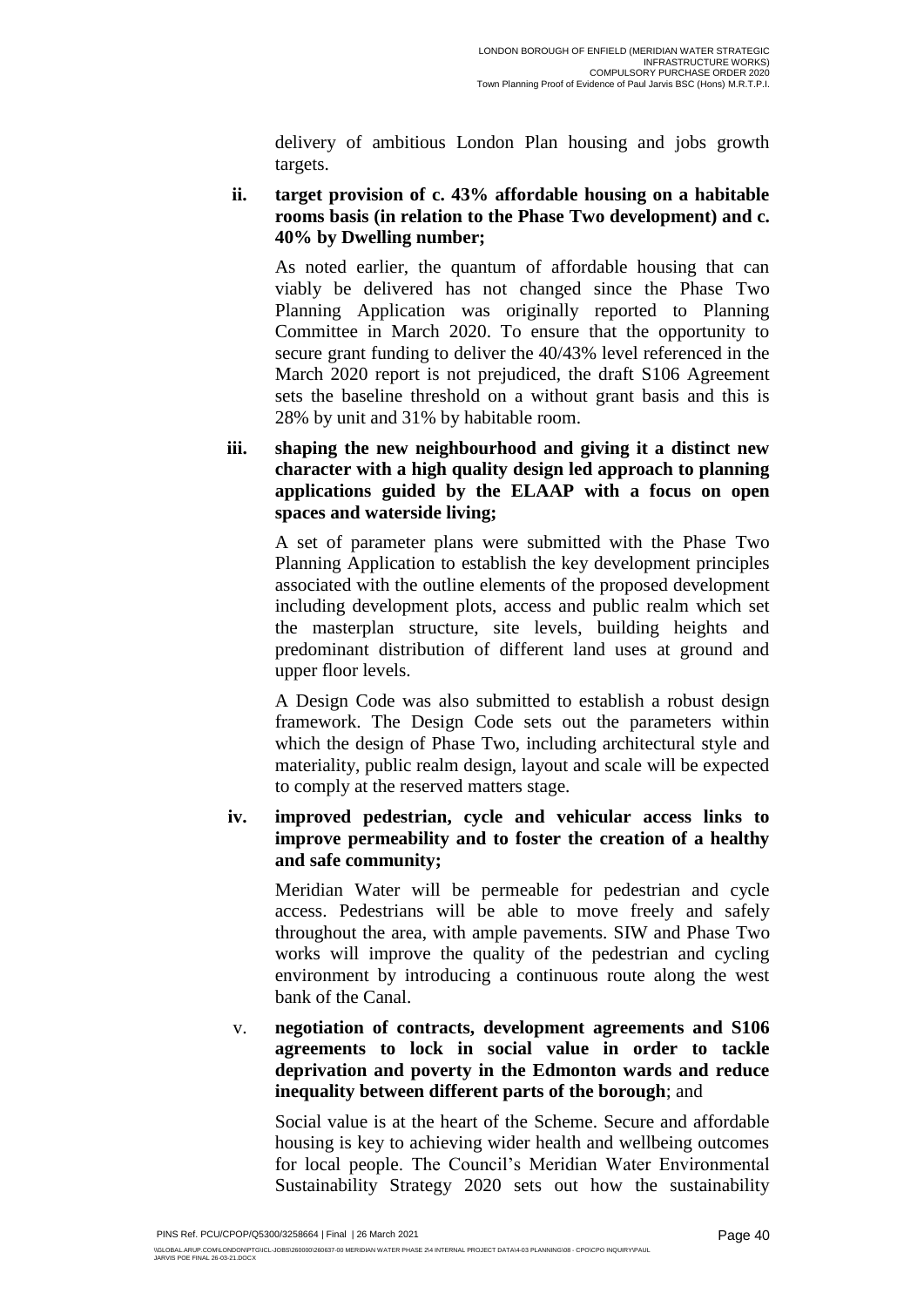strategy will deliver value that goes beyond purely environmental benefits. The Strategy sets out how Meridian Water residents will benefit from high-quality education opportunities and participate in meaningful employment. Adopting an integrated approach to applying carbon positive, environmental positive and zero waste and circular themes will deliver multiple benefits and address local issues such as high unemployment, low school attainment, low income levels and poor digital connectivity.

In terms of the negotiation of contracts the Council is ensuring requirements for social value creation through the construction process are embedded in tender briefs and procurement contracts, providing incentives where appropriate.

- 6.3.4 Whilst the case for the wider regeneration of Meridian Water is set out in more detail in the Proof of Evidence of Peter George, it is clear that the delivery of Meridian Water is critical for the Council to meet its housing targets (and the development will contribute to London-wide targets). In 2013-2018, an annual average of 573 completions have been achieved which is below the average annual plan target of in the London Plan of 1,246. This is against a backdrop of potentially 150,000 new residents in the borough by 2050 and an MHCLG objectively assessed housing need assessment of some 3,300 units per annum. Accommodating this growth at the right scale and pace will not be possible without a step-change in housing delivery and, given that much of Enfield is designated as Metropolitan Green Belt, it is imperative to maximise delivery on brownfield sites such as Meridian Water. It is also an opportunity to provide affordable housing and new jobs, and to address high levels of deprivation and pressure on temporary accommodation in the borough.
- 6.3.5 This pressure is even stronger in Edmonton area (Upper, Lower Edmonton and Edmonton Green wards):
	- i) Its current population of 57,000 has increased by almost 6% over the last 5 years, and GLA housing-led projections anticipate growth of over 18,000 people by 2033 (over 30%).
	- ii) Edmonton Green and Upper Edmonton are among the 3 most overcrowded wards in the Borough.
	- iii) The highest proportion of non-decent homes was found in Edmonton Green and Lower Edmonton. A large number of homeless people are placed in Edmonton and
	- iv) There are a large number of housing benefit claimants in Edmonton, suggesting a need in more affordable houses.

PINS Ref. PCU/CPOP/Q5300/3258664 | Final | 26 March 2021 \\GLOBAL.ARUP.COM\LONDON\PTG\\CL-JOBS\260000\260637-00 MERIDIAN WATER PHASE 2\4 INTERNAL PROJECT DATA\4-03 PLANNING\08 - CPO\CPO INQUIRY\PAUL<br>JARVIS POE FINAL 26-03-21.DOCX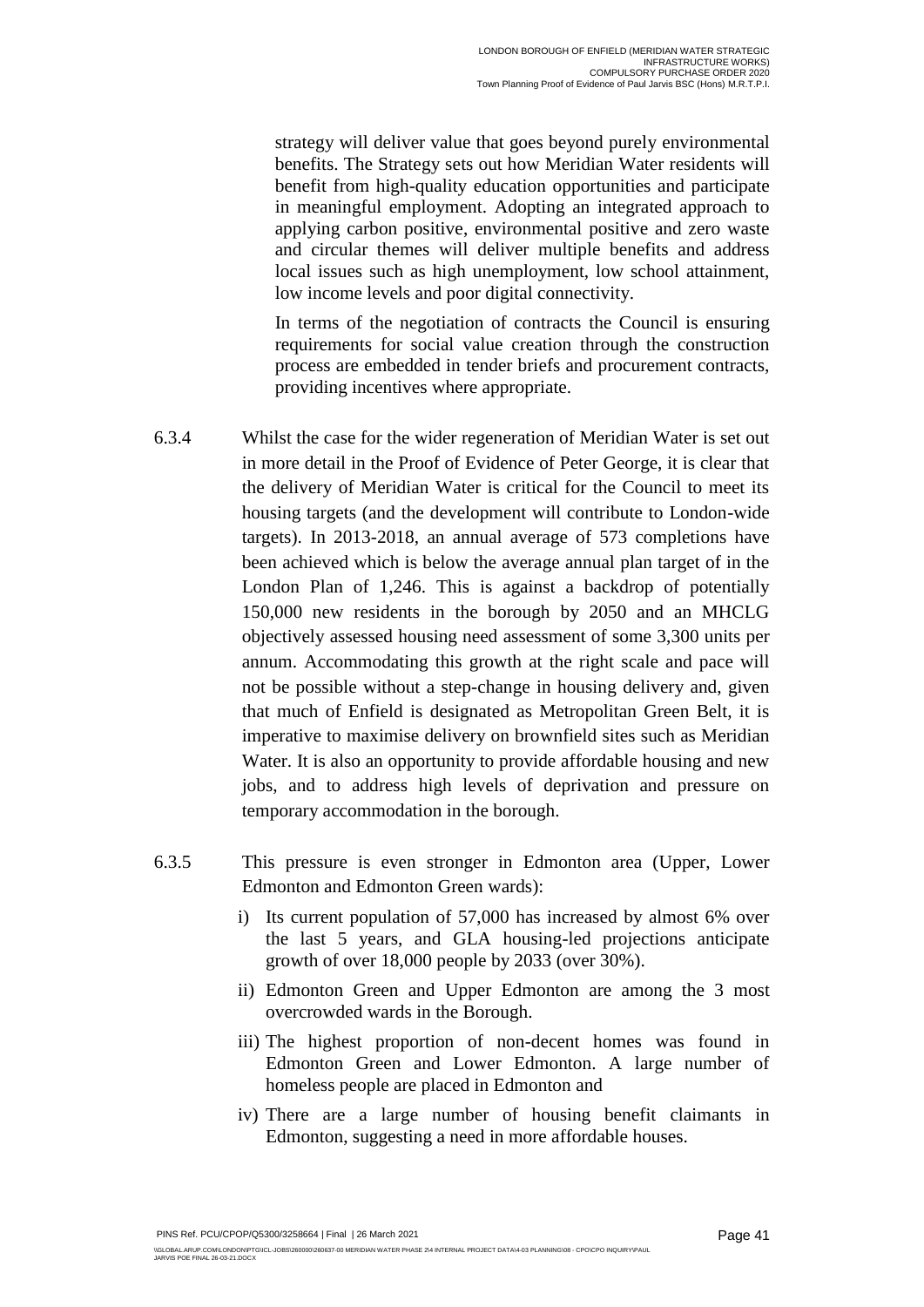6.3.6 Given the above, I consider that the SIW and Phase Two meet the 'social well-being' test in Section 226(1A) of the 1990 Act.

#### <span id="page-45-0"></span>**6.4 Environmental Well-Being**

- 6.4.1 As a flagship development for the Council, Meridian Water over the next decade will become a new sustainable urban neighbourhood making a significant contribution to Enfield's transition to carbon neutrality, in line with the Council's Climate Action Plan. One of Meridian Water's placemaking 'pillars' is "Park life on your doorstep: The Greenest Development in London"
- 6.4.2 Meridian Water will actively restore the natural environment, to promote a significant increase in biodiversity. Continuous green and blue networks will link Meridian Water with the wider LVRP, creating a clean and healthy environment and providing park life on the doorstep for local residents and visitors. 30% of the site area will be set aside as public green space, including parks and squares, active and healthy green streets, and smaller open spaces.
- 6.4.3 To facilitate the delivery across these and other objectives, the Council's Cabinet approved 'The Meridian Water Environmental Sustainability Strategy' in 2020 (Core Documents 40). The Environmental Sustainability Strategy sets out a vision and framework for how Meridian Water can achieve its ambition to become an exemplar sustainable development. The three identified goals address the three most significant global environmental challenges of climate changes, mass extinction of species and resource depletion:
	- i) Carbon Positive Meridian Water will be carbon neutral by 2030 and strive for carbon positive over the whole life of the development. This will be achieved by minimising embodied carbon in construction, using sustainably sourced materials and fostering active travel and healthy low carbon lifestyles.
	- ii) Environment Positive Meridian Water will see the restoration of the natural environment and promotion of biodiversity through continuous green and blue networks linking Meridian Water to the LVRP.
	- iii) Zero Waste and Circular Meridian Water aims to eliminate waste through the adoption of circular design principles, sharing networks and eco-innovation.
- 6.4.4 Both the SIW and Phase Two were also supported by an Environmental Statement with effects assessed during the construction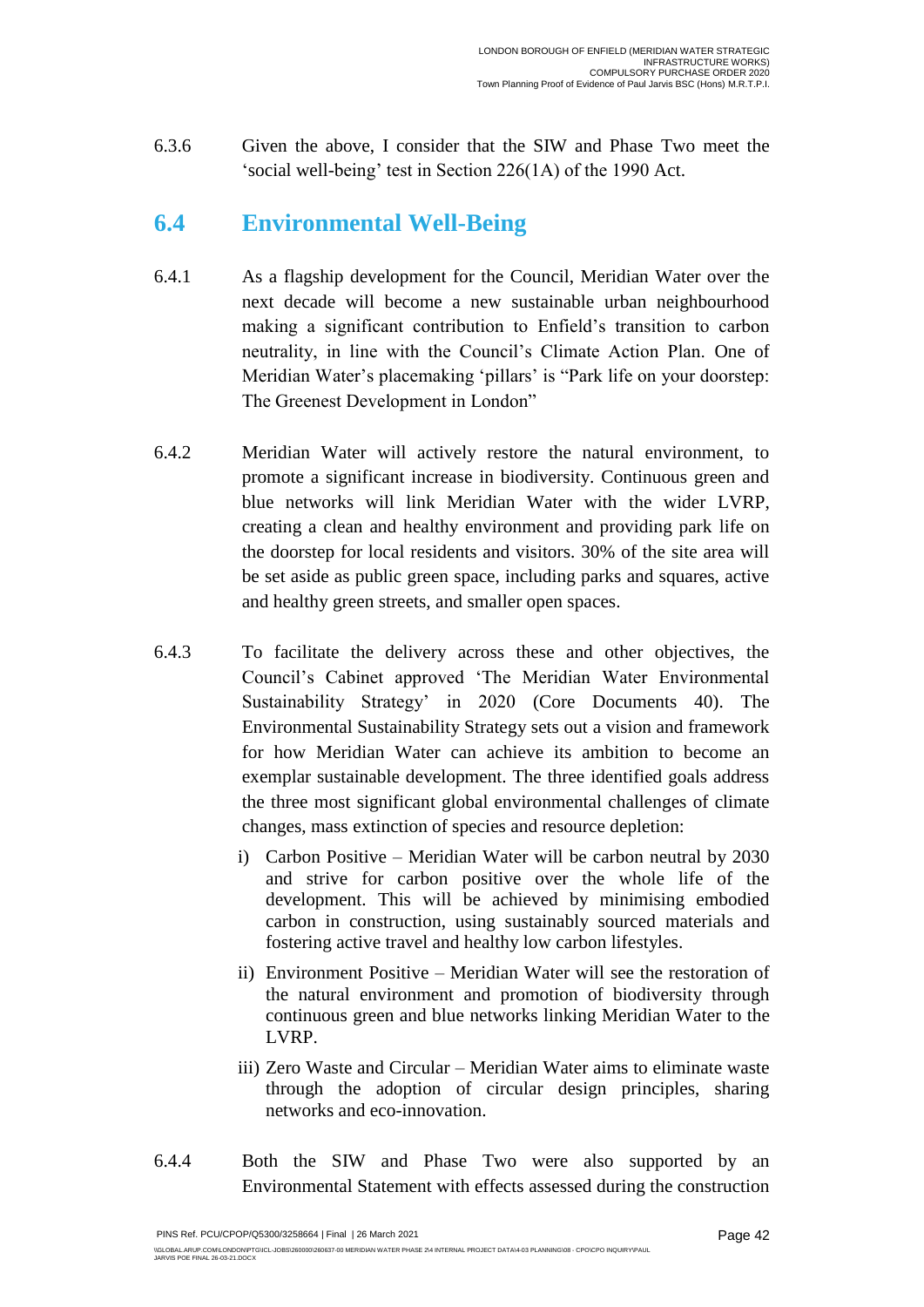phase and operation phase. Sustainability and Energy Statements were also submitted to demonstrate how sustainable strategies had been considered and implemented during the design of the SIW and Phase Two; and to detail how the proposed design met or exceeded sustainability-focused performance requirements of the Council and the Mayor of London's local planning policies.

- 6.4.5 Officers were satisfied with the assessment and conclusions provided. All of the environmental information contained within the ES, including proposed mitigation measures (where relevant) were taken into consideration by officers. The additional information and revisions submitted during the course of the application were all considered to be minor in nature and did not alter the conclusion that the SIW and Phase two environmental impact, subject to mitigations, were considered to be acceptable.
- 6.4.6 Promotion or improvement of environmental well-being will occur through enhancement of the townscape through the replacement of outdated buildings with a contemporary and well-designed residential development. The public realm will be significantly improved within the Scheme. Environmental benefits include:
	- i. redevelopment of a brownfield site;
	- ii. increased housing density appropriate to the increased and sustainable transport connectivity of the area due to the Meridian Water Station, increased train service, increased bus capacity through the Central Spine consistent with the London Plan and NPPF targets for optimising density;
	- iii. creating new employment opportunities close to people's homes;
	- iv. visual and ecological improvements to existing water courses including the creation of 'Brooks Park' (1.64ha) providing a valuable ecological environment for riverine wildlife as well as providing access to semi-natural amenity for local residents; the naturalisation of the Salmons and Pymmes Brooks; provision of Edmonton Marshes (6.5ha) as a new country park within the LVRP;
	- v. provision of efficient layouts and high quality public open space, community and
	- vi. recreational facilities.
- 6.4.7 The SIW enable the provision of new, well-designed, energy-efficient homes that will meet the needs of residents now and in the future. The Council's Development Management Document references the Code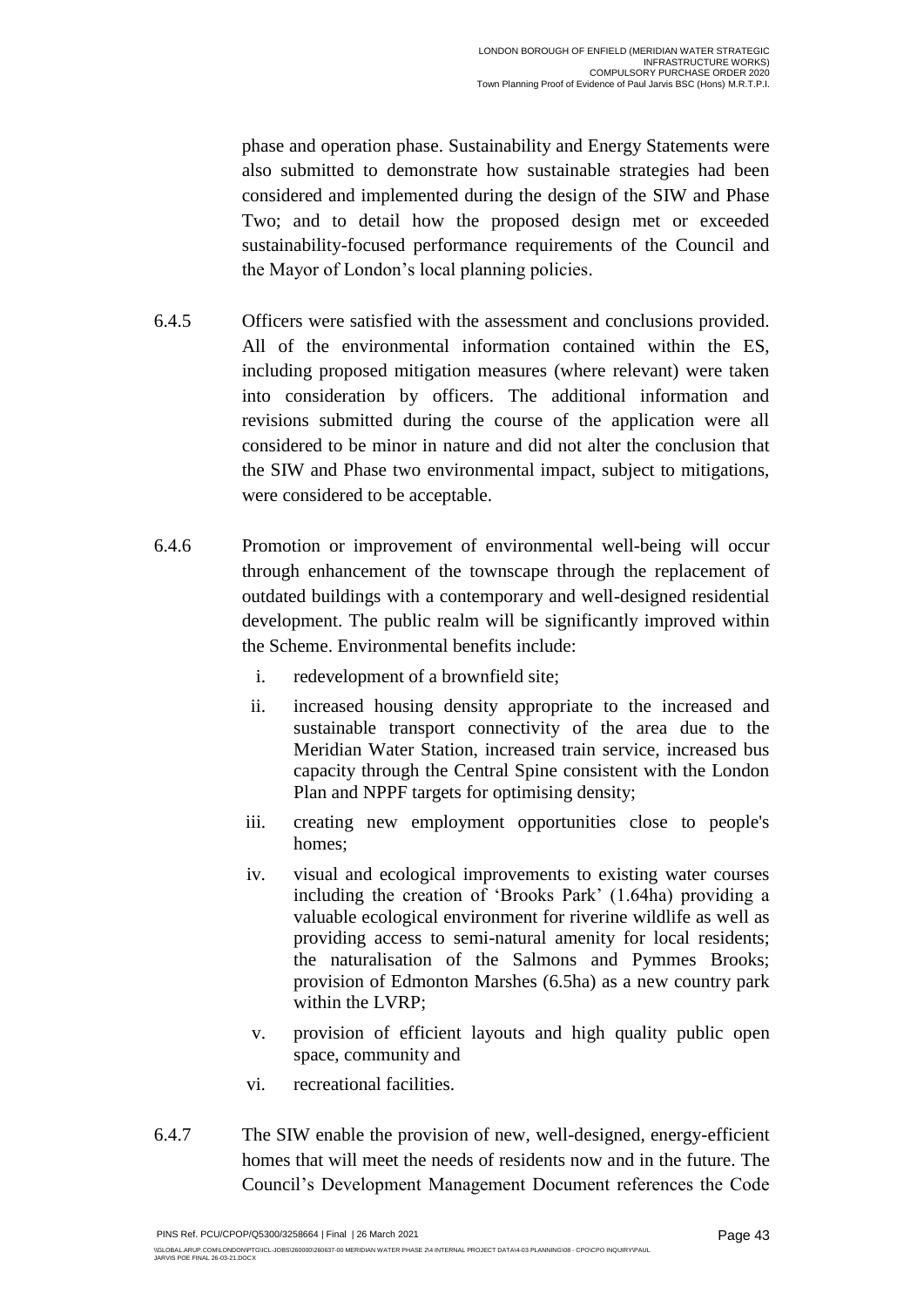for Sustainable Homes assessment methodology for new housing. DMD Policy 50 requires that all major new build residential development from 2016 onwards meets Code Level 5 (or equivalent assessment method), moving to zero carbon and non-residential major development between 2016 and 2018 must achieve BREEAM 2011 'Excellent' rating.

- 6.4.8 The Sustainability and Energy Statement submitted with the SIW and Phase Two applications undertook a pre-assessment of the development using the BREEAM Communities scheme. The preassessment concluded that an assessment score of 76.81% was achievable for Phase Two, which is above the threshold required for certification at an 'Excellent' level.
- 6.4.9 I therefore consider the SIW and Phase Two meet the 'environmental well-being' test in Section 226(1A) of the 1990 Act.
- 6.4.10 In summary, I consider that not only have the well-being tests set out in Section 226(1A) been satisfied in respect of the Order as made and submitted for confirmation but that the SIW and Phase Two also meet the six 'Good Growth Priorities' identified in the London Plan:
	- i. Policy GG1 Building strong and inclusive communities
	- ii. Policy GG2 Making the best use of land
	- iii. Policy GG3 Creating a healthy city
	- iv. Policy GG4 Delivering the homes Londoners need
	- v. Policy GG5 Growing a good economy
	- vi. Policy GG6 Increasing efficiency and resilience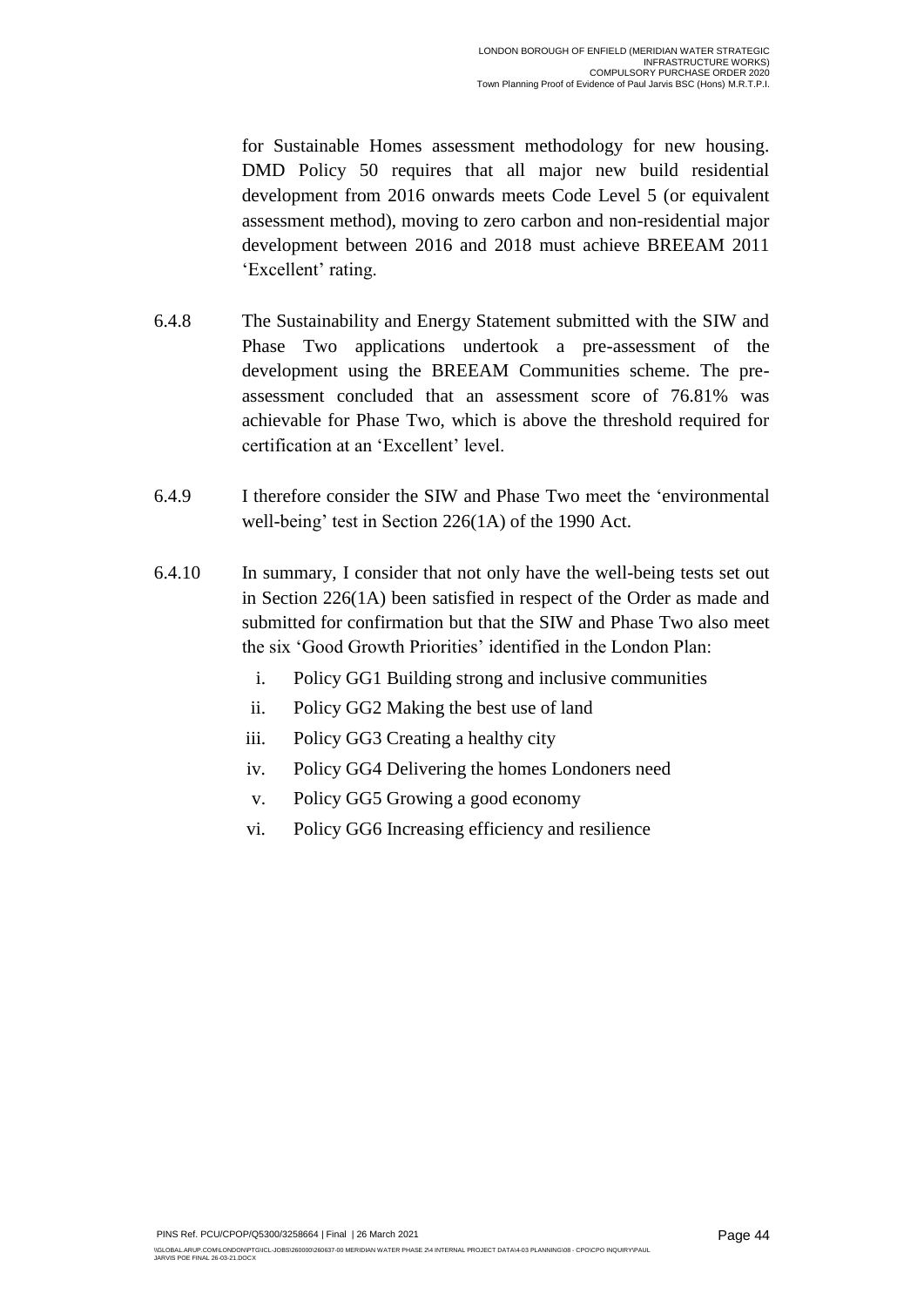# <span id="page-48-0"></span>**7 Response to Objections**

- 7.1.1 In this section I have considered the representation made by Lee Valley Regional Park Authority (LVRPA) where town planning related issues have been raised and set out the responses accordingly.
- 7.1.2 The LVRPA own or occupy a number of land plots to the east of Harbet Road including plots 127, 128, 129, 130, 131, 132 and 134.

#### <span id="page-48-1"></span>**7.2 Lee Valley Regional Park Authority**

#### **The Park Plan – Ground 2**

- 7.2.1 In their objection, the LVRPA confirm that its current 'Park Plan' is the 'Park Development Framework' – a suite of documents that collectively provide the blueprint for their future 'efforts'.
- 7.2.2 Ground 2 of their objection states that the inclusion of the LVRPAs land is contrary to the "…Park Plan (and the Public Interest)".
- 7.2.3 With specific reference to the 'Park Plan', it is important to remember that the (already consented) SIW provide that the land currently owned the LVRPA will be used to create a new park, Edmonton Marshes. The proposals for Edmonton Marshes support the flood alleviation strategy and support the new housing providing recreational opportunities for future residents. Edmonton Marshes and the landscaping have been designed with this in mind – if flooding were to occur during extreme events then in such events the area would not be available for use as 'open space' where residents can walk, play, exercise etc.
- 7.2.4 Having regards to the SIW consented works and proposed 'use' of LVRPA land to create 'Edmonton Marshes' I consider that the works are manifestly compliant with the 'key strategic policies' of the Park Plan. In this regard:
	- i) The LVRP land is currently degraded (see pictures at the end of this section). The SIW will bring the land into public use making effective use of existing land for recreation, leisure and habitat creation - which meet with the objectives of the LVRPA and the aspirations of the Park Plan which designate this land as a 'Landscape Investment Area';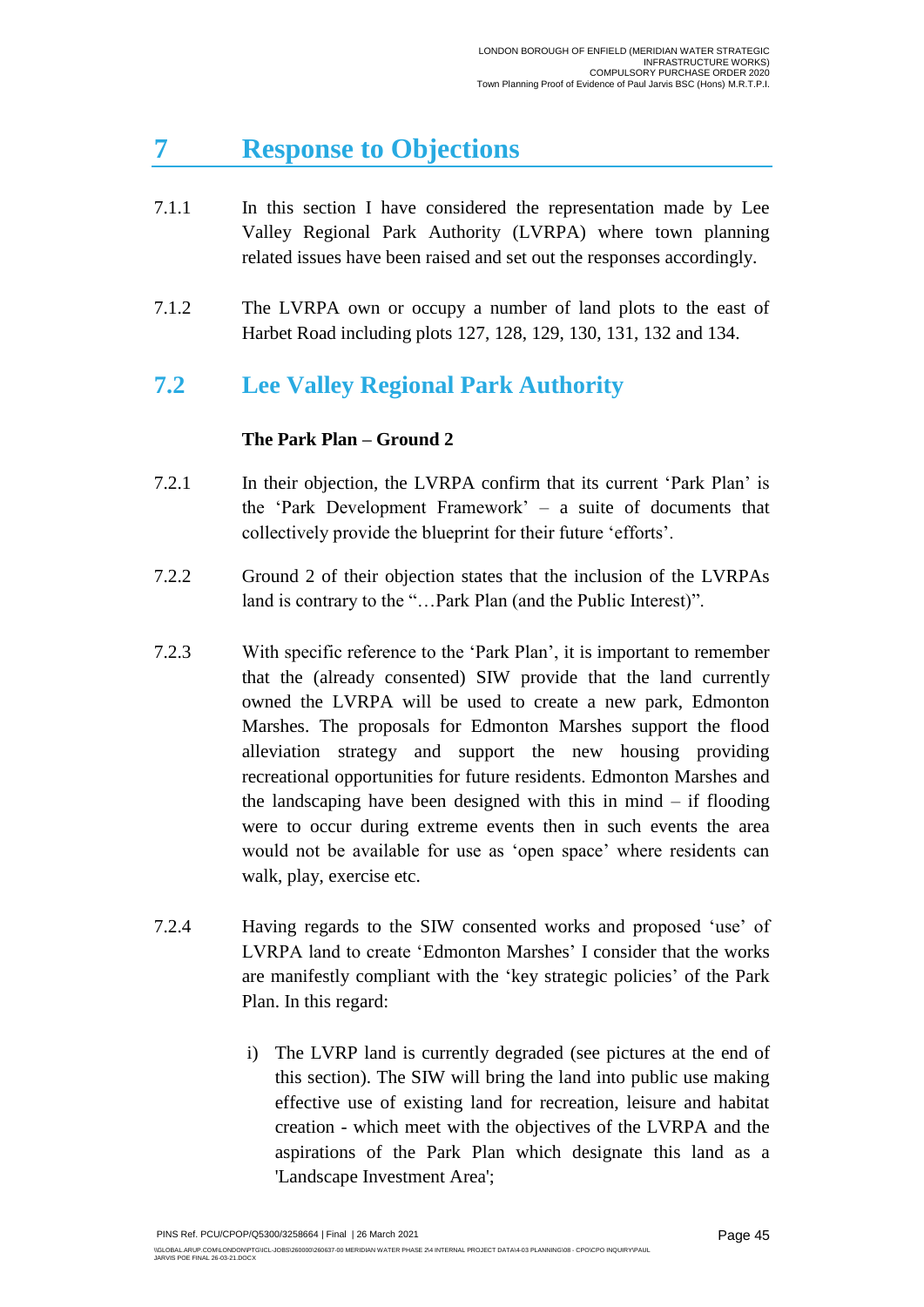- ii) The design of Edmonton Marshes links it into Meridian Water with pedestrian, cycle and bus routes all connecting through. There are currently no pedestrian accesses into the LVRPA Land and once complete the public will have full access to Edmonton Marshes through a series of entrances on Harbet Road
- iii) The SIW open up east west access across Meridian Water into the LVRPA. These works include cycle and pedestrian routes, as well and a direct links to the Meridian Water Station. The SIW also link the LVRP with new open spaces proposed within Meridian water, such as Brooks Park. Improvements along with Canal open up the possibility for linking Edmonton Marshes and Meridian Water with Tottenham Marshes in the south and to Pickets Lock and Lee Valley Athletics centre in the north
- iv) The flood mitigation measures proposed as part of the SIW on LVRPA's land clearly comply with the Park Plan's strategic policy FR2 to ' Enhance the Park's contribution in mitigating and reducing flood risk to the surrounding areas, by natural flood management and sustainable drainage measures and by supporting SUDs where appropriate.'

#### **'Open Space' definition and Section 19 of the Acquisition of Land Act 1981**

- 7.2.5 Whilst not raised in the objection lodged by LVRPA, I also understand that at the Pre-Inquiry Hearing held on 12 February 2021 Counsel for LVRPA queried why it was that the LVRPA land had not been included in the application for certification pursuant to section 19 of the Acquisition of Land Act 1981 ('the 1981 Act').
- 7.2.6 I have been asked to provide my assessment as to whether or not the LVRPA land satisfies any relevant definition for the purposes of section 19 of the 1981 Act. In particular, I am asked to consider whether the land satisfies the statutory definition of 'open space' in this context.
- 7.2.7 'Open Space' under the 1981 Act is defined in Section 19 and Schedule 3 as: "*any land laid out as a public garden, or used for the purposes of public recreation, or land being a disused burial ground*".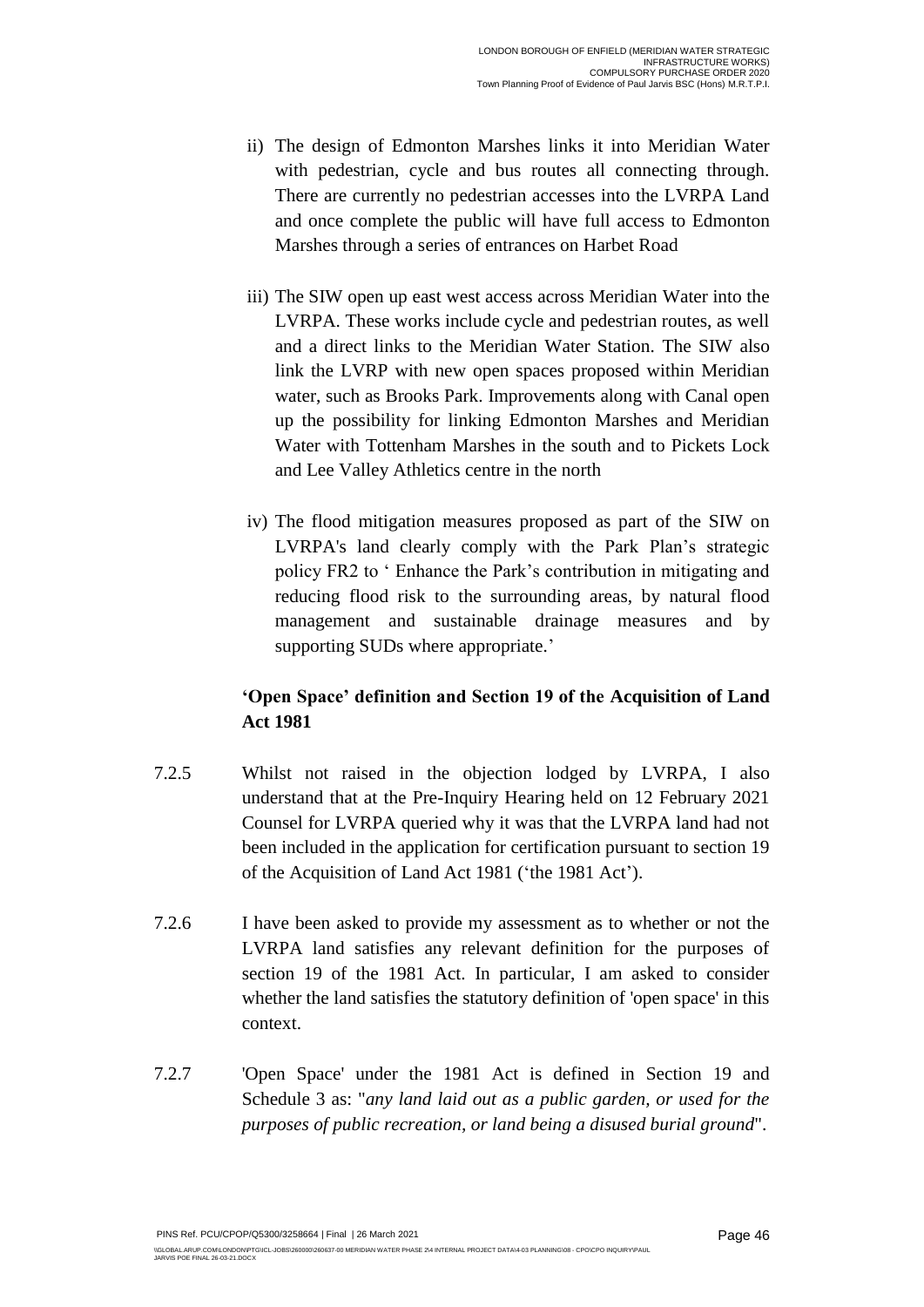- 7.2.8 As background, I note that the Open Space Application comprises six plots within the Order (plots 102, 104, 105, 106, 109 and 112) – all of which are owned by CRT. The first three plots are required for the creation of the new bridge over the Canal (part of the Central Spine Road). The second set of three plots are required for flood alleviation works. Plot 106 is the only area of 'open space' to be acquired by the Council and comprises 58 square metres of the Towpath.
- 7.2.9 Having regard the current derelict and despoiled nature of the land (see pictures below), together with the manifest lack of any public use or access, it is my view that the LVRPA land does not meet the 'open space' definition. In this regard I emphasise the following:
	- i) The public at large have evidently not been able to safely access or use the land for recreational purposes
	- ii) The condition of land is very neglected with no evidence of regular use as open space and
	- iii) The land is not a high quality useable open space and would properly be described as 'derelict scrubland'.

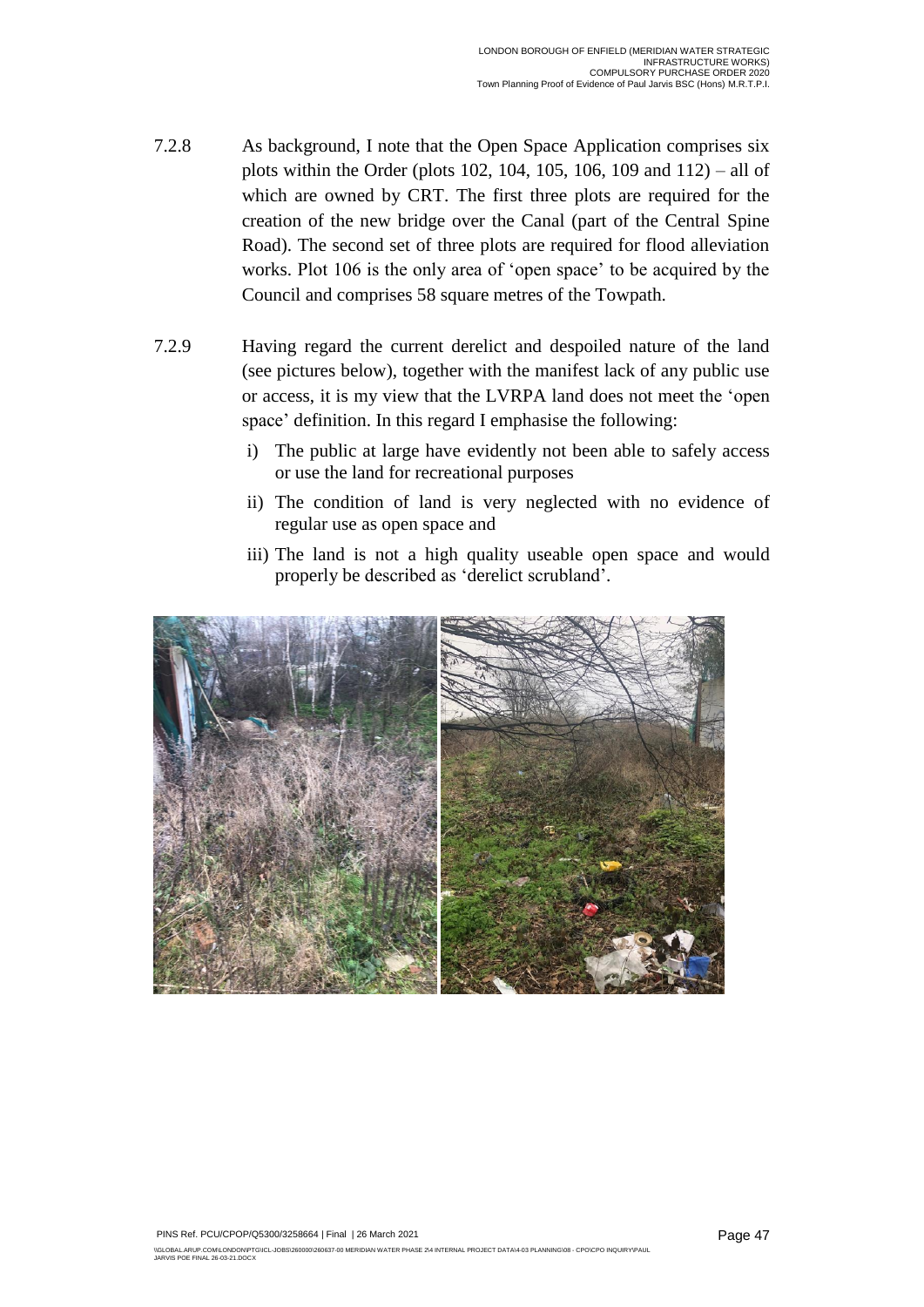LONDON BOROUGH OF ENFIELD (MERIDIAN WATER STRATEGIC<br>INFRASTRUCTURE WORKS)<br>COMPULSORY PURCHASE ORDER 2020<br>Town Planning Proof of Evidence of Paul Jarvis BSC (Hons) M.R.T.P.I.

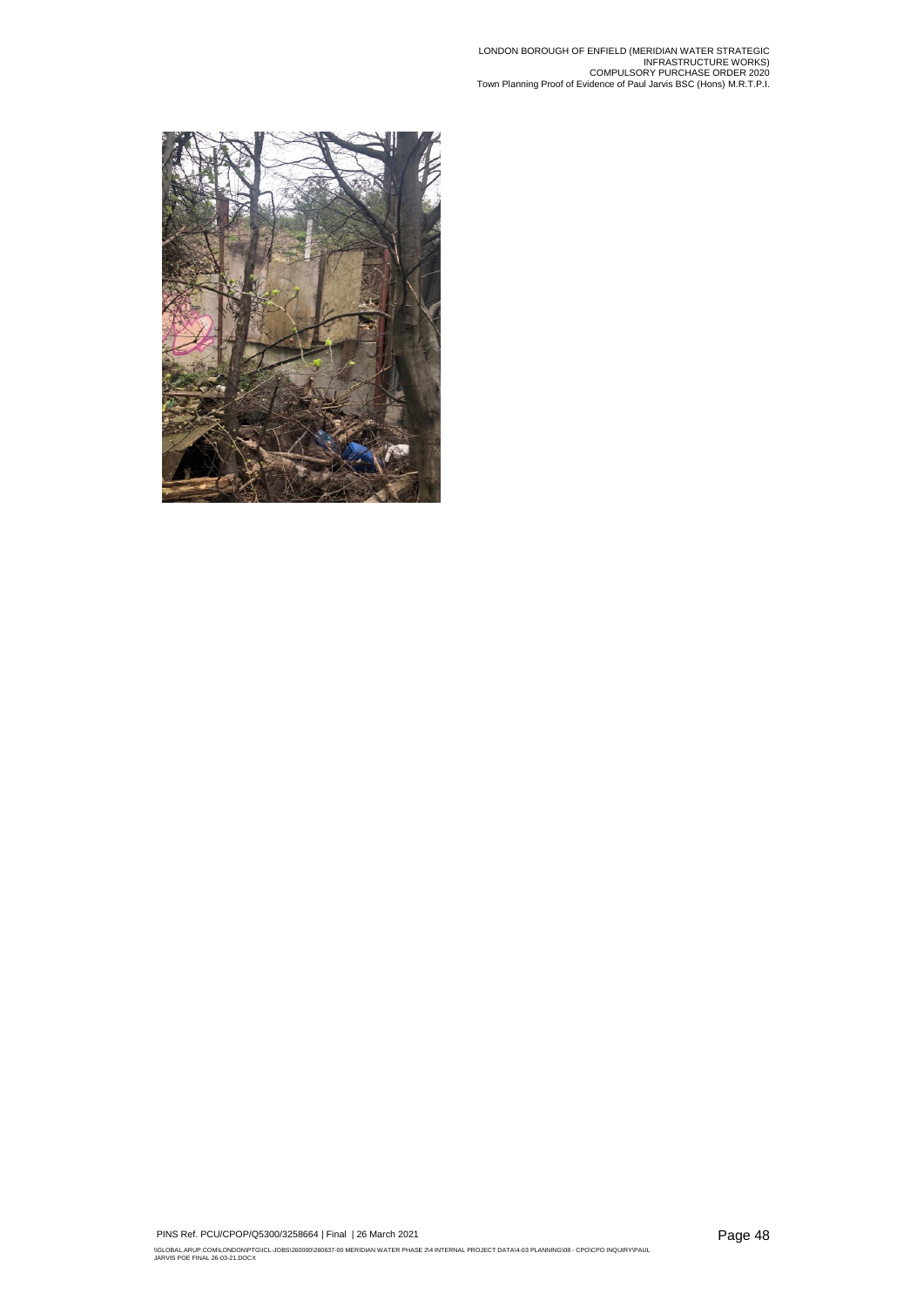# <span id="page-52-0"></span>**8 Conclusion**

### <span id="page-52-1"></span>**8.1 Conclusion**

- 8.1.1 My evidence covers town planning issues relating to the SIW, Phase Two and the Scheme.
- 8.1.2 The need for SIW is established in a hierarchy of planning policy and other documents. Subsequent detailed analysis and studies, undertaken in conjunction with the preparation of the ELAAP and the SIW and Phase Two planning applications, have clearly identified the need for the scale and form of development proposed. The consented works would enable significant levels of regeneration in the area and will create development opportunities by enabling the site for development.
- 8.1.3 Current planning policy identifies the need for significant regeneration in the area and demonstrates a clear and longstanding support for the creation of an integrated and coherent approach to infrastructure, housing and mixed-use development at Meridian Water.
- 8.1.4 In making the Order, regard has been given to the provisions of the Core Strategy and to other considerations that would be material for the purpose of bringing forwards the SIW on the Order Land. The Council has recently adopted its ELAAP, promoted the SIW with public support and the support of the GLA and MHCLG. I consider this provides a sound basis for underpinning the case made in support of the Order and supports the case that that the Order Land is suitable and required for the carrying out of the SIW.
- 8.1.5 I can confirm that the regeneration proposals at Meridian Water are entirely in accordance with policy at national, regional, and local level and fully meet national, regional and local policy imperatives. The detailed issues relating to the form and impact of development have been carefully tested and assessed through the planning application process.
- 8.1.6 With regards to the objectives specified in Section 226 (1A) of the 1990 Act, these are manifestly satisfied by the SIW, Phase Two and the Scheme.